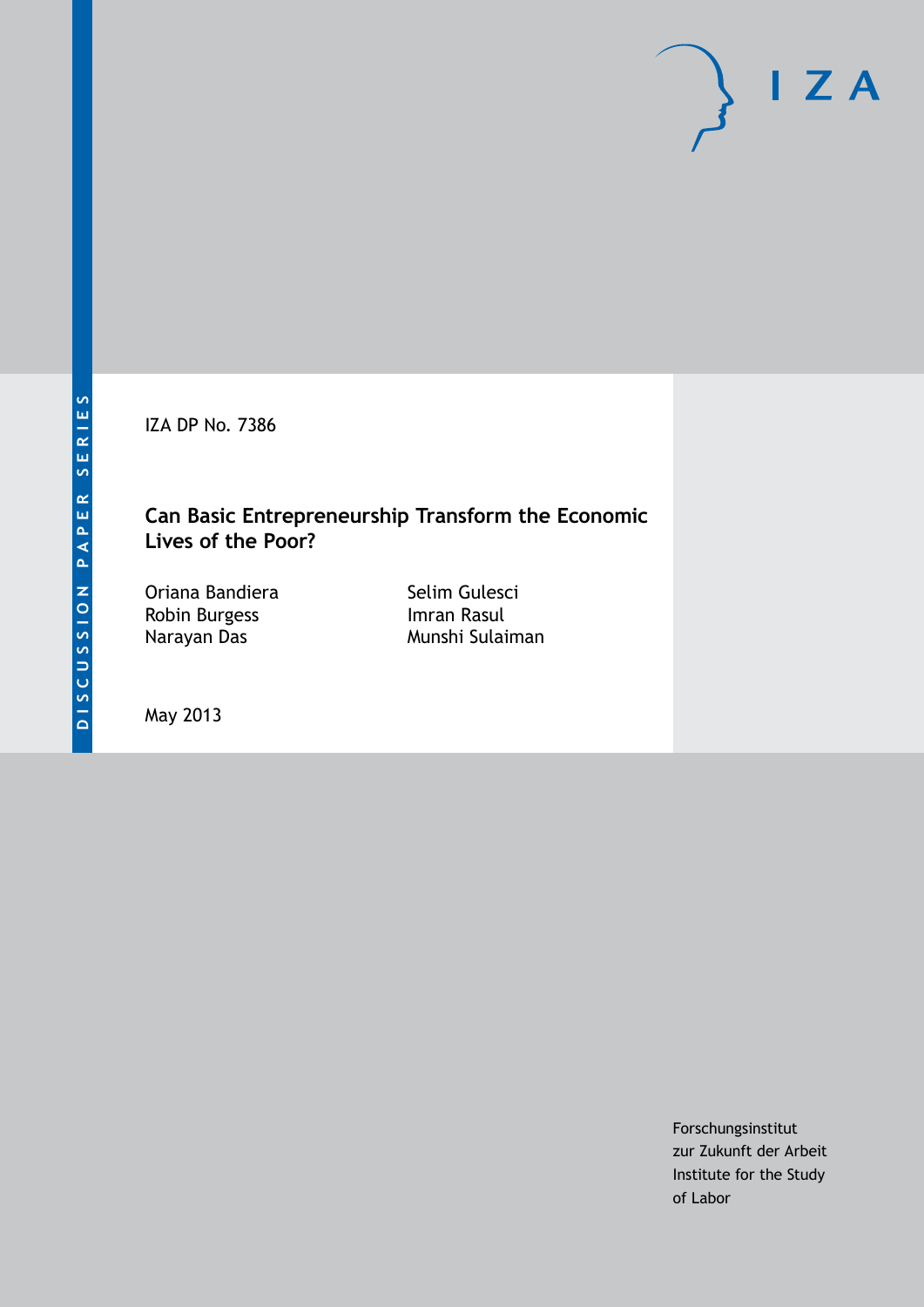# **Can Basic Entrepreneurship Transform the Economic Lives of the Poor?**

**Oriana Bandiera** *LSE and IZA*

**Robin Burgess** *LSE*

**Narayan Das** *BRAC*

**Selim Gulesci** *Bocconi University*

**Imran Rasul** *UCL and IZA*

**Munshi Sulaiman** *BRAC-Africa*

Discussion Paper No. 7386 May 2013

IZA

P.O. Box 7240 53072 Bonn **Germany** 

Phone: +49-228-3894-0 Fax: +49-228-3894-180 E-mail: [iza@iza.org](mailto:iza@iza.org)

Any opinions expressed here are those of the author(s) and not those of IZA. Research published in this series may include views on policy, but the institute itself takes no institutional policy positions. The IZA research network is committed to the IZA Guiding Principles of Research Integrity.

<span id="page-1-0"></span>The Institute for the Study of Labor (IZA) in Bonn is a local and virtual international research center and a place of communication between science, politics and business. IZA is an independent nonprofit organization supported by Deutsche Post Foundation. The center is associated with the University of Bonn and offers a stimulating research environment through its international network, workshops and conferences, data service, project support, research visits and doctoral program. IZA engages in (i) original and internationally competitive research in all fields of labor economics, (ii) development of policy concepts, and (iii) dissemination of research results and concepts to the interested public.

IZA Discussion Papers often represent preliminary work and are circulated to encourage discussion. Citation of such a paper should account for its provisional character. A revised version may be available directly from the author.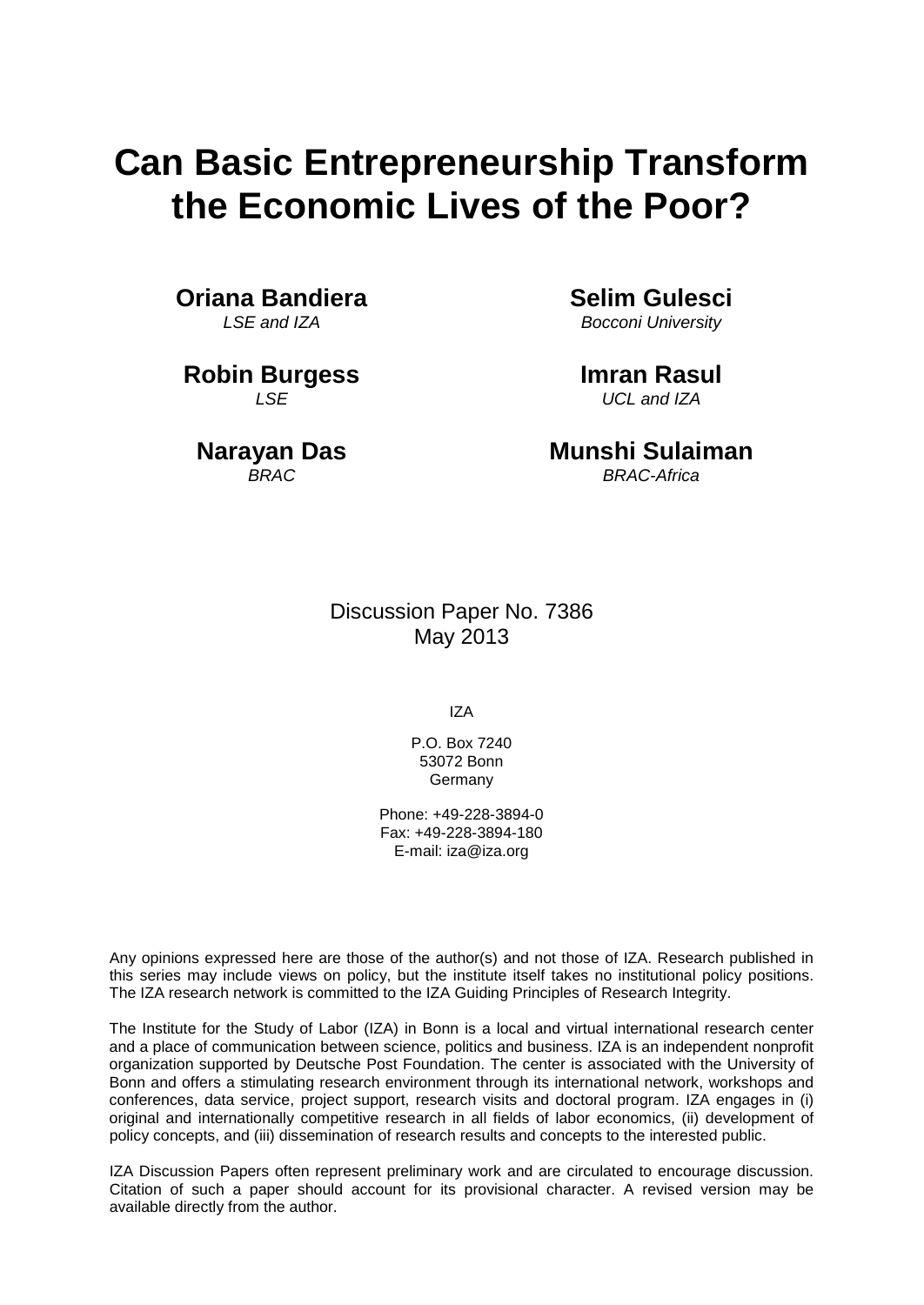IZA Discussion Paper No. 7386 May 2013

### **ABSTRACT**

### **Can Basic Entrepreneurship Transform the Economic Lives of the Poor?[\\*](#page-1-0)**

The world's poorest people lack capital and skills and toil for others in occupations that others shun. Using a large-scale and long-term randomized control trial in Bangladesh this paper demonstrates that sizable transfers of assets and skills enable the poorest women to shift out of agricultural labor and into running small businesses. This shift, which persists and strengthens after assistance is withdrawn, leads to a 38% increase in earnings. Inculcating basic entrepreneurship, where severely disadvantaged women take on occupations which were the preserve of non-poor women, is shown to be a powerful means of transforming the economic lives of the poor.

JEL Classification: O12, I30, D50

Keywords: asset transfers, capital constraints, vocational training, occupational choice, structural change, poverty

Corresponding author:

Imran Rasul Department of Economics University College London Drayton House 30 Gordon Street London WC1H OAX United Kingdom E-mail: [i.rasul@ucl.ac.uk](mailto:i.rasul@ucl.ac.uk)

We thank all BRAC staff and especially Mahabub Hossain, W.M.H. Jaim, Imran Matin and Rabeya Yasmin for their collaborative efforts in this project. Thanks are also due to Wahiduddin Mahmud and the IGC Bangladesh office for supporting the project. We thank Arun Advani, Abhijit Banerjee, Vittorio Bassi, Timothy Besley, Gharad Bryan, Francisco Buera, Bronwen Burgess, Anne Case, Arun Chandrasekhar, Angus Deaton, Greg Fischer, Dean Karlan, Guy Michaels, Ted Miguel, Mushfiq Mobarak, Benjamin Olken, Steve Pischke, Mark Rosenzweig, Jeremy Shapiro, Chris Udry, Chris Woodruff and numerous seminar and conference participants for useful suggestions. The large-scale survey and data processing which underpins this paper was financed by BRAC and its CFPR-TUP donors, which include DFID, AusAID, CIDA and NOVIB, OXFAM-AMERICA. The consortium supported both the intervention costs as well as costs of direct research activities. This document is an output from research funding by the UK Department for International Development (DFID) as part of the iiG, a research program to study how to improve institutions for pro-poor growth in Africa and South Asia. Support was also provided by the International Growth Centre. The views expressed are not necessarily those of DFID. All errors remain our own.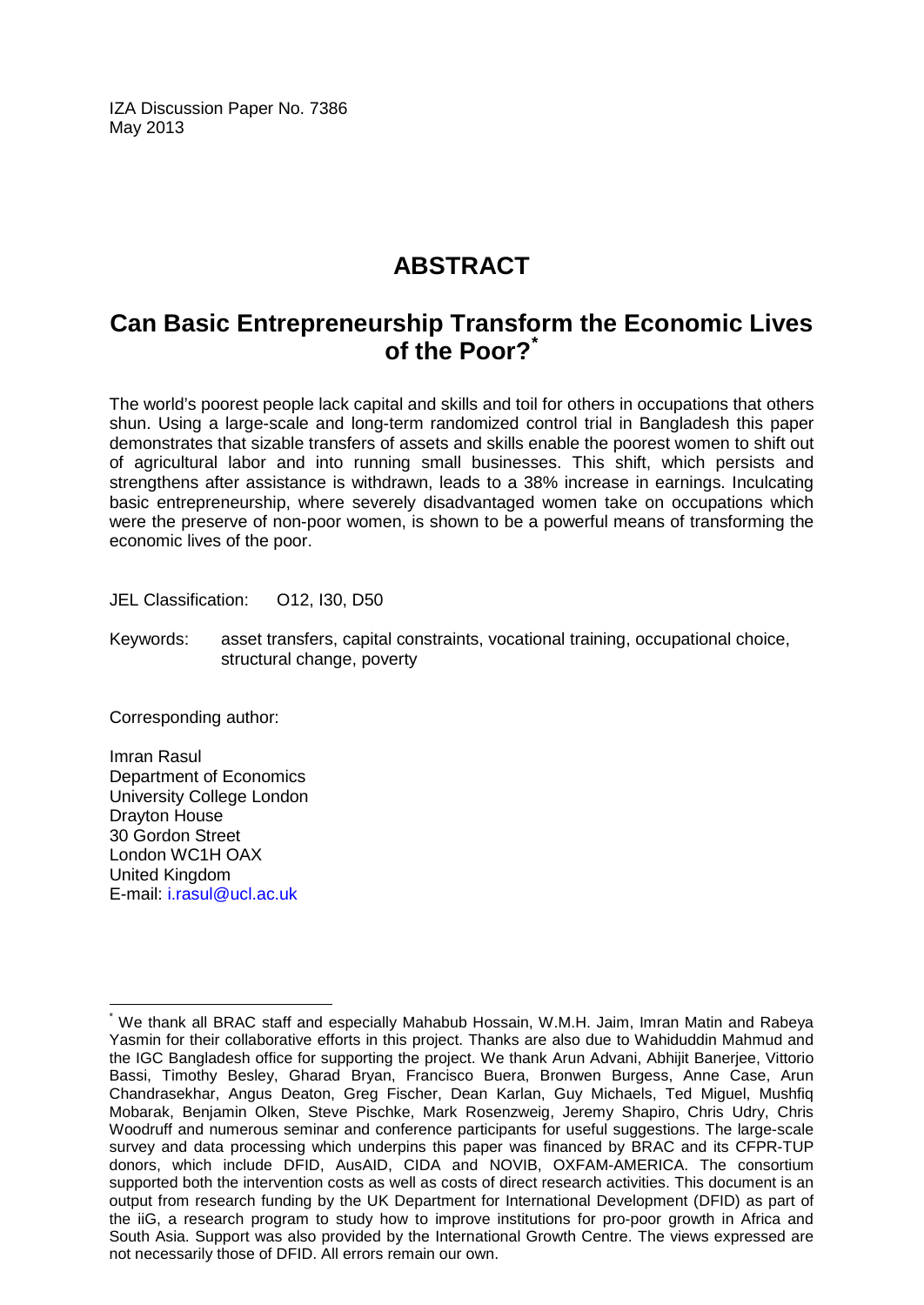### 1 Introduction

The world's poorest people lack both capital and skills. They tend to engage in low-skilled wage labor activities that are insecure and seasonal in nature [Banerjee and Duflo  $2007$ ].<sup>1</sup> The non-poor, in contrast, tend to be engaged in secure wage employment, or employ others in the businesses they operate [Banerjee and Duflo 2008]. Any attempt to alleviate extreme poverty on a large scale therefore requires us to think about catalyzing the process of occupational change and to understand how this process is linked to a paucity of capital and skills.

Economic theory highlights mechanisms via which expanded access to capital enables individuals to alter their occupational choices and exit poverty [Banerjee and Newman 1993, Besley 1995, Galor and Zeira 1993, Gine and Townsend 2004, Aghion et al. 2005, Jeong and Townsend 2008, Karlan and Morduch 2010, Townsend 2011, Buera, Kaboski and Shin 2012] and how limited human capital formation constrains occupational choices and the ability to escape poverty [Becker 1964, Schultz 1961, 1980, Strauss and Thomas 1995, Behrman 2010]. In line with this, many antipoverty programs target either a lack of capital, for instance through microfinance, development banking or asset transfer programs, or a lack of skills, for instance through vocational training or cash transfers conditioned on school attendance. Whether these programs can permanently transform the lives of the poor crucially depends on the existence and strength of the causal link between the lack of capital and skills and occupational choice and poverty.

Although there is a distinguished and growing literature in macroeconomics that documents how occupational change and aggregate development proceed together [Kuznets 1966; Chenery and Syrquin 1975, Murphy, Shleifer and Vishny 1989, Caselli and Coleman 2001, Ngai and Pissarides 2007, Buera and Kaboski 2012], far less is known about whether policy interventions that transfer capital and skills are capable of bringing about structural transformation through occupational change.<sup>2</sup> This paper attempts to partly fill the gap between studies of occupational change driving economic development that concern macroeconomists, and microeconomic work evaluating programs that relax credit or skills constraints. Our focus is on in situ occupational change where the rural poor upgrade to more secure, less seasonal business activities rather than on the shift of rural laborers into manufacturing and service sector jobs in cities.<sup>3</sup> We ask whether tackling both

 $3In$  situ occupational change involving modest changes in the activities of poor rural citizens, sometimes referred

<sup>&</sup>lt;sup>1</sup>Agricultural laborers, which often constitute the bottom stratum of society in developing countries, are confronted not only with seasonal and weather-dependent demand for their labor but also with barriers to other forms of employment owing to their limited capital and skills [Sen 1981, Dreze and Sen 1989].

<sup>&</sup>lt;sup>2</sup>There are of course reasons to be skeptical about whether antipoverty programs of any stripe can affect occupational choice. The very poor may not demand any capital if they perceive little use for it [Townsend 2011]. They may not wish to invest in human capital if the returns are perceived to be low [Jensen 2010, 2012]. The scale of the intervention may be insufficient to enable the very poor to set up new businesses or to engage in secure wage employment [Banerjee 2004], a criticism often leveled at microfinance where loan sizes may be too small to allow borrowers to effect a change in business activity [Schoar 2009]. Self-control or other behavioral biases my lead the very poor to consume transfers without altering their occupational choices [Banerjee and Mullanaithan 2010]. Leakage may mean that the poor receive a very small fraction of the intended assistance [Reinikka and Svensson 2004]. Finally, social norms and rules might constrain occupational choices, especially of women [Field et al. 2010].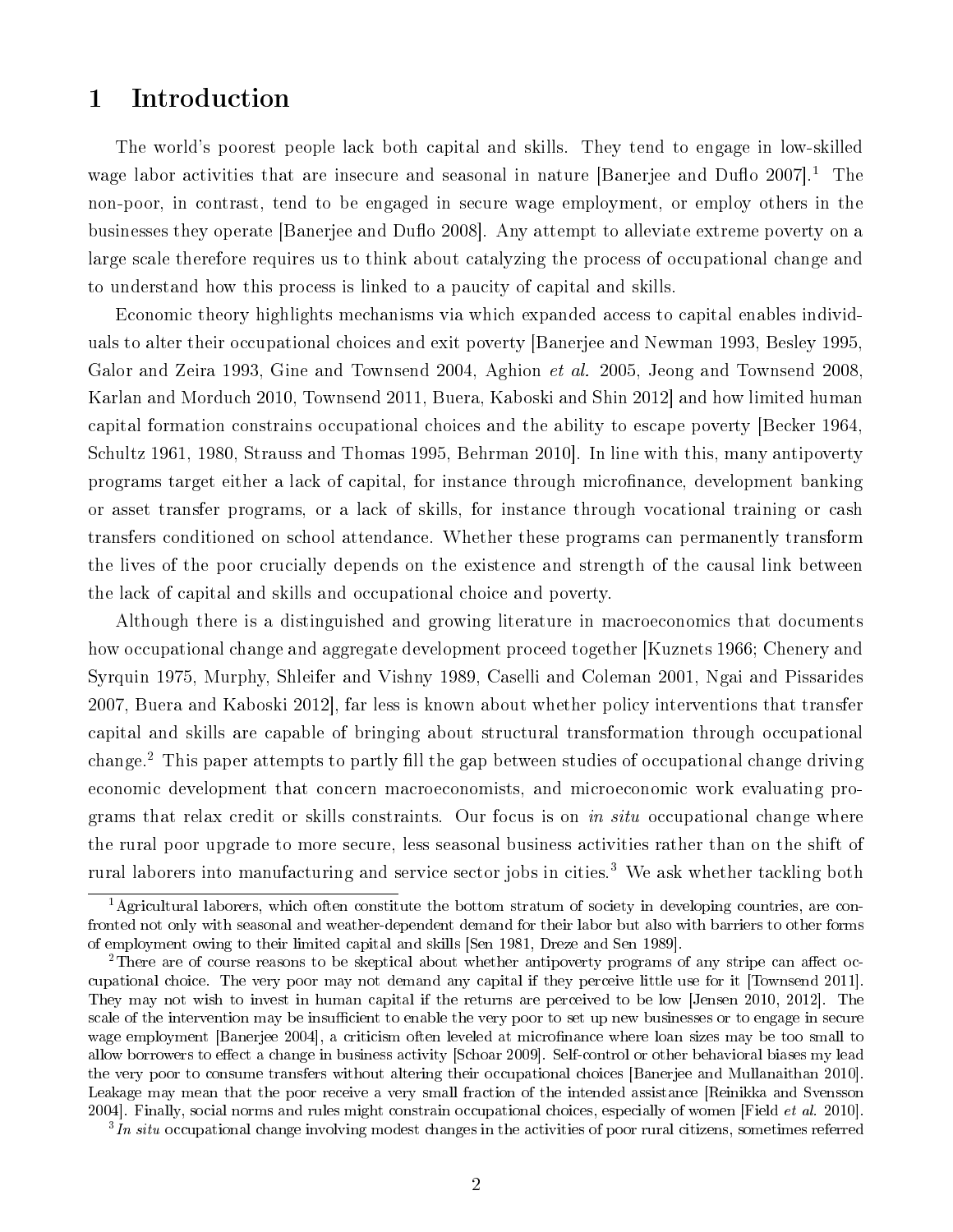capital and skills constraints simultaneously by providing business asset transfers coupled with complementary and intensive training, can transform the economic lives of some of the world's poorest people.

To answer this question, we collaborated with the NGO BRAC to implement a large-scale and long-term randomized control trial to evaluate their Targeted Ultra-Poor (TUP) program in rural Bangladesh. Eligible women - identified to be the very poorest in these rural communities<sup>4</sup> - are offered a menu of possible business activities, ranging from livestock rearing to small retail operations, coupled with complementary and intensive training in running whichever business activity they choose.<sup>5</sup> The scale of the program combined with the size of the transfers implies that, taken as a whole, the TUP program in Bangladesh represents a signicant attempt to lift large numbers of women, and their dependents, out of extreme poverty. Indeed, as of 2011, the TUP program was already reaching close to 400,000 women and a further 250,000 will reached between 2012 and 2016.<sup>6</sup> The program gives a big push to relaxing both capital constraints (at \$140 the value of the asset transfer is worth roughly ten times baseline livestock wealth) and skills constraints (the value of the two-year training and assistance which women receive is of a similar magnitude). This is done in a context where eligible beneficiaries are unable to relax these constraints through the market. For capital, the value of microfinance loans available to them is too low to finance such large purchases and repayment requirements too stringent to allow them the time to generate income from a new enterprise. For skills, training programs are not available and informal arrangements might not be sufficient to deliver all the assistance required to operate the small businesses that women select.

In our pre-program setting, the rural poor are faced with a choice between wage employment (mainly as agricultural laborers and domestic servants) and self-employment (mainly in livestock rearing). The program influences this choice by increasing wealth via the asset transfer and the returns to self-employment via skills training. We develop a simple model to understand the occupational choices that targeted poor women make at baseline and how the program affects

to as subsistence entrepreneurship, can play a major role in poverty reduction. This is distinct from business start-ups in manufacturing and services which have the potential to grow to a signicant size [Schoar 2009]. The latter, which are the traditional focus on the study of entrepreneurship in developed countries are also important in Bangladesh but tend to be located in urban areas and are therefore not the focus of this study.

<sup>&</sup>lt;sup>4</sup>Women are selected on criteria such as not owning land, not having a male adult earner in the household, having to work outside the household, having school-aged children that work and having no productive assets. Eligibles must also not be enrolled with microfinance organizations or recipients of government anti-poverty programs.

<sup>&</sup>lt;sup>5</sup>The majority choose high value livestock businesses which had been mainly operated by non-poor women in the communities we study. In value, scale and complexity these businesses were distinct from the more basic livestock rearing that some poor women were engaged in before the program (e.g. cow rearing versus free range poultry).

<sup>&</sup>lt;sup>6</sup>In Bangladesh the TUP program is know as the specially targeted ultra poor program. Another variant, known as the other targeted poor program (OTUP), targets slightly less disadvantaged women with the asset transfer being purchased using a BRAC loan. This variant reached 600,000 beneficiaries in 2011 and will reach a further 150,000 by 2016 [BRAC 2011]. Non experimental evaluations of the program are reported in Ahmed *et al.* [2009] and Emran et al. [2009], tracking 5000 households from 2002 to 2005. Both studies find positive impacts on per capita consumption and improvements in food security. Das and Misha [2010] extend the panel to 2008 and find positive impacts on income, food security and asset holdings.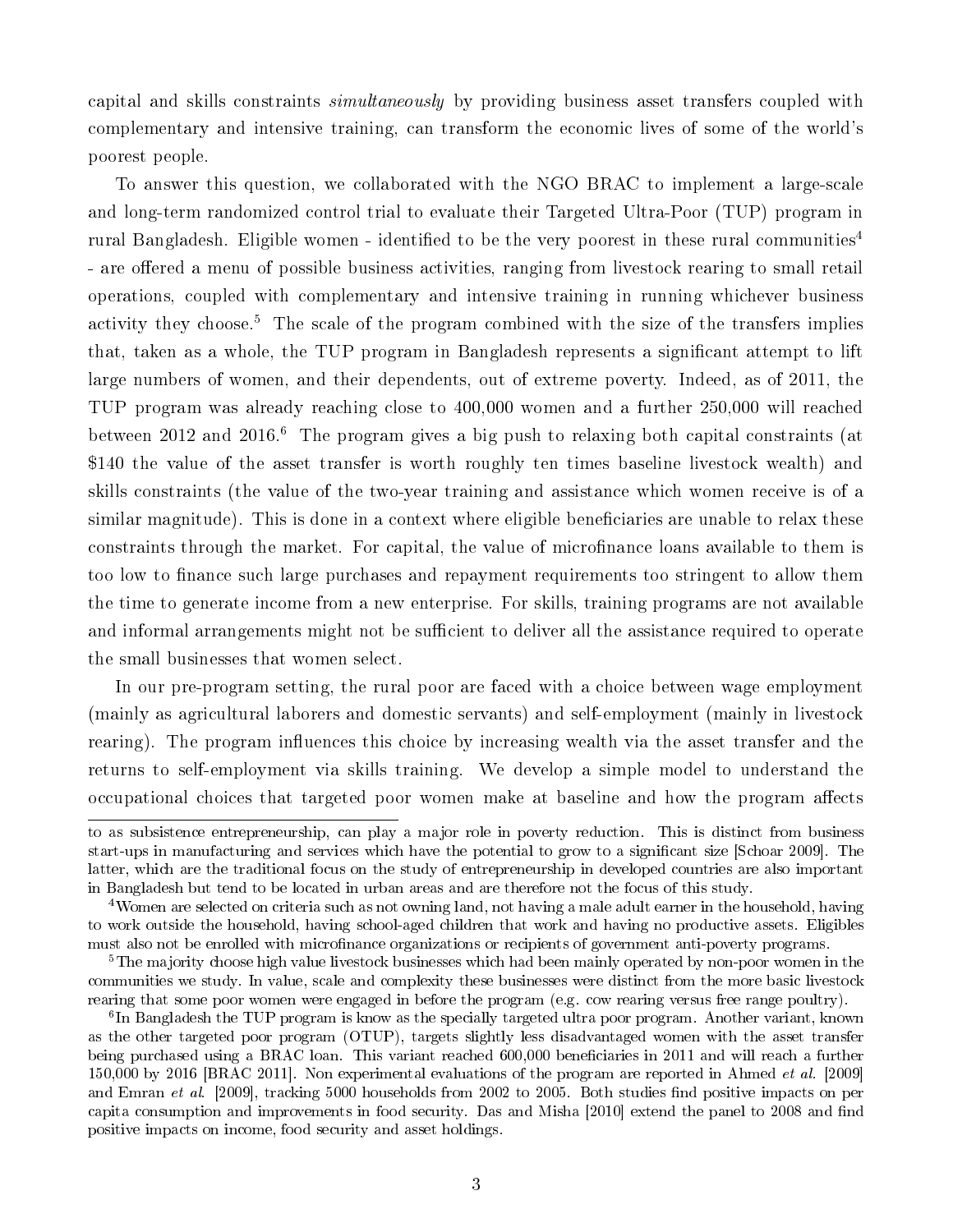these choices on the extensive and intensive margins of labor supplied to each activity. This shows that both asset transfers and skills provision components reduce hours devoted to wage employment, through income and substitution effects. On hours devoted to self-employment, the model shows how the effect of both components is heterogeneous depending on whether individuals face a binding capital constraint at baseline. In particular, asset transfers can have the unintended consequence of reducing hours devoted to self-employment through a wealth effect. Ultimately the model shows that the effect of the program on occupational choices is theoretically ambiguous.

The evaluation sample covers 1409 communities in 40 regions in rural Bangladesh, half of which were treated in 2007 and the rest kept as controls until 2011. BRAC program officers select potential beneficiaries in 2007 following the same selection criteria in treatment and control communities. We survey and track all poor households (both eligibles and non-eligibles), as well as a 10% random sample of non-poor households from across other wealth classes in the same treated and control communities. We identify the effect of the program by a difference in difference estimate that compares the outcome of the eligible poor in treated versus control communities before and after program implementation. Given that we sample households from across the wealth distribution, we benchmark these estimated impacts against the baseline gap between eligible and non-poor households.

Given our focus on occupational change towards basic entrepreneurship, where new business activities take time to develop, we survey households two and four years after the program's implementation. This helps trace out the economic trajectories of poor women over an extended period, shedding light on whether the labor productivity of poor women improves over time as they become more adept at running their new businesses. This time scale also means that we move well beyond the period when targeted women are receiving direct assistance from BRAC.

The data confirm that the program successfully targets the very poorest women in rural Bangladesh: at baseline more than half (52%) own no productive assets, 93% are illiterate and 38% are the sole earner in their households. 80% of them live below the global poverty line (US\$1.25). They typically engage in multiple occupations, which are not held regularly throughout the year and characterized by income seasonality. The precariousness of their economic lives though striking, is typical of the situation that millions of rural women across the developing world find themselves in.<sup>7</sup> In contrast, richer women in the same communities typically shun wage employment and are engaged in fewer, more regular, activities with most of them specializing in self-employment either rearing livestock or cultivating land.

Our estimates of the program's impact show evidence of a causal link from the lack of capital and skills to occupational choice, and ultimately poverty and insecurity. We find that, on the extensive margin, after four years the TUP program reduces the share of women specialized in

 $^7\rm{It}$  is well documented that landless agricultural laborers, such as the eligible women here, are exposed to seasonal hunger and famine - monga - as it is referred to Bangladeshi [Bryan et al. 2011; Khandker and Mahmud 2012]. Monga is the result of limited demand for agricultural labor in the pre-harvest period.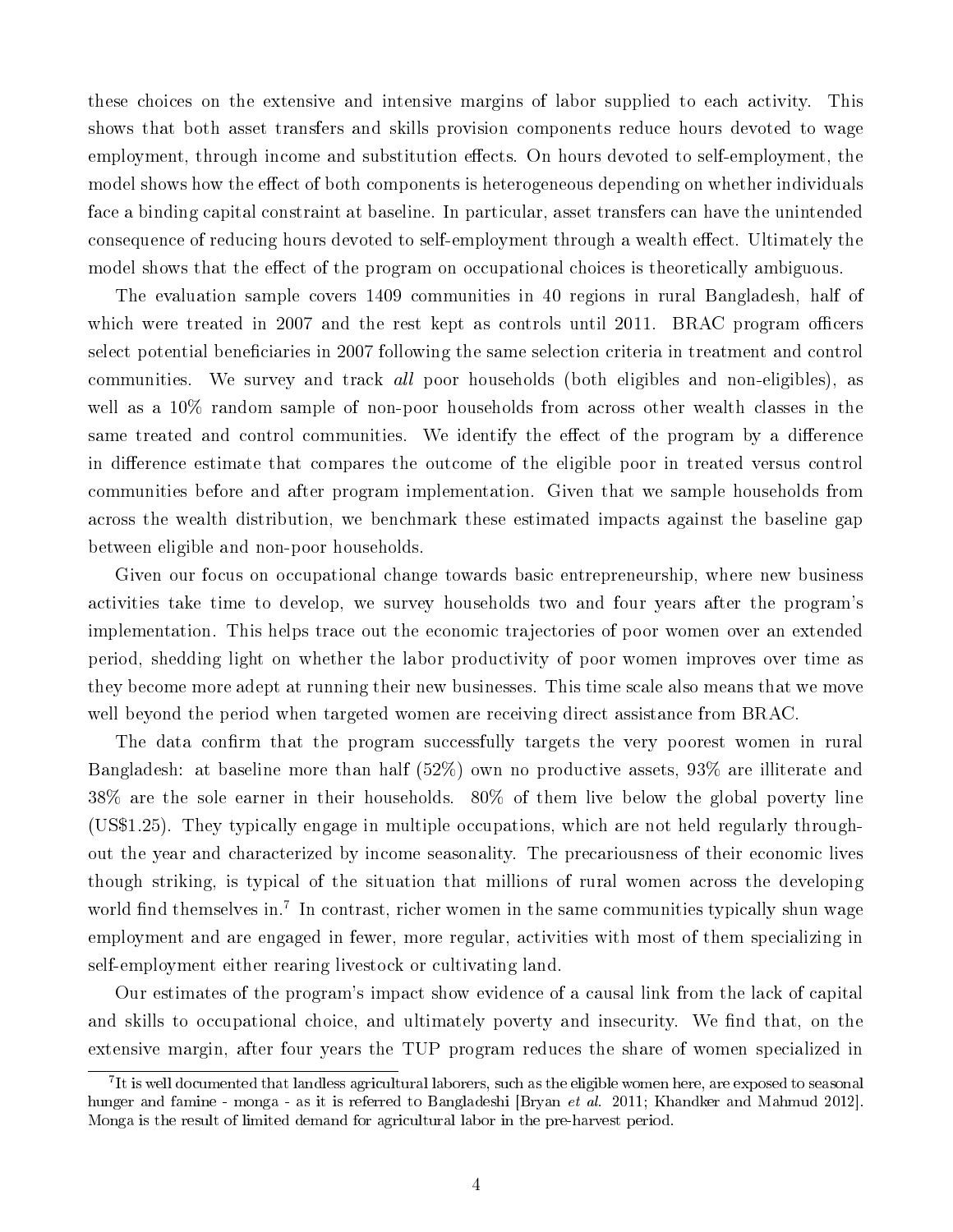wage employment by 17 percentage points (pp), corresponding to 65% of the baseline mean. Over the same period, the share of women specialized in self-employment increases by 15pp and those engaged in both occupations by 8pp. These changes on the extensive margin of occupational choice correspond to 50% and 31% increases from their baseline values, respectively.

This dramatic change in occupational choice on the extensive margin is accompanied by a corresponding change in hours devoted to the two occupation categories. After four years, eligible women work 170 fewer hours per year in wage employment (a 26% reduction relative to baseline) and 388 more hours in self-employment (a 92% increase relative to baseline). Hence total annual labor supply increases by an additional 218 hours which represents an increase of 19% relative to baseline. Given the occupational change induced, their labor supply becomes more regular throughout the year, while income seasonality is reduced. The change in occupational structure is associated with a 15% increase in labor productivity and a 38% increase in earnings. This leads to a 8% increase in household per capita expenditure, and a 15% increase in self-reported life satisfaction among eligible women. Benchmarked against the global poverty line of \$1.25 per day and recalling that the average eligible lives on 93c per day at baseline, the program lifts 11% of the eligible women out of extreme poverty. Measures of estimated effects are typically more pronounced after four relative to after two years, indicating that the program sets beneficiaries on a sustainable path out of poverty.

To probe further whether all eligible women are equally impacted, we estimate quantile treatment effects. These reveal that the effect on earnings and expenditures is positive at all deciles, but both effects are substantially larger for the top four deciles after four years. This indicates that the program increases both the mean and the dispersion of total earnings among the treated. Second, benchmarking the magnitude of the program impact relative to differences in the same outcome between the eligible poor and other wealth classes we find the eligible poor: (i) overtake the near poor on a host of economic indicators; and (ii) they close around 40% of the gap to middle class households on metrics related to occupational choice and earnings.

What we observe, therefore, is significant occupational change and a rich set of social dynamics within these rural communities. Large transfers of capital and skills catapults some of most disadvantaged women in the world into labor activities which had been the preserve of non-poor women in the communities they share. Occupational change, which reflects itself in higher and less volatile earnings streams, sets these women on a sustainable path out of poverty. On many margins the program brings their economic lives closer to the middle classes in their communities. The paper thus joins the macro and micro literatures by pointing to some concrete evidence on how occupational change can be engineered in the rural settings where the bulk of the world's poorest people live.

The TUP program is now being piloted in many countries.<sup>8</sup> This scale-up is critical to as-

 $8$ As of March 2013, ten different pilots were active around the world, http://graduation.cgap.org/pilots/. BRAC is piloting the program in both Afghanistan and Pakistan. Other pilots are being carried out in Andhra Pradesh,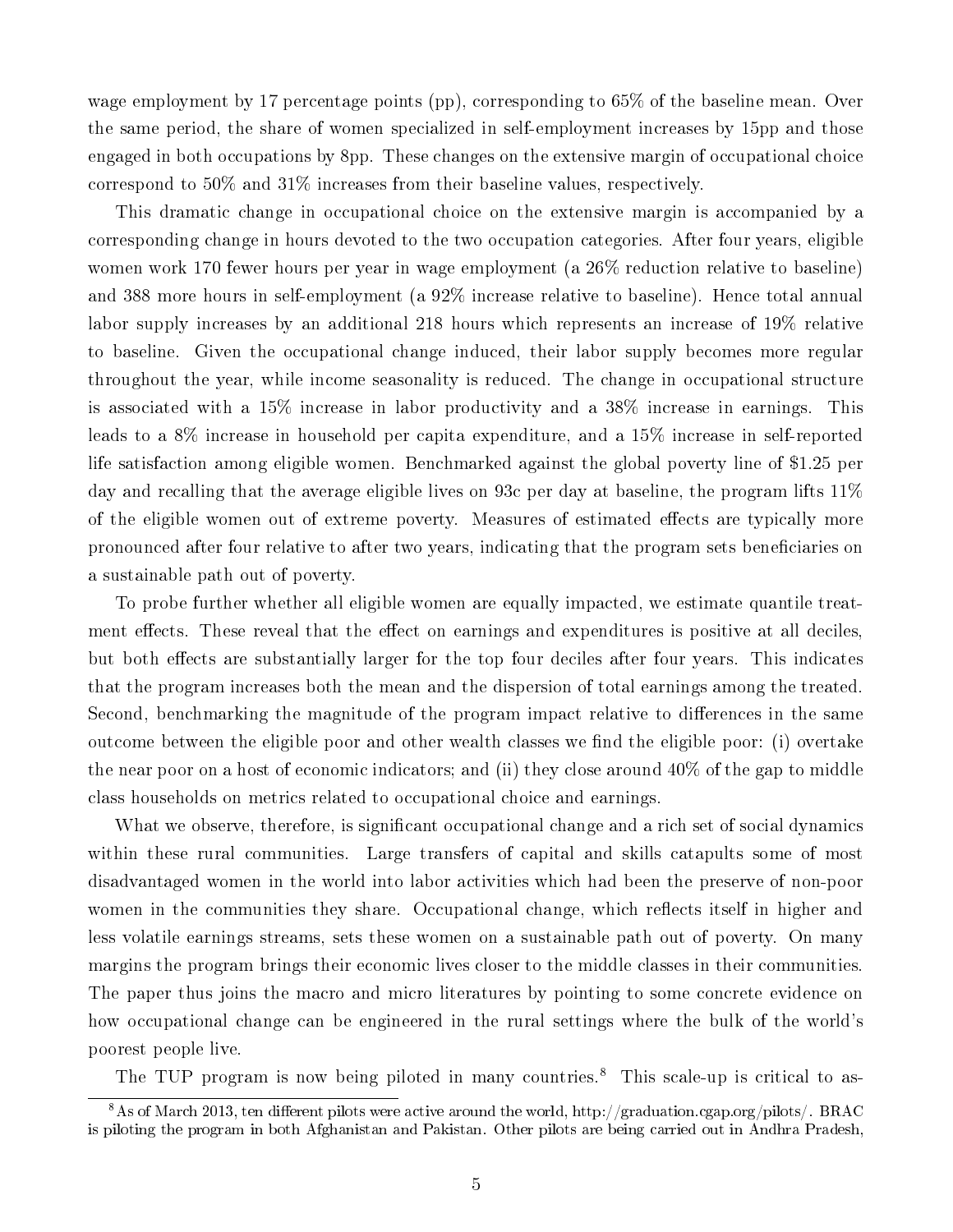certaining whether TUP-style programs can be used to fight poverty on a global scale. Findings from a pilot in West Bengal are consistent with ours: Banerjee *et al.* [2011] report impacts on consumption expenditures, earnings and food security which are of similar magnitude to those we report. However, Morduch *et al.* [2012] find that a pilot in Andhra Pradesh has weak impacts on earnings and consumption. This is due, in part, to the fact that the Government of Andhra Pradesh simultaneously introduced a guaranteed-employment scheme that substantially increased earnings and expenditures for wage laborers. Our theoretical framework makes precise how such outside options in wage labor are obviously important determinants of whether TUP-style programs induce occupational change towards basic entrepreneurship, and we discuss our empirical ndings relative to these pilot studies throughout.

The paper is organized as follows. Section 2 develops a framework that highlights the main channels through which the TUP program impacts occupational choices. Section 3 describes the program, our research design and data. Section 4 presents our core results that closely map to the model developed on occupational choice, earnings and labor productivity. Section 5 documents the impacts on other margins, heterogeneous impacts, and benchmarks the impacts vis-à-vis baseline differences in outcomes between eligibles and other wealth classes. Section 6 conducts a cost benefit analysis of the program, comparing it to the counterfactual policy of unconditional cash transfers. Section 7 concludes. All proofs and robustness checks are in the Appendix.

### 2 Theoretical Framework

We model how the poor allocate their time between leisure and the two occupations most common in our setting: wage employment and self-employment. The model makes precise how the program impacts equilibrium occupational choices through asset transfers, that boost wealth endowments, and skills training, that boost the returns to self-employment.

#### 2.1 Set-Up

Individuals live one period and are endowed with one unit of time to allocate between wage employment  $(L_i)$ , self-employment  $(S_i)$  and leisure  $(R_i)$ . Individual i decides which occupations to enter on the extensive margin, and how much labor to supply to each occupation on the intensive margin. We assume the time devoted to occupational activities is non-negative, and utility is additively separable in consumption  $(C_i)$  and leisure:  $U_i = u(C_i) + v(R_i)$ , where  $u(.)$  and  $v(.)$  are concave. Individuals are price-takers in the labor market receiving an return  $w$  per unit of time, so earnings from wage employment are  $wL_i$ .<sup>9</sup> Time devoted to self-employment  $(S_i)$  is combined

Ethiopia, Ghana, Haiti, Honduras, Pakistan, Peru and Yemen by other organizations.

<sup>9</sup>We rule out the possibility that labor can be hired in, which is an accurate empirical description for the eligible poor individuals we focus on. For expositional ease, we also abstract from skill differences in the labor market and assume  $w$  is the same for all individuals. This reflects the fact that the study population is mostly unskilled and supplies labor in two competitive wage labor markets: for agricultural casual laborers and for domestic servants. The model predictions regarding the program impacts on the treated poor are robust to individuals earning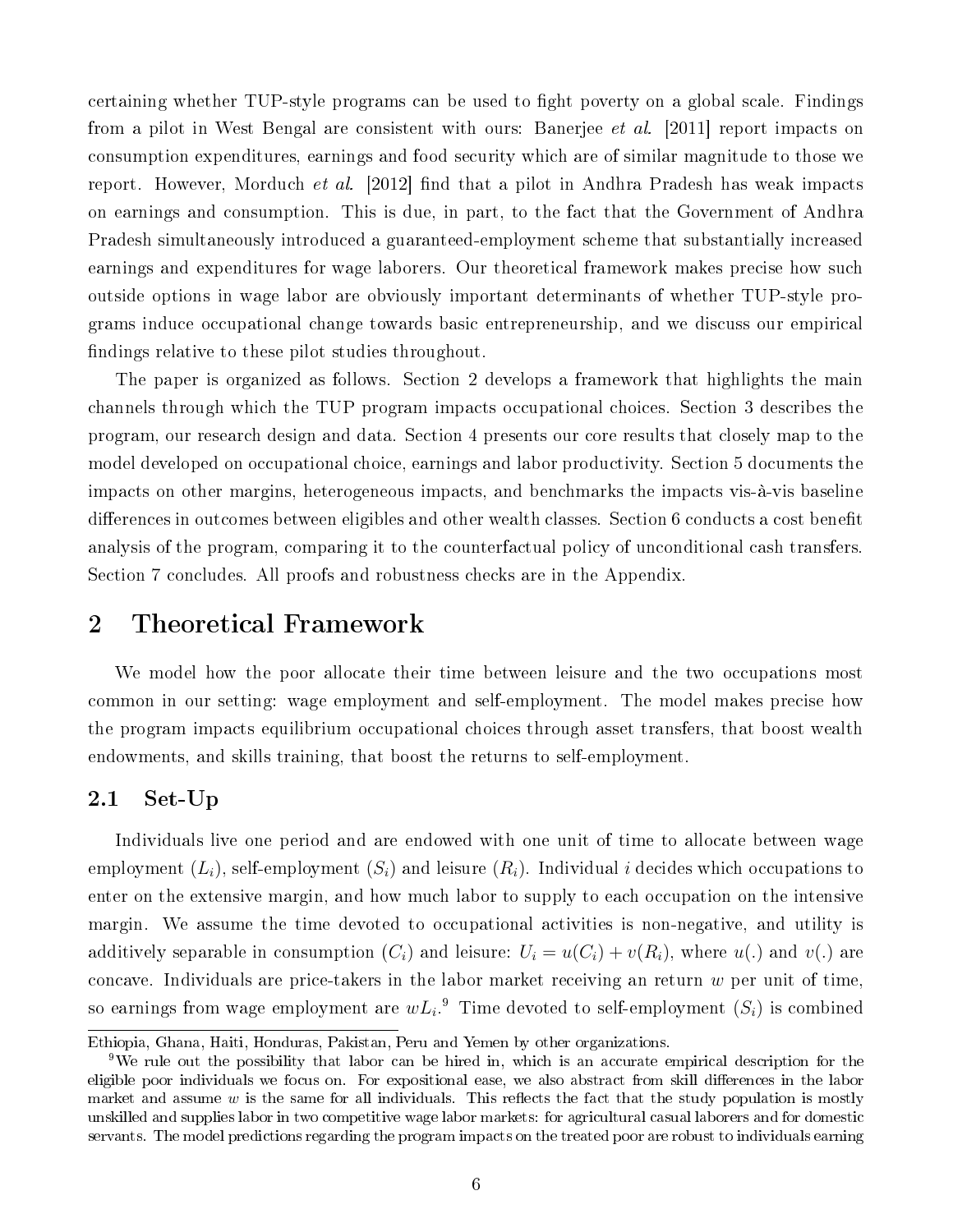with assets  $K_i$  to produce output  $Y_i$ , according to a production function  $Y_i = f(\theta_i, K_i, S_i)$ , where  $\theta_i$  measures individual i's skills. In our study context, this form of self-employment corresponds to engaging in basic entrepreneurial activities, in which labor is combined with assets in the form of livestock and related inputs such as feed and fodder. Output from such self-employment corresponds to milk, meat and eggs produced for sale in local markets. The price of livestock assets is  $p_k$  and the price of output is  $p_y$ . Individuals are assumed to be price-takers in input and output markets. Earnings from self-employment are then given by revenues minus costs, that is  $\pi_i = p_y f(\theta_i, K_i, S_i) - p_k K_i.$ 

Individuals have a resource endowment  $(I_i)$  that can be used to purchase consumption or assets. The budget constraint for consumption is then  $wL_i + \pi_i + I_i = C_i$ . Finally, we assume credit markets are such that individuals face the constraint  $p_k K_i \leq I_i,$  namely individuals cannot borrow to finance assets purchases. This captures the fact that, although some credit is available in the study communities, the poor only have access to small scale loans. Such microloans are insufficient to allow them to purchase lumpy livestock assets. Assuming less severe forms of credit market imperfections would yield similar results.

This minimalistic set-up is designed to starkly illustrate the two main forces at play: wealth effects due to the asset transfers and substitution effects due to training. To do so we abstract from features that could also affect occupational choice but are not directly affected by the program. Most notably in this context demand for wage labor exhibits strong seasonality so that  $L$  is constrained by this and the constraint might be binding at zero in some periods of the year. Modeling this explicitly would not affect the predicted effect of the program on occupational choice. Seasonality, however, has implications for the empirical comparison of  $w$  and  $r$  as the observed wage is effectively available only for part of the year while income from self-employment (e.g. through the sale of livestock produce) is more stable through the year.

#### 2.2 Occupational Choices at Baseline

The individual's optimal occupational choices are a function of two exogenous variables: (i) skills, namely the returns to self-employment relative to wage employment  $(r_i \leq w)$ ; (ii) resource endowments,  $I_i$ . The former determines the choice between self-employment and wage employment, whereas the latter determines labor force participation and whether the assets constraint binds when the individual chooses to engage in self-employment. Substituting  $C_i$  from the budget constraint yields the Lagrangian:

$$
max_{L_i, S_i} \ell = u(wL_i + \pi_i + L_i) + v(1 - L_i - S_i) + \alpha L_i + \beta S_i + \gamma (L_i - p_k K_i),
$$
\n(1)

where  $\alpha$  and  $\beta$  are the multipliers associated with the non-negativity constraints on time devoted

different wages. Any predictions regarding the general equilibrium effect of the program on wages and the pecuniary externalities on non-treated individuals (that are examined in more detail in Bandiera *et al.* 2013), would however depend on the skill distribution in the two populations and the degree of substitutability between skills.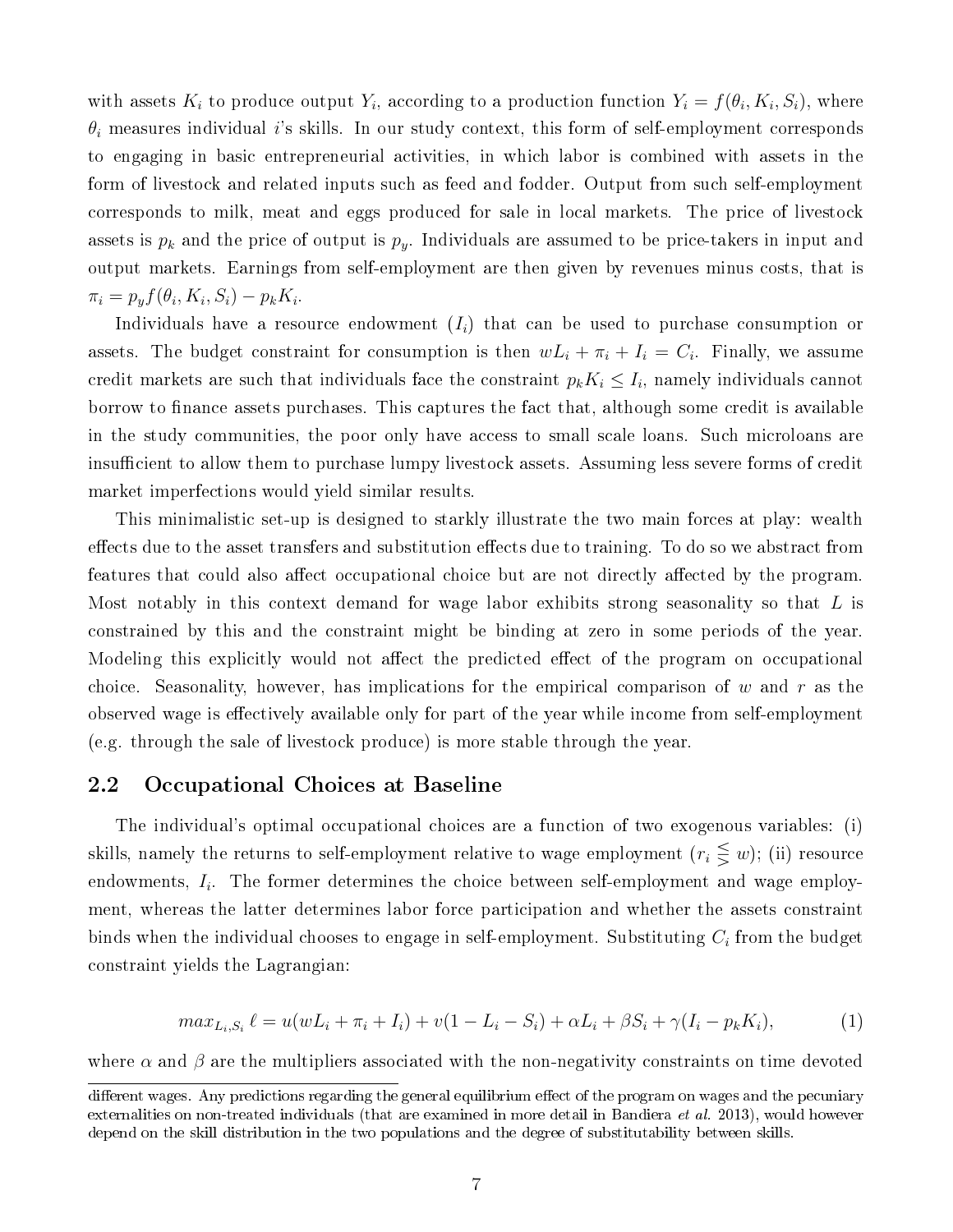to wage and self-employment and  $\gamma$  is the multiplier associated with the assets constraint. All multipliers must be non-negative. To obtain closed form solutions we further assume that  $Y =$  $\theta_i min(K_i, S_i)$ , so that in equilibrium  $K_i = S_i$  and  $\pi_i = p_y \theta_i S_i - p_k S_i = r_i S_i$ , where  $r_i = p_y \theta_i - p_k$  then measures the individual specific returns to self-employment.<sup>10</sup> Equilibrium baseline occupational choices in all parts of the parameter space are summarized as follows.

**Proposition 1:** Individuals will be in one of the four following states:

- (i) out of the labor force if:  $r_i > w$  and  $I_i \geq \tilde{I}_i(r_i)$ ; or  $r_i < w$  and  $I_i \geq \hat{I}_i(w_i)$
- (ii) engaged solely in self-employment if:  $r_i > w$  and  $I_i \in [\tilde{\tilde{I}}_i(r_i, w), \tilde{I}_i(r_i));$
- (iii) engaged in both occupations if:  $r_i > w$  and  $I_i \n\t\leq \tilde{\tilde{I}}_i(r_i, w)$ ;
- (iv) engaged solely in wage employment if:  $r_i < w$  and  $I_i < \tilde{I}_i(w_i)$

Figure 1A illustrates the occupational choice equilibrium if  $r_i \geq w$ . The resource endowment  $(I_i)$  is measured on the horizontal axis. The vertical axis shows the wage and self-employment labor supply functions  $(L_i^*(.), S_i^*(.))$ . The proof of Proposition 1, provided in the Appendix, derives the resource endowment thresholds  $(\tilde{I}_i(r_i),\,\tilde{\tilde{I}}_i(r_i),\,\tilde{\tilde{I}}_i(r_i,w)),$  the wage and self-employment labor supply functions, and their comparative statics with respect to wages, returns to self-employment and resource endowments.

Starting from the extreme right hand side of Figure 1A, we see that individuals with the highest endowments optimally choose to stay out of the labor force (case (i), where  $L_i^* = S_i^* = 0$ for  $I_i \geq \tilde{I}_i(r_i)$ . In the more central section of Figure 1A we have a group of individuals that are not asset constrained and so, because we are considering the scenario where  $r_i > w$ , engage solely in self-employment (case (ii), where  $L_i^* = 0, S_i^* > 0$  for  $I_i \in [\tilde{I}_i(r_i), \tilde{I}_i(r_i))$ ). For these individuals the number of hours devoted to self-employment is decreasing in I because of the income effect. The next group of individuals also engage solely in self-employment but are asset constrained and so limited in scale by their endowment,  $p_k K_i = I_i$  (case (ii), where  $L_i^* = 0$ ,  $S_i^* > 0$ for  $I_i \in [\tilde{\tilde{I}}_i(r_i,w), \tilde{I}_i(r_i)$ ))). Finally, on the left hand side of Figure 1A we see that individuals with the smallest resource endowments engage in both occupations as the feasible scale of selfemployment activities is too small to afford the desired level of consumption (case (iii), where  $L_i^* > 0, S_i^* > 0$  for  $I_i \leq \tilde{\tilde{I}}_i(r_i, w)$ .<sup>11</sup> For these individuals the number of hours devoted to selfemployment is increasing in  $I$  because an increase in  $I$  relaxes the binding asset constraints thus

<sup>&</sup>lt;sup>10</sup>The assumption of Leontief technology is made for expositional convenience to keep track of either the amount of self-employment  $S_i$  or the amount of capital  $K_i$ . Allowing some degree of substitutability between these factor inputs would not alter the qualitative nature of the trade-offs identified.

<sup>&</sup>lt;sup>11</sup>Individuals specialize in one of the two occupations when the asset constraint does not bind because the marginal returns to both activities are linear. The same result would be obtained if the marginal return to one or both occupations were increasing. Of course, there can be many other motives for diversifying economic activities, such as spreading risk. We focus on asset constraints as being an important driver of occupational choice as this margin is directly impacted by the TUP program. Other factors driving occupational diversification such as risk aversion are not impacted so are less relevant for understanding the *changes over time* that we exploit between treatment and control communities.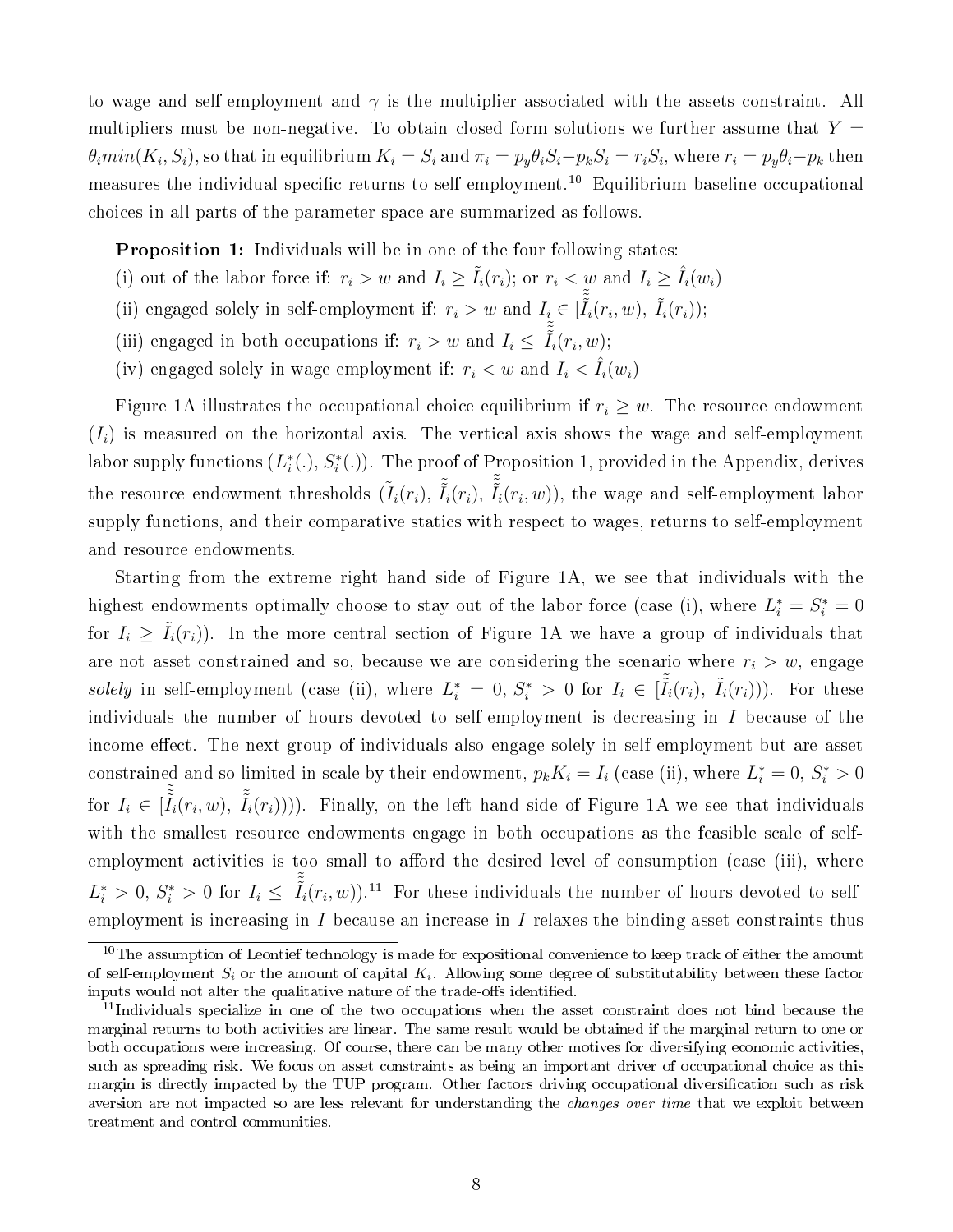allowing individuals to increase the scale of their self-employment business and hence devote more hours to it.

Figure 1B shows the pattern of equilibrium occupational choices and corresponding labor supplies when  $r_i < w$  (in the proof we derive the relevant endowment threshold,  $\hat{I}_i(w_i)$ ). In this scenario, no individual specializes in self-employment and so the assets constraint plays no role in determining occupational choice. Figure 1B shows that individuals with sufficiently high resource endowments optimally choose to stay out of the labor force (case (i), where  $L_i^* = S_i^* = 0$ for  $I_i \geq \hat{I}_i(w_i)$ , whereas individuals with smaller resource endowments all engage solely in wage employment (case (iv), where  $L_i^* > 0$ ,  $S_i^* = 0$  for  $I_i \leq \hat{I}_i(w_i)$ ).

Even this highly stylized model delivers a rich set of predictions on occupation choices at baseline. As is empirically validated below, at baseline we observe a wide range of occupational choice allocations among the poor, ranging from those engaged solely in wage labor or solely self-employment, those engaged in both, and those out of the labor force. Figures 1A and 1B also highlight the comparative static properties of the wage and self employment labor supply functions with respect to wage rates, returns to individual skills, and resource endowments: these last two channels are the mechanisms through which the TUP program impacts occupational choices.

#### 2.3 The Impact of the Ultra-Poor Program on Occupational Choices

The TUP program has two components. First, livestock asset transfers, that boost resource endowments from  $I_{i0}$  at baseline, to  $I_{i1} = I_{i0} + A$  post-intervention. A represents, in reduced form, the present value of the asset, factoring in the future option value from selling or renting it out. Second, skills training, that boost the returns to self-employment,  $\theta_i$ , and hence  $r_i$ , from some baseline level,  $r_{i0}$ , to a post-intervention level  $r_{i1} > r_{i0}.^{12}$ 

As Figure 1A makes clear, asset transfer impacts the extensive and intensive margins of occupational choice by causing individuals to cross the various resource thresholds $(\tilde{I}_i(r_i),\ \tilde{\tilde{I}}_i(r_i),\ \tilde{\tilde{I}}_i(r_i,w)).$ Figure 2A shows the impact of the program *solely* though the asset transfer channel (assuming  $r_i > w$ , where the baseline wage and self-employment labor supplies are dashed lines, and the postintervention labor supplies are solid lines. The left side of Figure 2A shows that individuals with the smallest resource endowments at baseline remain engaged in both wage and self-employment

 $12$ Three points are of note. First, in a dynamic model, individuals might want to retain the asset in the short run if, for instance, selling it quickly would damage their relationship with BRAC. This however would not preclude them from renting it out or hiring labor to tend to it, which would have the same effect on  $I_i$  and occupational choice. We later provide evidence that almost no individuals are observed renting out these assets. Second, we note also that the asset transfer to women can affect  $I_i$  through other channels operating within households, for instance by affecting husbands' labor supply. The predictions below are derived for the case in which the net effect on  $I_i$  is positive, namely the asset transfer does not reduce the total non-labor income available to the woman. In line with this, we empirically document that the husbands' labor supply does not decrease following the implementation of the program. Third, the program transfers assets (livestock) that are identical to those available locally at baseline. Given that only a relatively small number of households per community are eligible, the program has little impact on the price of livestock assets,  $p_k$ . Hence skill changes induced by the program translate into changes in the self-employment outcome  $r_i = p_y \theta_i - p_k$  if the price of livestock produce,  $p_y$ , does not fall by sufficiently to offset any increase in  $\theta_i$ .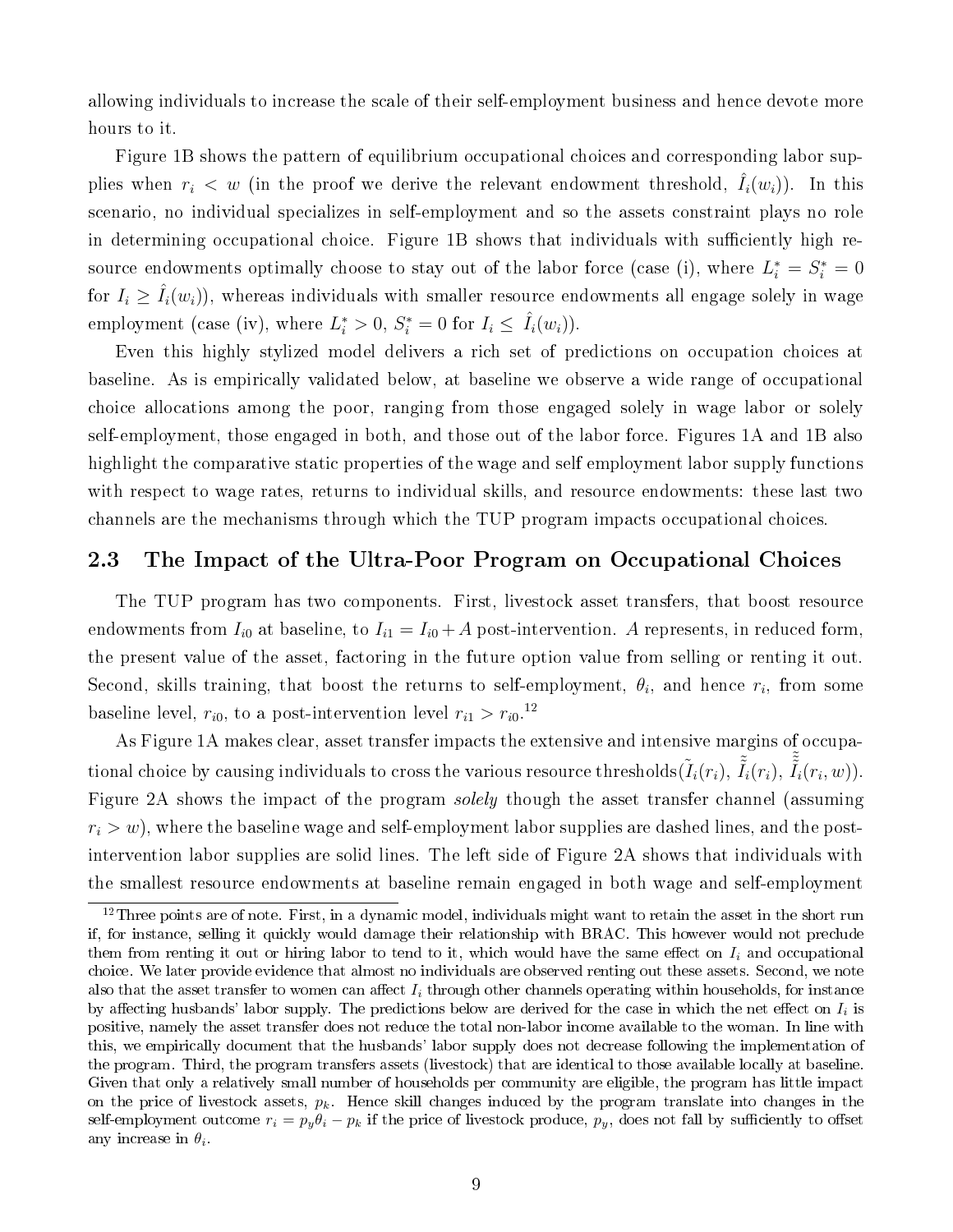activities although their time allocation shifts towards self-employment. The impact on the total hours they devote to work,  $L_i^*(.) + S_i^*(.)$ , is ambiguous.

The middle of Figure 2A shows that among individuals that were initially engaged solely in self-employment, labor hours might rise or fall depending on the initial resource endowment of the individual. Among those who were asset constrained at baseline, self-employment hours rise, all else equal. However, the framework makes clear that for those who were unconstrained at baseline, the asset transfer will actually *reduce* hours of self-employment (and total hours devoted to labor market activities) because of the income effect. Finally, the right hand side of Figure 2A shows that asset transfers alone cause more individuals to stop working.

The skills provision component of the program also shifts the wage and self-employment labor supply functions  $(L_i^*(.)$ ,  $S_i^*(.)$ ). Figure 2B shows the impact of the program solely though the skills provision channel (assuming  $r_i > w$ ), where the baseline wage and self employment labor supplies are dashed lines, and the post-intervention labor supplies are solid lines. Figure 2B shows that among individuals initially engaged in self-employment, self-employment hours do not change unless the individual was unconstrained at baseline. The left hand side of Figure 2B shows that among those individuals with the lowest resource endowments, skills provision does not cause the hours devoted to self-employment to change, although individuals find it optimal to reduce wage labor hours because of the increased returns generated when they engage in self-employment. For these individuals total work hours unambiguously fall. The combined effect of asset transfers and training can be thus summarized as;

**Proposition 2:** If  $r_i > w$  the TUP program weakly reduces wage employment hours for all individuals. The effect on self-employment hours is: (i) weakly negative for all individuals if the effect of the asset transfer is sufficiently large relative to the effect of the skills provision; (ii) weakly positive for all individuals where the effect of the asset transfer is sufficiently small relative to the effect of skills provision; (iii) positive for resource-poor individuals and ambiguous for resource-rich individuals in intermediate cases.

The framework thus makes precise that both program components, asset transfers and skills provision, need to be carefully targeted in order to have their desired impact on self-employment activities. On the extensive margin, only skills provision will likely induce individuals with higher resource endowments to start engaging in self-employment, as shown on the right hand side of Figure 2B. In contrast, asset transfers will have the opposite impact as shown on the right hand side of Figure 2A. On the intensive margin, asset transfers have the desired impact to increase  $S_i^*(.)$ only among those individuals constrained at baseline; skills provision has this desired impact on the intensive margin but only among those individuals unconstrained at baseline. The combined effect of the asset transfer and skills training on occupational choices then depends on initial resource endowments and the relative strength of the two effects shown in Figures 2A and 2B.

The proof is in the Appendix, where we compute the thresholds for cases (i)-(iii) as a function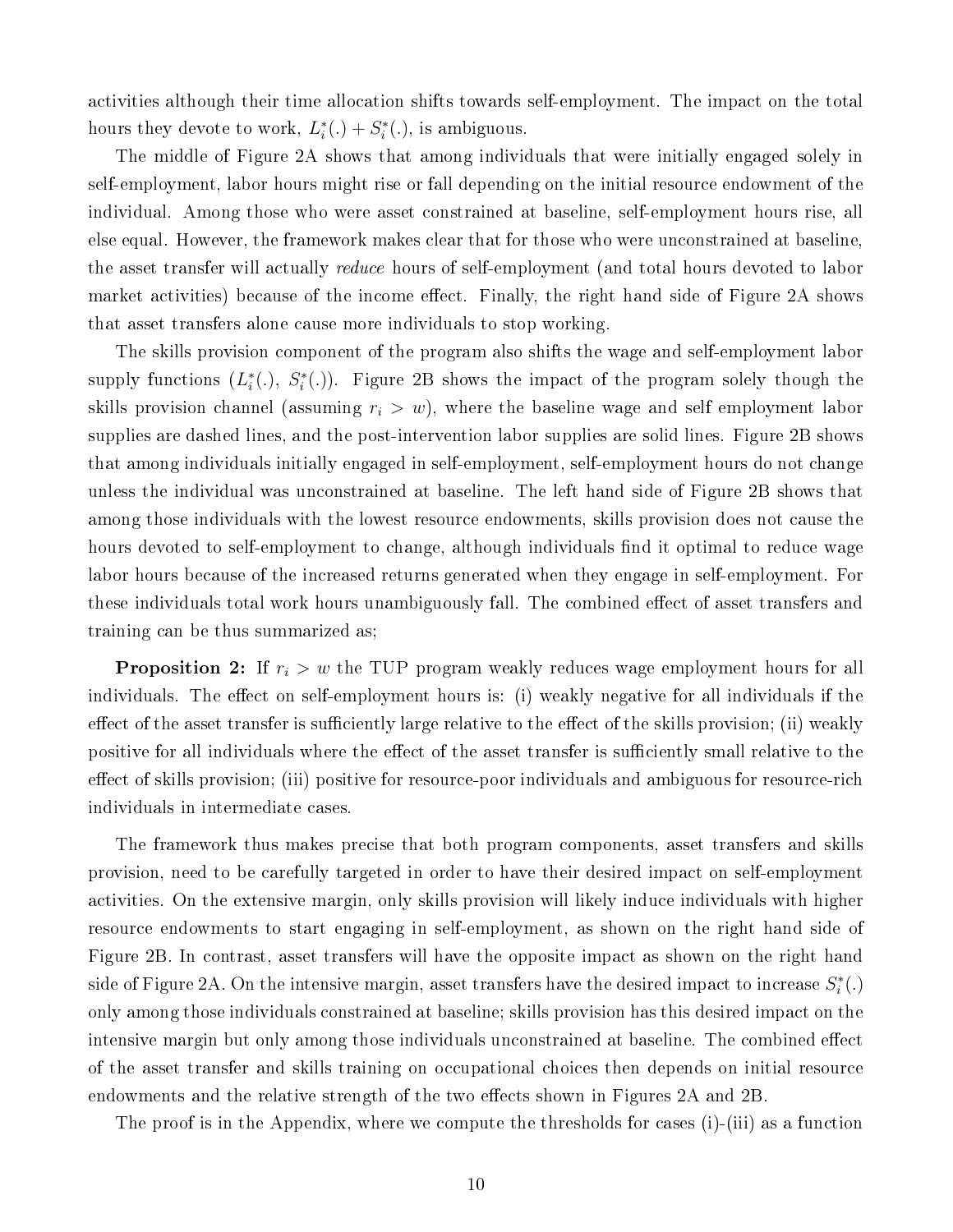of the two program components. The importance of accurately targeting the program to achieve its desired impacts is put sharply into focus if we consider the remaining case where when  $r_i < w$ , shown in Figure 2C. None of these individuals specializes in self-employment at baseline. The provision of skills does not alter this as long as the post-intervention returns to self-employment,  $r_{i1}$ , remain less than  $w$ . Hence only sufficiently effective skills provision programs will have the desired impact of shifting these wage laborers into self-employment. Other things equal, asset transfers targeted towards these individuals will generate an income effect that reduce hours worked and labor force participation without affecting occupational choice.<sup>13</sup>

The remainder of the paper empirically measures these combined impacts of the TUP program on the extensive and intensive margins of wage employment and self-employment.

### 3 The Ultra-Poor Program, Evaluation Design and Data

#### 3.1 The Program

The TUP program offers eligible women a menu of possible business activities, ranging from livestock rearing to small retail operations, coupled with complementary and intensive training in running their chosen business activity.<sup>14</sup> All eligible women in our sample chose one of the six available livestock packages, which contain different combination of animals (e.g. two cows or a cow and five goats) similarly valued at TK9500 (US\$140). Given that the median household had no productive assets at baseline, this represents an enormous change in the resource endowment of households, which could fundamentally impact occupational choice as is illustrated in Figure 2A. BRAC encourages program recipients to commit to retain the asset for two years, after which they can liquidate it. Given that such commitments cannot be enforced, whether the livestock asset is retained or liquidated (particularly after four years) is itself an outcome of interest that ultimately determines whether the program has the desired effect of permanently transforming the occupational choices and economic lives of the poor, or merely increases their short run welfare.<sup>15</sup>

 $13\,\mathrm{As}$  mentioned earlier, Morduch *et al.* [2012] find weak impacts of an TUP-style program implemented by SKS in Andhra Pradesh. The model developed provides one way in which to reconcile these findings and help understand why the impacts of otherwise similarly implemented programs might differ across economic environments. Specifically, if the environment is characterized by high labor wages so that  $r_i < w$ , then as shown in Figure 2C, an TUP-style program will have limited impact on occupational choices. Indeed, in the study setting for Morduch et al. [2012], the Government of Andhra Pradesh rolled out a guaranteed employment scheme that substantially increased wage labor earnings in the study area.

 $14$ The program also provides a subsistence allowance to beneficiary women for the first 40 weeks after the asset transfer to compensate them for the short-run fall in earnings due to occupational changes away from wage labor and into self-employment. This allowance runs out fifteen months before the beginning of our first follow-up survey and is therefore not part of the earnings measures reported below.

<sup>&</sup>lt;sup>15</sup>Morduch *et al.* [2012] report that in Andhra Pradesh, almost  $90\%$  of households opt for livestock related asset transfers from the wide ranging menu offered, but that many immediately liquidated the assets in order to pay off debts. The evidence from the TUP-style program in West Bengal in Banerjee *et al.* [2011] is inconclusive as to whether the liquidation of transferred assets played an important role in income increases experienced by eligible households.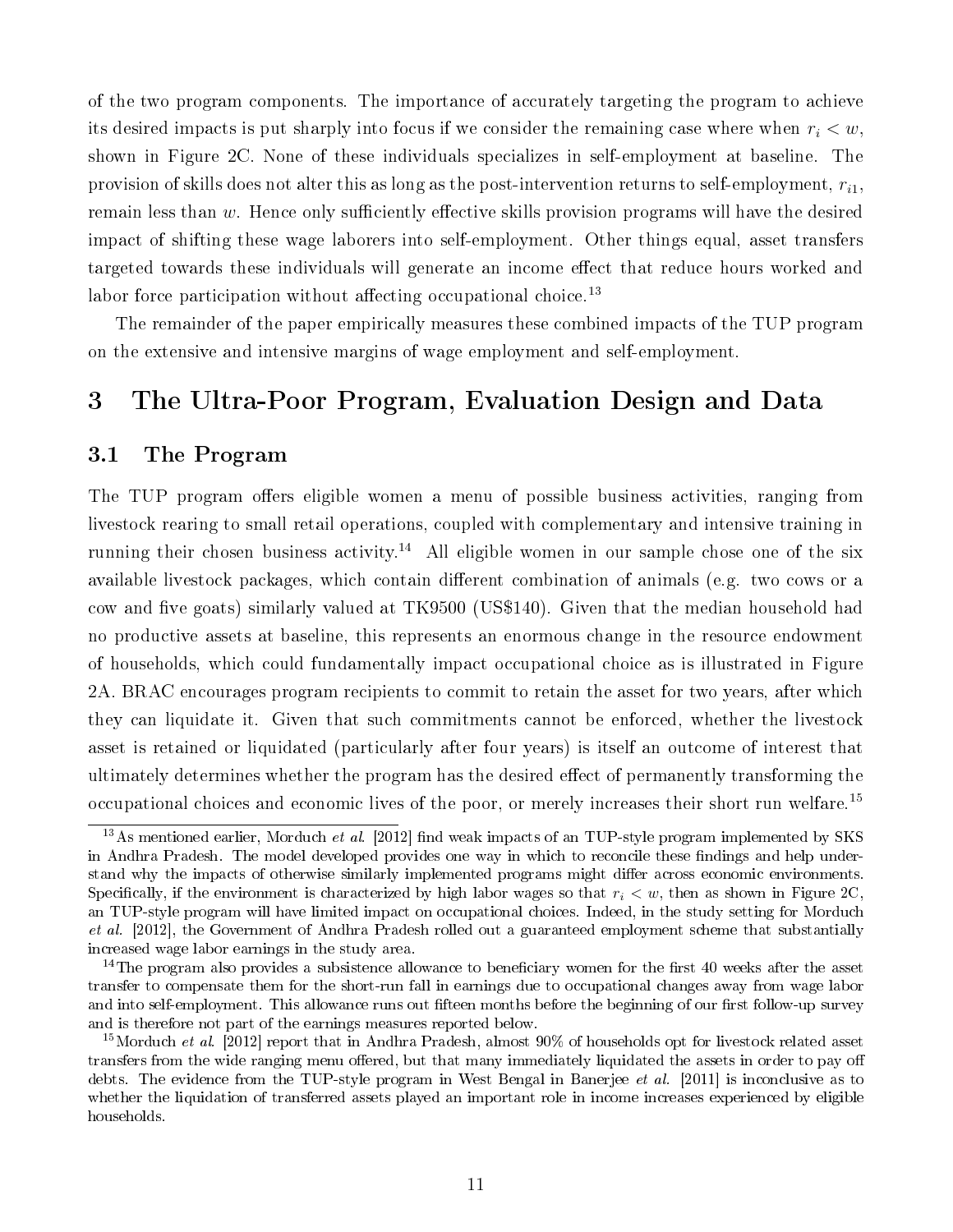The training component comprises initial classroom training at BRAC regional headquarters, followed up by regular assistance: a livestock specialist visits beneficiaries every one to two months for the first year of the program, and BRAC program officers visit beneficiaries weekly for the first two years. Training is meant to increase in the returns to self-employment, the implications of which are shown in Figure 2B. In particular, training is designed to help women maintain livestock health, maximize livestock productivity through best practices relating to feed and water, learn how to best inseminate animals to produce offspring and milk, rear calves, and to bring produce to market. Relative to many skills provision programs, this training is intensive and sufficiently long-lasting to enable women to learn how to successfully rear livestock through their calving cycle and across seasonal conditions.

Eligible women are selected by BRAC officers from the list of poor households compiled by community members through a participatory wealth ranking.<sup>16</sup> Communities are self-contained within-village clusters of 84 households on average. Our sample contains 1409 communities, where we survey all eligible and poor households, and a 10% random sample of households from higher wealth classes, which we later use to benchmark the size of the program's impact.

#### 3.2 Evaluation and Data

To evaluate the effect of the TUP program on the eligible poor women, we estimate the following difference in difference specification,

$$
y_{idt} = \alpha + \sum_{t=1}^{2} \beta_t W_t T_{id} + \gamma T_i + \sum_{t=1}^{2} \delta_t W_t + \eta_d + \epsilon_{idt},\tag{2}
$$

where  $y_{idt}$  is the outcome of interest for individual i in subdistrict d at time t, where the time periods refer to the 2007 baseline  $(t = 0)$ , 2009 midline  $(t = 1)$  and 2011 endline  $(t = 2)$  survey waves.  $W_t$  are indicators for survey waves. All monetary values are deflated to 2007 prices using the Bangladesh Bank's rural CPI estimates. To evaluate the program's impact on occupational choice, we collect detailed information on all income generating activities of each household member during the previous year. For each economic activity, we ask whether the individual was self-employed or hired by a third party, the number of hours worked per day, the number of days worked during the

 $16$ To identify the communities where the program operates, BRAC central office first selects the most vulnerable districts in rural Bangladesh based on the food security maps of the World Food Program; and then BRAC employees from local branch offices within those districts select the poorest communities in their branch. Communities are then asked to rank all households into five wealth bins. Evidence from a randomized evaluation of different targeting methods, Alatas *et al.* [2011], shows that, compared to proxy means tests, community appraisal methods resulted in higher satisfaction and greater legitimacy. Their distinctive characteristic was that community methods put a larger weight on earnings potential. To identify eligibles among those ranked poor by their communities BRAC uses three binding exclusion criteria: (i) already borrowing from an NGO providing microfinance, (ii) receiving assistance from government anti-poverty programs, (iii) having no adult women present. Furthermore, to be selected a household has to satisfy three of the following five inclusion criteria: (i) total land owned including homestead land does not exceed 10 decimals; (ii) there is no adult male income earner in the household; (iii) adult women in the household work outside the homestead; (iv) school-aged children have to work; and (v) the household has no productive assets.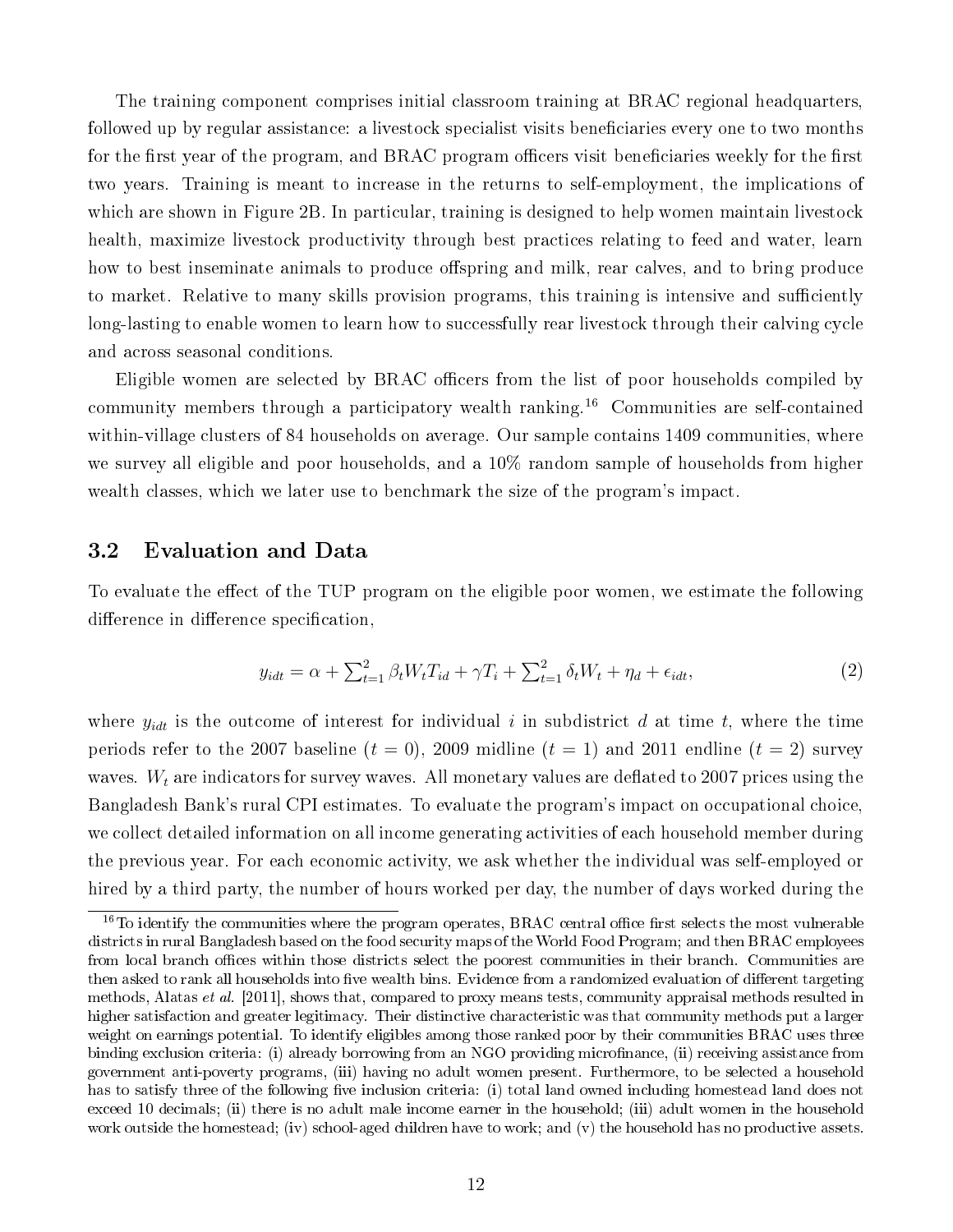previous year, wage rates, earnings, and whether earnings varied throughout the year. From this data we build a complete picture of each individual's occupational choice, labor supply, earnings, and earnings volatility by economic activity, where all activities can be classified as being a form of wage labor  $(L_i)$  or self-employment  $(S_i)$ .

We randomly select one or two sub-districts (upazilas) from each district where the program operates. Within each of the 20 subdistricts we then randomly assign one BRAC branch office to treatment (to receive the program in 2007) and one to control (to receive the program in 2011). Each branch office is responsible for the provision of BRAC services to communities in its area, so  $T_{id} = 1$  if individual i lives in a treated community and 0 otherwise.  $\eta_d$  are subdistrict fixed effects and are included to improve efficiency because the randomization is stratified by subdistrict [Bruhn and McKenzie 2009].<sup>17</sup> For robustness we also allow for trends to differ by sub-district and all findings are quantitatively and qualitatively unchanged.

The program impact,  $\beta_t$ , is identified by comparing changes in individual outcomes among eligibles before and after the program in treatment communities, to changes among eligibles in control communities within the same subdistrict. We thus control for all time-varying factors common to individuals in treatment and control communities, and for all time-invariant heterogeneity within subdistrict.  $\beta_t$  identifies the intent to treat parameter, which is close to the average treatment on the treated effect as  $87\%$  of selected eligibles take-up the offer to receive the program. Standard errors are clustered at the community level throughout to account for the fact that outcomes are likely to be correlated within community. Results are generally robust to clustering by BRAC branch office area but this is less appropriate than community level clustering because the geographical coverage of a single office reflects  $BRAC$ 's capacity rather than any underlying feature of the economic environment common to all communities in the area.

 $\beta_t$  identifies the causal effect of the program under the twin assumptions of parallel trends in the outcomes of interest within subdistrict, and of no contamination between treatment and control communities. In this regard, three features of the research design are of note. First, eligible women are identified in the same way in both treatment and control communities using the combination of participatory wealth ranking and BRAC eligibility criteria described above. As BRAC already operates in all communities in the evaluation sample, the participatory wealth ranking exercise is justified as part of BRAC's regular activities. BRAC had no other programs targeted to eligible households in treatment or control locations, nor is participation to the TUP program conditional on joining other BRAC activities. Second, to ensure our estimates are not contaminated by anticipation effects, eligible women are informed of their eligibility status only when the program

 $17$ The average subdistrict has an area of approximately 250 square kilometers (97 square miles) and constitutes the lowest level of regional division within Bangladesh with administrative power and elected members. For each district located in the poorer Northern region we randomly select two subdistricts, and for each district located in the rest of the country we randomly select one subdistrict, restricting the draw to subdistricts containing more than one BRAC branch office. For the one district (Kishoreganj) that did not have subdistricts with more than one BRAC branch offices, we randomly choose on treatment and one control branch without stratifying by subdistrict.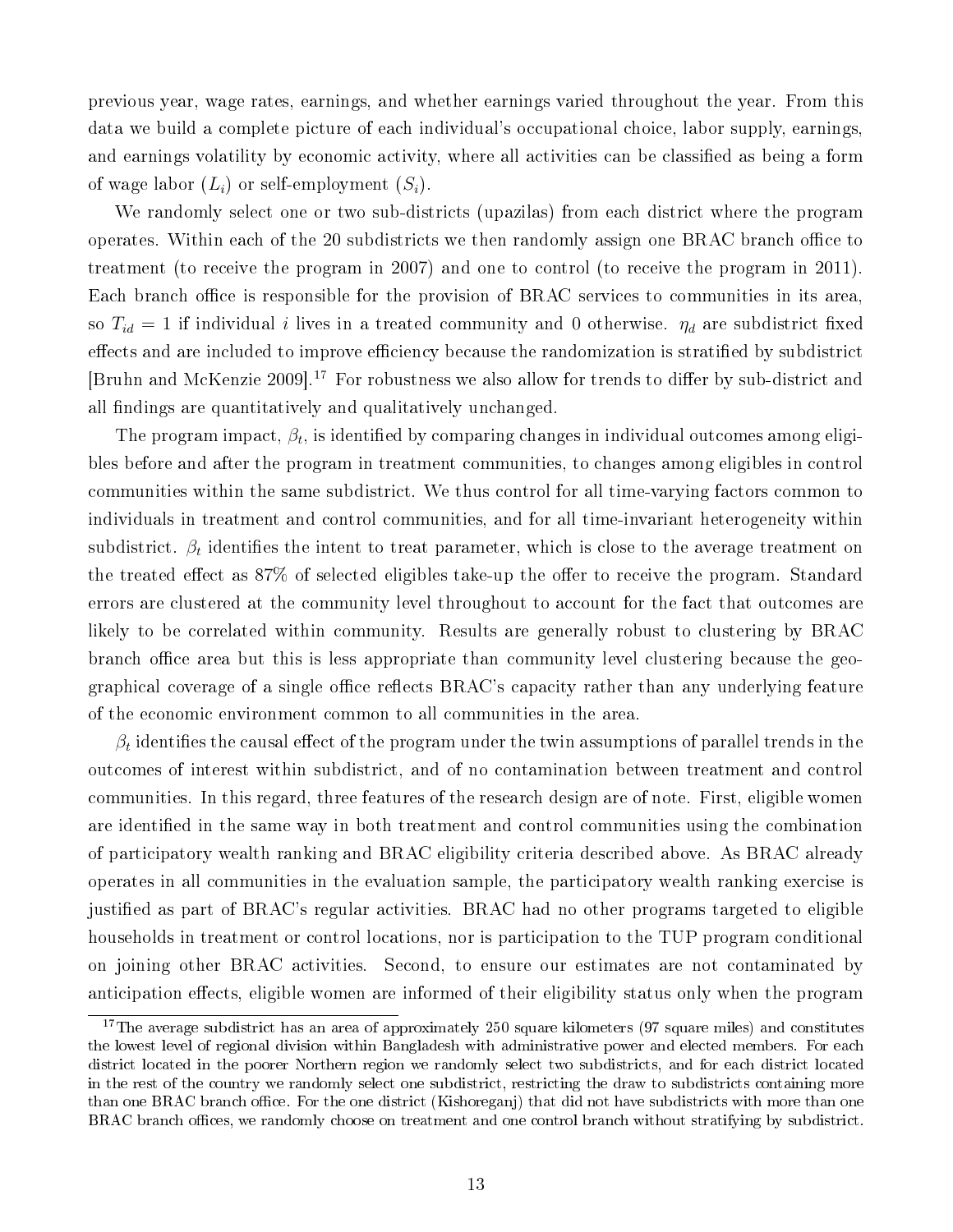starts operating in their community, that is after the baseline survey in treatment communities and after the endline survey in control communities. Third, using BRAC branches rather than communities as the unit of randomization minimizes the risk of contamination, both because communities within the same branch office are geographically closer to each other (in contrast, the average distance between branches is 12km), and because this minimizes the risk that program officers, who are based at a specific branch office, do not comply with the randomization.

At baseline, our evaluation sample contains 7953 eligible women in 1409 communities in 40 BRAC branches, and an additional 19,012 households from all other wealth classes. Over the four years from baseline to endline,  $13\%$  of eligible households attrit.<sup>18</sup> Table A1 estimates the probability of not attriting as a function of treatment status and baseline occupational choice, the main outcome of interest. Three findings are of note. First, attrition rates are the same in treatment and control communities. As shown in Column 1, the coefficient on the treatment status indicator is close to zero and precisely estimated. Second, attrition is correlated to occupational choice at baseline, in particular women engaged in self-employment activities (either exclusively or in conjunction with wage labor) are 6pp more likely to be surveyed in all three waves compared to women who were out of the labor force at baseline. Women engaged solely in wage labor are equally likely to attrit. Third, and most important, there is no differential attrition by baseline occupational choices between treatment an control communities. The coefficients of the interaction terms between treatment status and occupational choice are all precisely estimated and close to zero. This suggests the program itself does not affect the probability that respondents drop out of the sample (which is most likely due to migration). As some of the models below are estimated in first differences, to ease comparability we restrict the sample to households that appear in all three waves throughout. The working sample thus contains  $6732$  eligible beneficiaries and  $16,297$ households from other wealth classes.

### 4 Main Results

#### 4.1 Economic Lives at Baseline

Table 1 presents descriptive evidence on the characteristics of eligible women and their households and how they compare to other wealth classes at baseline. This shows the eligible poor to be severely disadvantaged relative even to the near poor, never mind those ranked by communities as middle or upper class. Panel A shows that eligible women are more likely to be sole earners (38% are) in their households, less likely to be literate (only 7% are) and to own livestock (only 48% do). The asset holdings of eligible households, whether in livestock or land, are negligible

<sup>&</sup>lt;sup>18</sup>This attrition rate is comparable to those in other evaluations of TUP-style programs: Banerjee et al. [2011] find that of 978 households surveyed at baseline in West Bengal, 17% attrit over an 18-month period (predominantly due to refusal to sit the endline survey). Morduch *et al.* [2012] find that of 1064 households surveyed at baseline in Andhra Pradesh, 12% attrit over a three year period.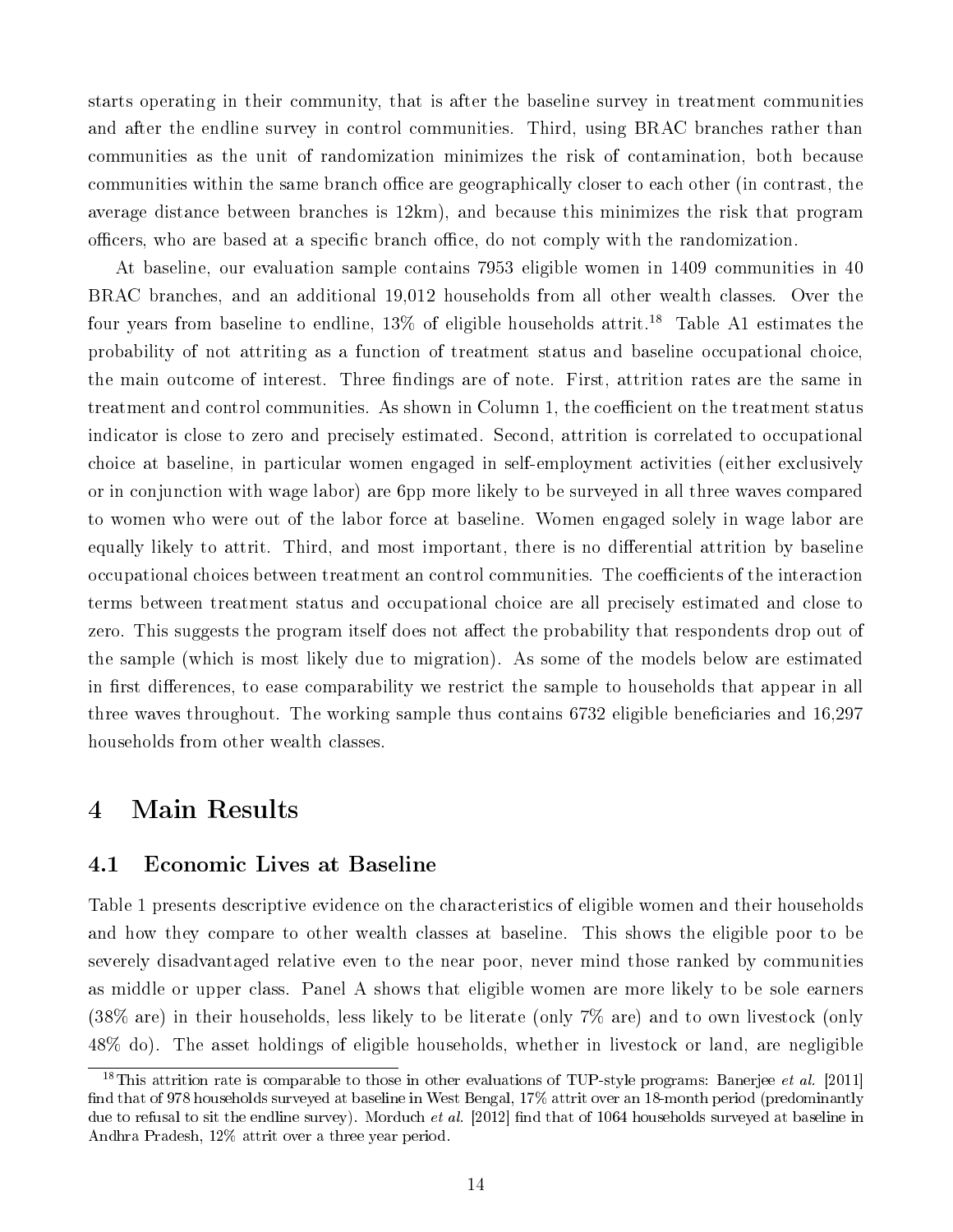and their per capita expenditure lies below that of near poor, middle and upper class households. Based on all these metrics, the TUP program does appear to successfully target the very poorest women (and their households) in these rural communities.<sup>19</sup> Expenditure levels are low, using PPP exchange rates (29TK=1US\$), the average beneficiary lives on 93c per day, and 80% of the eligible women live below the global poverty line of US\$1.25 a day. Table 1 also illustrates how poor these communities are and that the wealth ranking is a relative measure of poverty. Even among those households classified as upper class, the majority of primary women in the household are illiterate and one third have expenditures below the global poverty line.

Panel B focuses on the occupational choices of the primary women in each household, by wealth class. To map to the occupational choice model, we group all activities where the individual is employed by another party as "wage employment" and activities where the individual runs her own business as "self-employment". Within wage employment, the two most frequent occupations are casual agricultural laborer and domestic servant.<sup>20</sup> Within self-employment occupations, most individuals are engaged in livestock rearing and land cultivation.<sup>21</sup> To measure the total hours devoted to each occupation during the last year we multiply hours worked in a typical day by the number of days worked and sum within each employment type. Eligible women engage in 2.3 income generating activities over the year prior to the baseline survey. We use annual data as several of these activities, especially casual labor in agriculture, exhibit strong seasonality.

Looking across the Columns of Panel B of Table 1 it is clear that in these communities wage employment goes hand in hand with poverty. Middle and upper class women do not labor for others but rather devote effort to self-employment.  $52\%$  of eligible women work for a wage, while the share falls to 35%, 10%, and 2% for near poor, middle and upper class women, respectively. This also implies that eligible poor, and to a lesser extent near poor, women are often engaged both in selfemployment and wage employment (26% and 21% report both activities) while middle and upper class women specialize in self-employment. The data are thus consistent with the wealth ordering across occupational choices implied by the model. This holds both across classes, as described above, and within eligible women. Indeed, proxying resource endowments by household wealth

 $19$ This is in contrast to many poverty-alleviation government policies and some microfinance programs that have been found to mistarget the poorest households or be unable to retain them [Morduch 1998]. In our context, the fact that at baseline the average targeted poor own no livestock assets, particularly of the high value variety transferred by the program, suggests they also lack skills in how to rear livestock. Our evaluation sheds light on whether such skills can be imparted to these individuals.

<sup>&</sup>lt;sup>20</sup>No other occupations apart from agricultural day laborer or domestic servant account for more than 5% of respondents. 38% of eligible women work solely as agricultural wage laborers, 43% work solely as domestic servants, and 10% do both. Of those working for daily wage spot contracts, 87% do so in agriculture. Among domestic servants, two factors point to these activities as not being stable forms of employment: (i) the median number of days worked per year in domestic service is 180, that is well below full employment; (ii) 86% of eligible women whose main occupation is domestic service (defined as that accounting for most hours worked), report not having stable earnings from that occupation, rather they report their earnings varying by month.

<sup>&</sup>lt;sup>21</sup>Of those eligible women specialized in self-employment activities at baseline, 82% report engaging in some animal husbandry, with 8% being tailors and the remaining 10% split across other activities. Among those engaged in animal husbandry at baseline, 13% have one or more cows, 19% have one or more goats, and 81% one or more chickens so that nearly all livestock related self-employment activities at baseline are small-scale poultry rearing.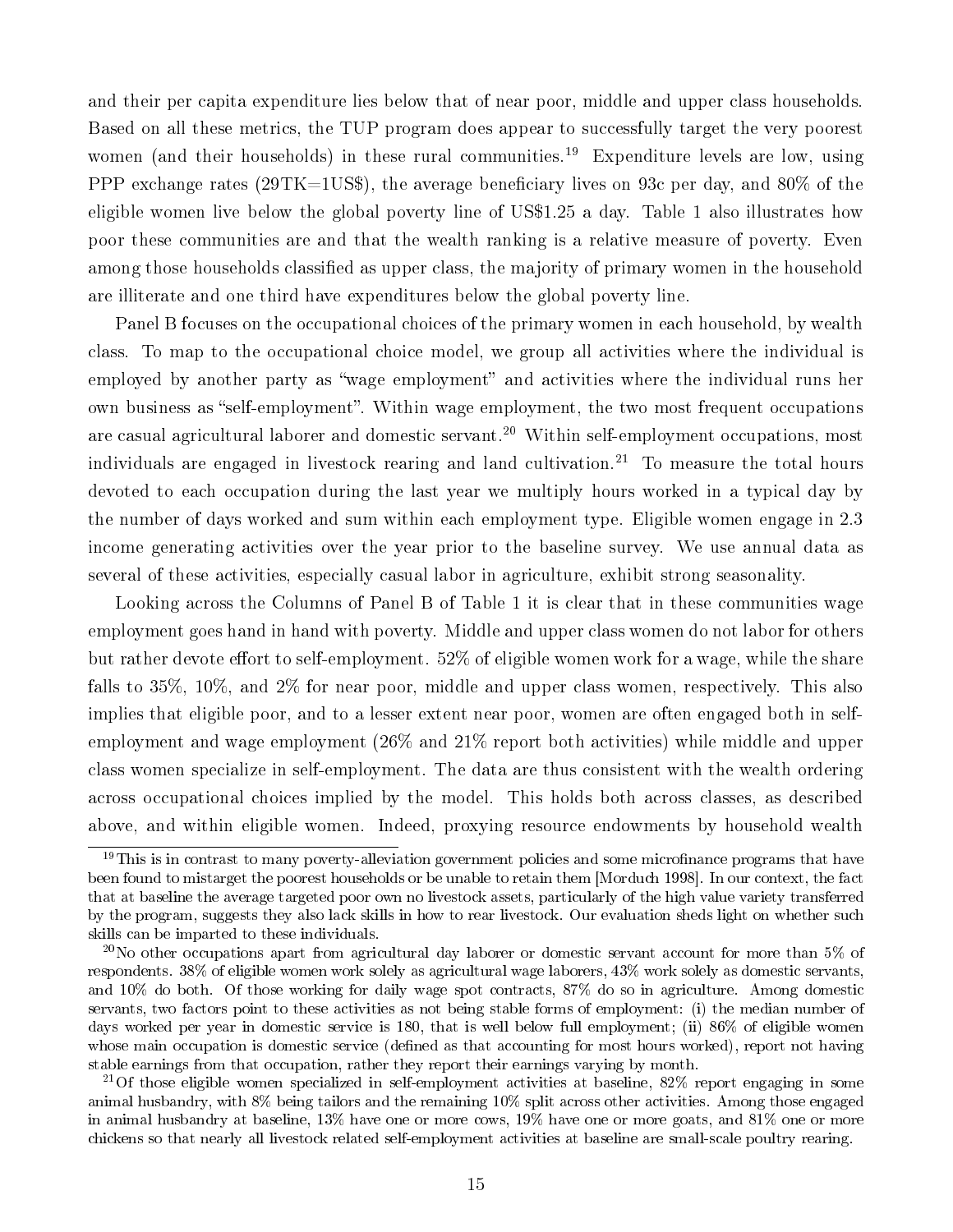(excluding land and livestock that are mechanically correlated with self-employment), we find that those solely engaged in wage employment own TK1319 of assets, those engaged in both wage and self employment activities own TK2995, and individuals solely engaged in self-employment own TK4050 worth of assets. All differences are precisely estimated at conventional levels.

Wage employment is less regular and exhibits more earning seasonality than self-employment. Among eligible women, the average wage employment activity is undertaken for 77 days per year and 7.4 hours per day, while the average self-employment activity is undertaken for 145 days and 1.96 hours per day. This naturally leads eligible women to have seasonal earnings: indeed two thirds of income generating activities exhibit earnings seasonality. It is well documented that landless agricultural laborers, such as the eligible women here, are exposed to seasonal hunger and famine - monga - as it is referred to Bangladeshi [Bryan *et al.* 2011, Khandker and Mahmud 2012]. Relative to other women in these communities, targeted poor women are far more reliant on wage employment as opposed to self-employment, and thus are more exposed to seasonality.

Table 2 compares eligible women resident in treatment and control communities. For each variable we report both the difference (Column 3) and the normalized difference of means (Column 4), computed as the difference in means divided by the square root of the sum of the variances. This is a scale-free measure and, contrary to the p-value for the null hypothesis of equal means, does not increase mechanically with sample size. The results show that eligible women in treated and control communities are similar on observables, as expected with communities being randomly assigned to treatment and control status. Column 4 shows that all normalized differences are smaller than 1/6th of the combined sample variation, suggesting that the randomization yields a balanced sample, on average. Imbens and Wooldridge [2009] suggest normalized differences below .25 imply linear regression methods are unlikely to be sensitive to specification changes.

The one difference of note is that the share of women who are sole earners and hours devoted to wage employment is higher in control communities. While these differences are precisely estimated, they are small relative to the sample variation as shown by the normalized differences. In this regard, it is important to note that the difference in difference specification described in Section 3.4 above fully accounts for differences in levels between treatment and control communities. To ensure that our estimated program effects are not contaminated by the fact that the occupational choice of sole earners follows a different trend, the Appendix reports estimates of (2) for all our baseline outcomes, augmented by the interaction of survey waves with a dummy variable for the eligible woman being a sole earner. To probe the robustness of our findings against the concern that eligible beneficiaries in control communities might be an imperfect counterfactual for the poor in treatment communities we repeat the analysis using the entire sample of poor women in control communities, namely including those who the community ranked as poor but BRAC officials deemed ineligible for the TUP program, as a control group.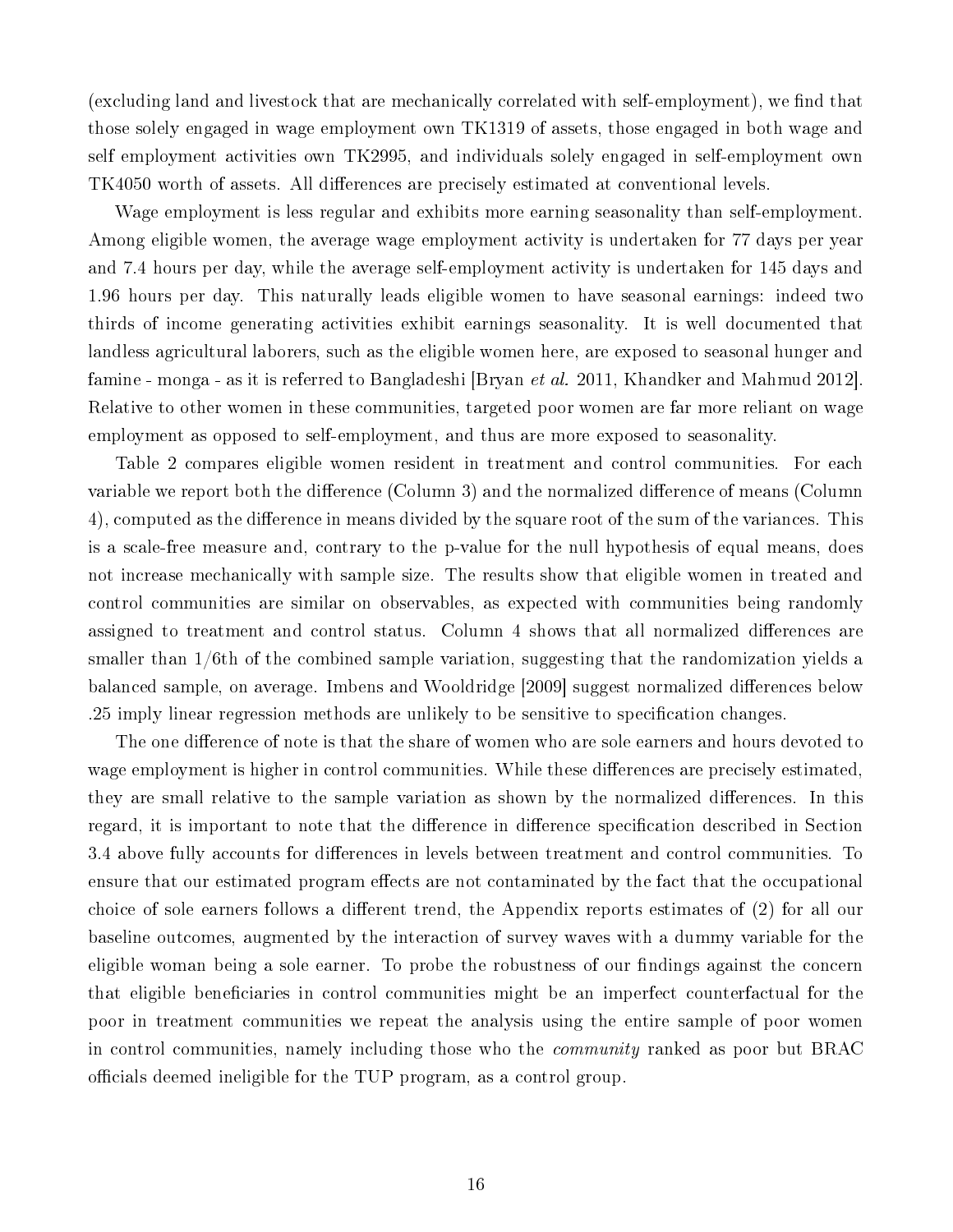#### 4.2 Occupational Choice, Earnings and Labor Productivity

The TUP program is designed to promote occupational change at the bottom of the wealth distribution. This is what distinguishes it from most programs that focus on improving skills or access to capital for poor individuals who remain in a given occupation. It is in this sense that it can be described as an attempt to transform the economic lives of the poor. The core findings on whether this attempt was successful are contained in Figure 3 and Table 3.

Figure 3 shows the dramatic change in the occupational structure of the eligible poor in treated communities relative to their counterparts in control communities. At baseline, the distribution across activities (wage employment only, both wage and self-employment, self-employment only, out of the labor force) is similar in treatment and control communities. Two years later, all the eligible women in treated communities were in the labor force, and almost all of them were engaged in self-employment. In sharp contrast, women in control communities experienced no noticeable change relative to baseline. Examining occupational choices four years after the program's initiation, reveals that the signicant changes in the occupational choices of the targeted poor achieved two years after program implementation, were maintained four years after implementation. In contrast, the distribution across occupations in control communities is essentially the same across the four years suggesting that the natural pace of occupational change is painfully slow in the rural communities we study. <sup>22</sup>

Table 3 reports the ITT impact estimates of the TUP program from specification (2), and shows the parameters of interest,  $\beta_1$  and  $\beta_2$ , measuring the ITT impacts two and four years after baseline respectively. The foot of the table shows the p-value on the null that  $\beta_1 = \beta_2$ , so we can assess the dynamic responses of individuals and households along each outcome margin. As described in Section 3.1, households are not obliged to retain the asset two years into the program, and the intensive training provided also terminates by two years. Hence the comparison of the two and year four program impacts is indicative of whether the program is self-sustaining and induces permanent changes in occupational choice, or whether individuals begin to revert back to their economic lives at baseline once the period of program delivery from BRAC ends. To benchmark the magnitude of each impact, the foot of the table also shows the mean of the outcome variable at baseline in treated communities. The working sample contains 6732 eligible women, each surveyed three times over four years, for a total of 20,196 women-year observations.

We first present evidence on the program ITT impacts on the extensive and intensive margins of

 $^{22}$ This is in sharp contrast to the setting in Morduch *et al.* [2012] who find no impacts of an TUP-style program in Andhra Pradesh. They highlight that key to understanding this divergence in results, is that in Andhra Pradesh, wage labor opportunities on government programs were dramatically improving over the study period, and the rural economy was characterized by a growing movement of labor away from self-employment opportunities and into government guaranteed wage labor schemes. As such, the introduction of an TUP-style program was very much fighting against such trends, and any gains caused by the program were offset by lost wage labor market opportunities. As discussed earlier and in relation to Figure  $2C$ , this is a very different scenario to what we observe in rural Bangladesh where wage labor opportunities remain uncertain and insecure.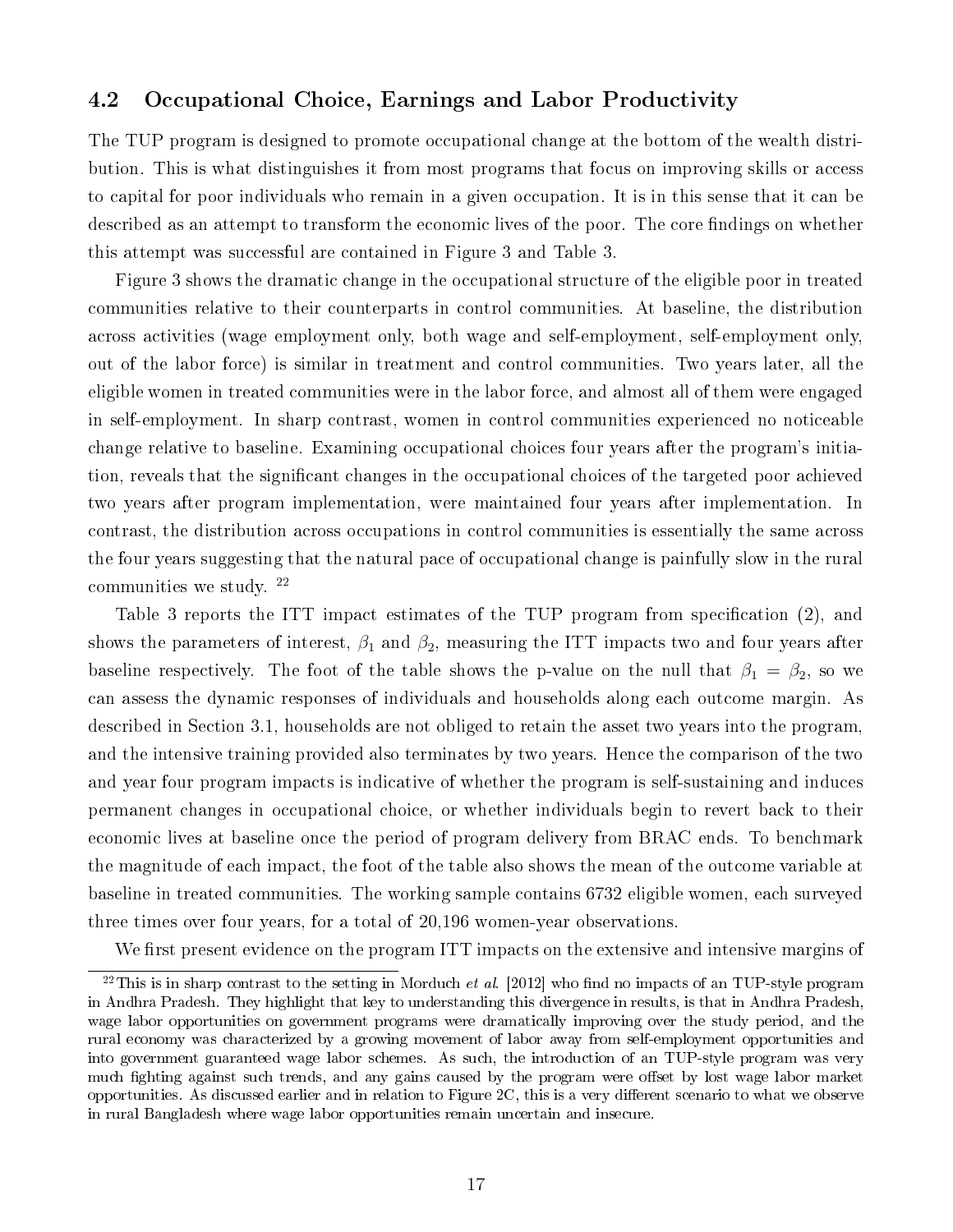occupational choice as emphasized in the model (Table 3, Columns 1-5), and then on earnings and their seasonality (Columns 6-9). Appendix Tables A5 and A6 present further robustness checks on these main results on occupational choice.

On the extensive margin of occupational choice, Columns 1-3 confirm the transformation shown in Figure 3. After four years, the share of women specialized in wage employment drops by 17pp, 65% of the baseline mean. Over the same period, the share of women specialized in self-employment increases by 15pp and those engaged in both occupations by 8pp. These changes on the extensive margin of occupational choice correspond to 50% and 31% increases from their baseline values, respectively. As in Figure 3, the effect on the extensive margin is largely stable moving from two to four years after the program's initiation.

This dramatic change in occupational choice on the extensive margin is accompanied by a corresponding change in hours devoted to the two occupation categories, as shown in Columns 4 and 5. After four years, eligible women work 170 fewer hours in wage employment (a 26% reduction relative to baseline) and 388 more hours in self-employment (a 92% increase relative to baseline).<sup>23</sup> The comparison of the two and four year effects reveals an interesting pattern: the reduction of wage employment hours is twice as large after four years than after two (p-value .001), suggesting the long run elasticity of the labor supply of wage employment with respect to asset transfers and skills provision, is higher than the short run elasticity. One interpretation is that eligible women hold onto some of their wage employment activities until their livestock businesses are well-established. In contrast, the increase in self-employment hours is larger after two years than after four (p-value .00), possibly because between two and four years targeted women became more efficient in production as they gain experience in livestock rearing.<sup>24</sup>

Table A2 shows that the program has minimal spillovers on the occupational choices of other household members. We find small increases in hours devoted to self-employment (presumably helping out the main beneficiary) but no effect on wage employment, which indicates, reassuringly that the program does not reduce wage earnings of other household members.<sup>25</sup>

<sup>&</sup>lt;sup>23</sup>A natural concern is that respondents falsely report that they devote time to self-employment only to please BRAC's enumerators. Two considerations allay this concern. First, the magnitude of the increase in self-employment hours (just over an hour a day) is in line with BRAC's estimate of the time it takes to tend to one cow. Since respondents are not told this and are unlikely to find out unless they do it themselves, the fact that the magnitudes match reassures us that time use responses are truthful. The finding, reported in the next section, that they still own a (live) cow after four years also indicates that they must be devoting some time to it. Second, the TUP program did not require them to reduce hours in wage labor and given that the average beneficiaries reported working an average of three hours per day at baseline there is no reason to think they would falsely report a drop in wage labor hours.

<sup>&</sup>lt;sup>24</sup>These results on the extensive and intensive margins of occupational choice are robust to being estimated using non-linear models. Using a probit specification for the outcomes in Columns 1 to 3 yields very similar two and four year impacts, with all coefficients of interest being significant at the  $1\%$  significance level. When the hours equations in Columns 4 and 5 are estimated using a Tobit model, the qualitative results are unchanged with all coefficients of interest being significant at the  $1\%$  significance level, and quantitatively all the point estimates are larger in absolute value than the OLS estimates as expected. The total increase in annual labor supply is almost identical: 216 hours, so that the figures used for the later cost-benefit analysis are robust to these alternative regression models.

<sup>&</sup>lt;sup>25</sup>This is not surprising, as Foster and Rosenzweig [1996] document for rural India, rural labor markets tend to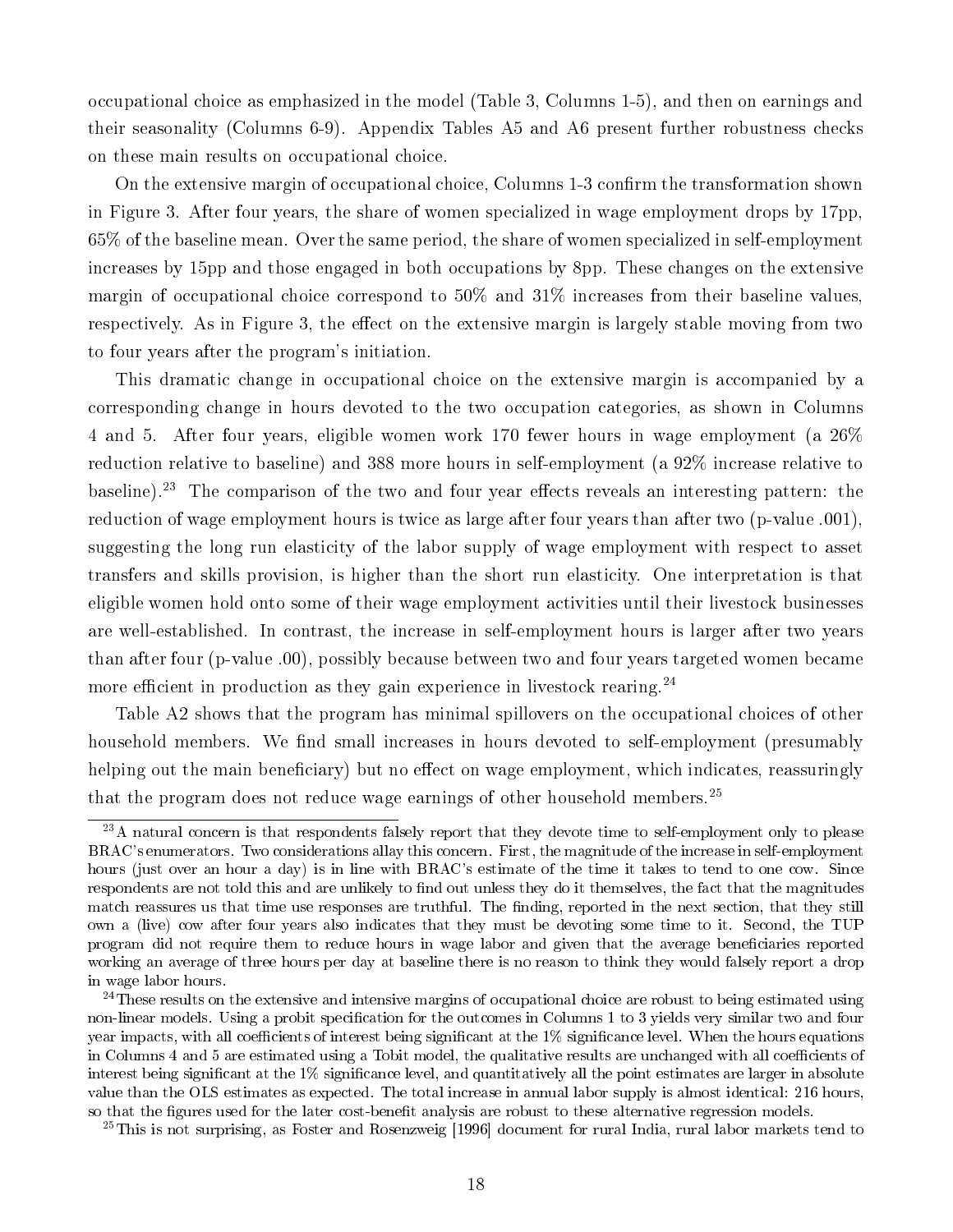In both years the increase in self-employment hours is larger than the fall in wage employment hours, so that total labor supply,  $L_i^*(.) + S_i^*(.)$ , increases throughout. After four years targeted women work an additional 218 hours, a 19% increase relative to baseline. As Figures 2A and 2B make clear, there is no *ex ante* reason for aggregate labor supply to increase. The results in Table 3 imply that the positive impact on self-employment hours that occur through the two channels of the program: (i) the asset transfer component for households initially capital constrained at baseline (Figure 2A, region (a)); (ii) the skills provision component for households that are unconstrained at baseline (Figure 2B, region (b)), more than offset any wealth effects of livestock asset transfers, despite the transferred livestock being around ten times the value of owned livestock for eligible households at baseline (or more than double the value of per capita expenditures).

A key advantage of engaging in livestock-based forms of self-employment is that such occupational activities are not seasonal. Starting such businesses may therefore help the poor to spread labor effort more evenly across the year and to become less reliant on highly seasonal wage employment in agricultural markets, or more uncertain income streams from working as a domestic servant. Columns 6 and 7 in Table 3 provide direct evidence on this by estimating the ITT impact of the TUP program on the share of occupational activities held regularly, defined as those performed at least 300 days per year, and on the share of activities with seasonal earnings, defined as the fraction of occupational activities engaged in from which income fluctuates over the year. Column 6 shows that the share of occupational activities held regularly increases by 17pp after four years, a 35% increase relative to baseline. Column 7 shows that after four years the targeted poor have reduced reliance on business activities with seasonal earnings by 8.2pp which represents a 12\% reduction relative to baseline.<sup>26</sup>

The final two Columns of Table 3 provide evidence on the overall impact on earnings caused through the occupational choice changes induced by the TUP program. Total annual earnings are computed as the sum of earnings from all wage employment and self-employment activities, where the former equals all monetary and in-kind wage payments and the latter equals revenues minus costs. Column 8 shows that total annual earnings of treated poor women rose by TK1548 after two years, and by TK1754 four years after the program's initiation. These represent earnings increases of 34% and 38% respectively relative to baseline. Column 9 shows how labor productivity - measured by hourly earnings - increases over time. Two years after the program's initiation, earnings per hour are not significantly different for eligibles from baseline. Hence the increased earnings after two years can largely be explained through the arrival of new livestock business opportunities allowing eligible poor women to work signicantly more hours, as shown in Column

be highly segmented by gender so that any wage impacts for female occupations do not affect wages for occupations engaged in predominantly by men.

 $^{26}$ Bryan et al. [2011] report the impacts of an alternative intervention to help households counter seasonal fluctuations in agricultural labor demand earnings in rural Bangladesh: the provision of cash incentives to outmigrate. Using an RCT design, they find this induces 22% of households to send a seasonal migrant, and that treated households continue to re-migrate at higher rates even after the financial incentive is removed.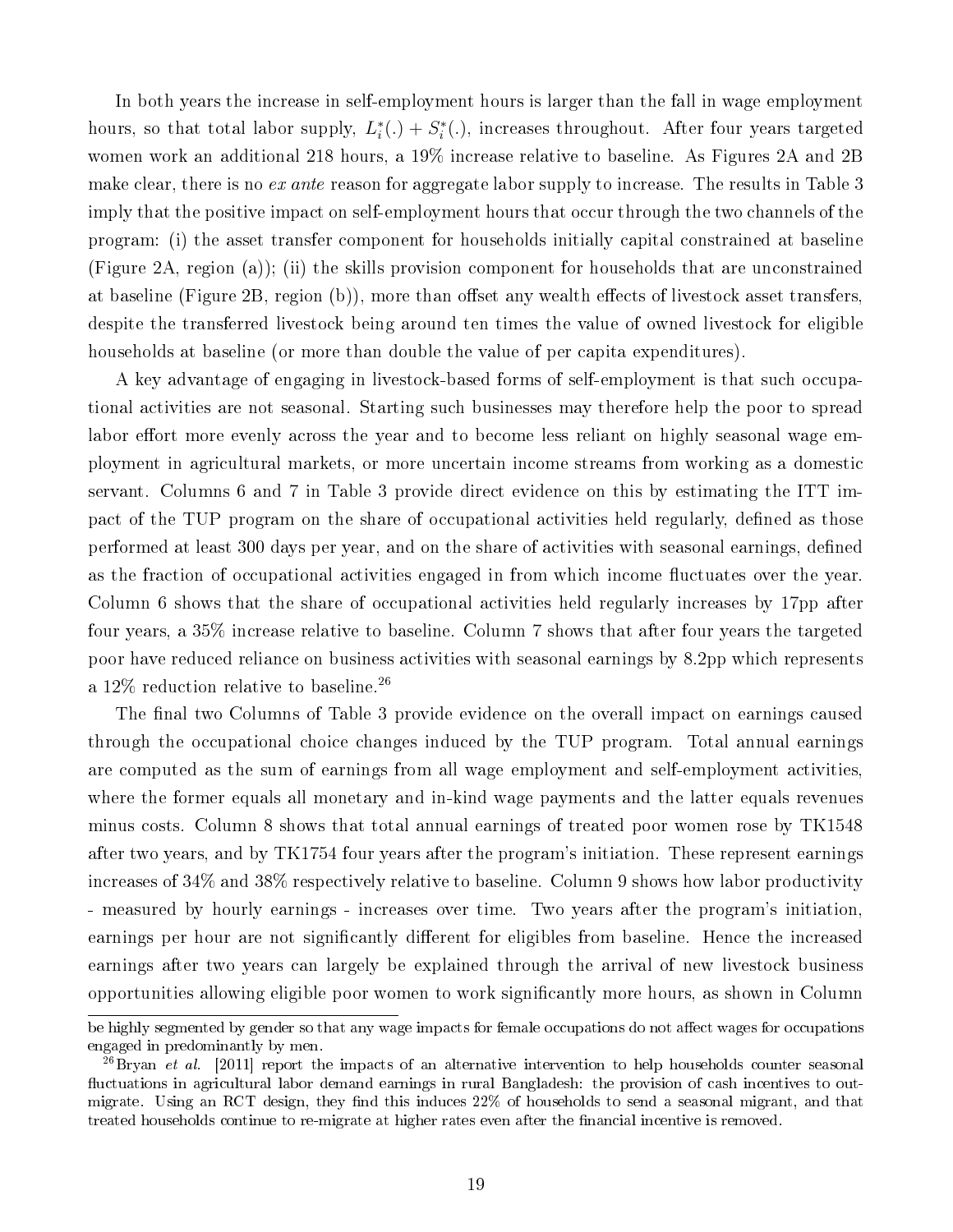5. However, after four years, earnings per hour are signicantly higher, rising by 15% over their baseline level. Hence this longer term earnings increase is a combined impact of changes on the intensive margin in hours devoted to more productive self-employment activities ( $r_i > w$  as considered in Figure 1A) and the fact that productivity in self-employment activities has also risen  $(r_{i1} > r_{i0})$ .<sup>27</sup>

To disentangle the effect of occupational change from the increase in productivity within selfemployment activities, we estimate (2) separately for individuals specialized in wage employment and self-employment at baseline, which are also balanced between treatment and control communities (Table A3). The results in Table A4 indicate that the increase in productivity occurs entirely within occupation. Women who shift from wage labor to self-employment maintain the same hourly earnings after four years (Table A4, Panel A, Column 9). For these women total earnings rise because they work more hours as they shift from wage employment, that is only available for part of the year, to self-employment that yields the same hourly returns but is available *throughout* the year. In contrast, women who were already specialized in self-employment experience a  $50\%$ increase in hourly earnings (Table A4, Panel B, Column 9).

### 5 Extended Results

#### 5.1 Asset Accumulation

Women eligible for the TUP program can choose the form the asset transfer takes from a wideranging menu of self-employment activities, including different combinations of livestock, vegetable cultivation, small-scale retail and crafts like basket weaving. Among those that took-up the offer, over 97% of beneficiaries chose livestock rearing. Of these  $50\%$  chose cows,  $38\%$  a cow-poultry or cow-goat combination, and  $9\%$  chose a combination not involving cows. Different packages were similarly valued at TK9500. Table 4 first documents the program's impacts on household's livestock holdings. The second half of the table examines the impact on land holdings, that allows household to further diversity away from earnings from uncertain wage labor markets, and are an intrinsic proxy for social status in these communities.

Table 4 indicates that after two and four years households own more livestock despite being free to liquidate these assets. For cows (the most common transferred asset and one where ownership amongst the targeted poor was negligible at baseline) households have, on average, one more cow after both two and four years, which corresponds to the average number of cows transferred by the program. The number of poultry and goats also increases in line with average program transfers

 $27$ These findings on total earnings, combined with those on labor productivity all point in the direction of livestock rearing being a profitable activity in this setting for treated households. This is somewhat in contrast to recent results in Anagol et al. [2012] documenting how the ownership of livestock generate relatively low returns for households in rural India.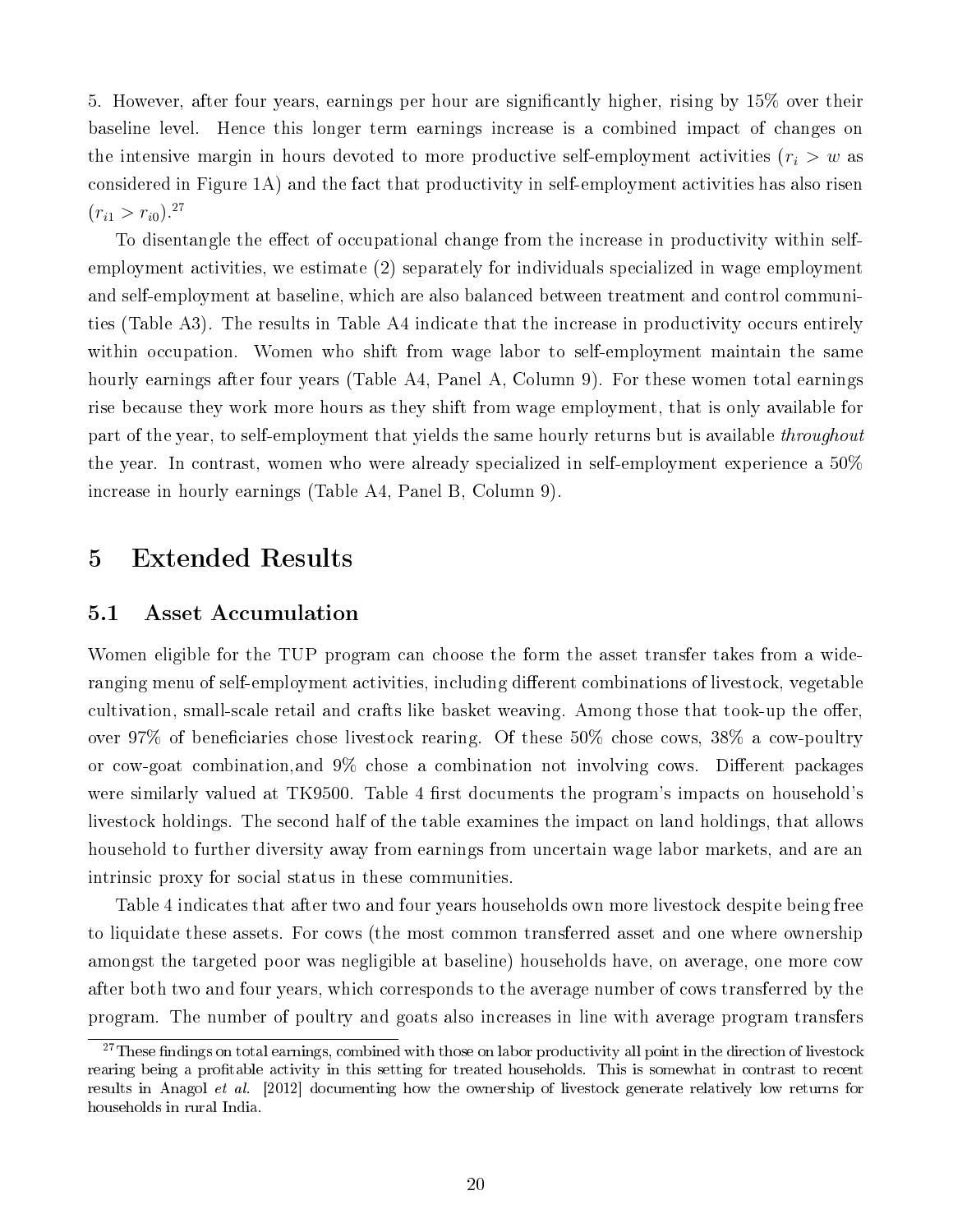$(2.42$  poultry and .74 goats)<sup>28</sup> though there is a precisely estimated drop in the holdings of these assets between two and four years. This might be due to these assets being more divisible, so their stocks can be adjusted to reach individually optimal holding levels. At endline, fewer than 1% of these households reports renting out or sharing livestock. As Column 4 shows, the net impact on the value of livestock holdings is for them to signicantly increase by TK9983 and TK10,734 after two and four years. In the short term this is in line with the asset transfer value of TK9500, but rises significantly above this after four years, presumably through the production of offspring and acquisition of new livestock. The differences are significant at conventional levels (p-values of the test of equality of the coefficients to TK9500 are  $.04$  and  $.00$ , respectively).<sup>29</sup>

The fact that this upward trajectory continues between two and four years is important as it shows that targeted poor households are successfully operating and growing their businesses during a time when direct assistance by BRAC has been withdrawn. The observed retention and expansion of livestock assets is central to our evaluation as it demonstrates that the poorest women in Bangladesh are capable of basic entrepreneurship in the form of running small businesses which hitherto had largely been the preserve of the middle and upper wealth classes in these communities.

A central question concerns whether or not they have diversified away from these businesses to other activities which are not directly supported by BRAC. Land is the key security asset in rural communities in Bangladesh. Holdings of land (and livestock), also determine social standing within the community. Columns 5 and 6 in Table 4 therefore examine whether treated women diversify into renting or owning land. We find that after two and four years treated women are 7pp and 11pp more likely to be renting land and .5pp and 3pp more likely to be owning land. The upward trend suggests the economic power of these women is rising. These increases which are very large to baseline levels: 188% for renting land and 38% for owning land. The fact targeted poor households are increasing engaged in these activities provides a signal that treated women are not sliding back into poverty but rather are solidifying and strengthening their economic base. By using the proceeds from BRAC assisted livestock businesses targeted poor women are investing in the types of assets (land) that provide them with some modicum of long-term security. That this has happened just four years after the program is indicative of the transformative impact that easing capital and skills constraints has on the economic lives of the poor.

Finally, Column 7 sheds light on whether the program allows beneficiaries to accumulate savings or whether the additional income is entirely spent. We find that household savings increase by TK1051, that is a ten-fold increase with respect to baseline levels. Together with the findings on livestock and land, this reinforces the view that the program succeeds in lifting the extremely poor

<sup>&</sup>lt;sup>28</sup> Averages are computed over all beneficiaries:  $23\%$  actually chose a combination with poultry, and  $24\%$  chose a combination with goats.

 $^{29}$ We cannot say whether these are exactly the same animals they were given at the beginning of the program or whether they have been replaced with others. What is key for the interpretation of the results is that two years later the treated poor hold livestock assets of higher value than those they received, which rules out the possibility that they liquidated them to increase short-run consumption.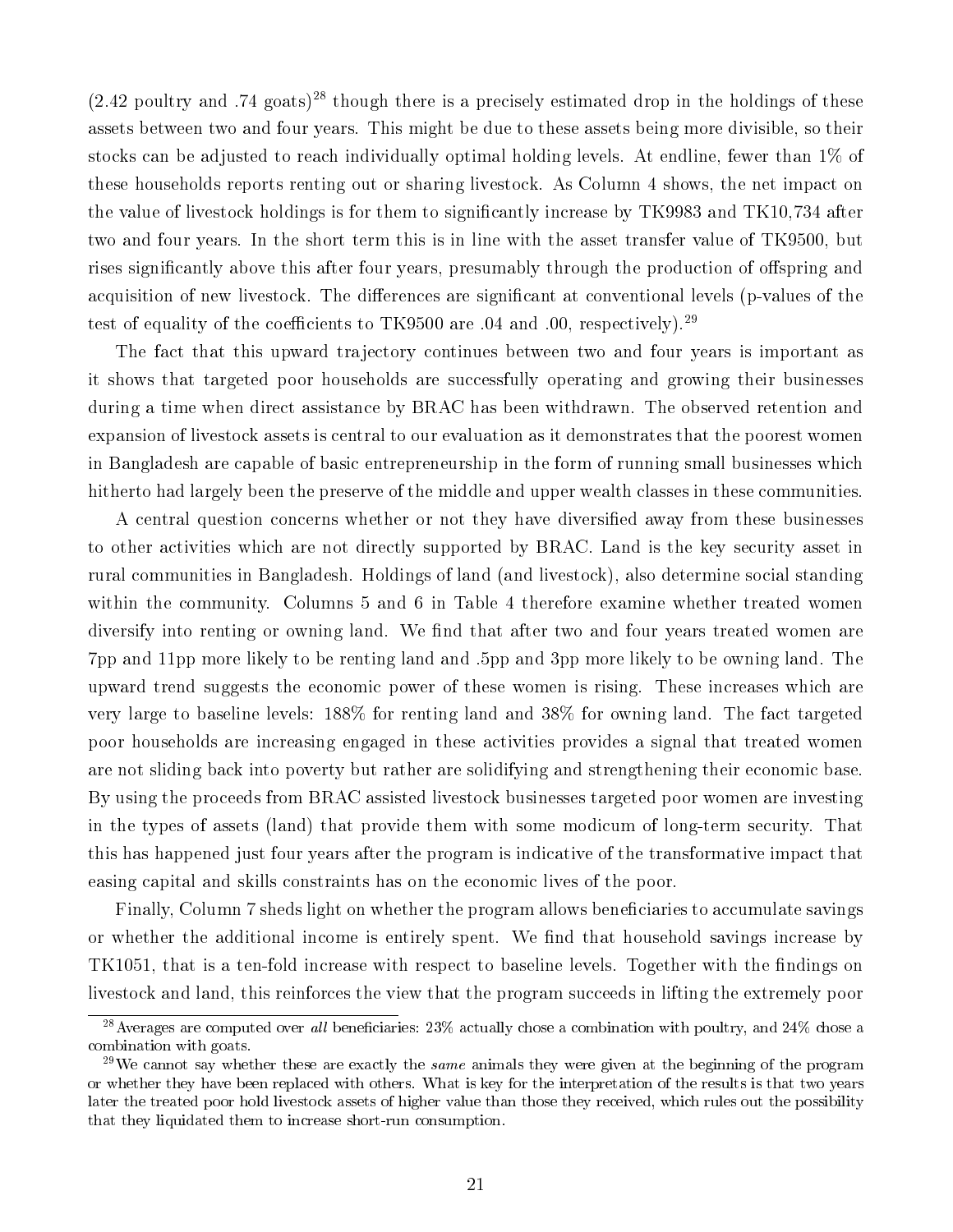from mere subsistence and setting them on a sustainable trajectory out of poverty.

#### 5.2 Expenditure and Subjective Well-Being

Table 4 further documents how the program ultimately impacts household welfare, as proxied by per capita expenditure and food security. Columns 8 and 9 show that per capita expenditure on both food and non-food consumption items signicantly increase two and four years after the program's initiation. The impact on non-food expenditure rises over time, increasing by 17% after two years and by  $48\%$  after four years (p-value .000). In contrast, the effect on food expenditures decreases slightly from 6% to 4% of baseline values (p-value .260).<sup>30</sup> Total per capita expenditure increases by 7% and 8% relative to baseline after two and four years, respectively. Benchmarked against the global poverty line of US\$1.25, these changes imply that the share of households living in extreme poverty drops by 9pp, 11% of its baseline level. This reduction in headcount poverty is remarkable when we consider that at baseline, the average eligible women started far below the poverty line, living on 93c per day.

Households are defined to be food secure if members can afford two meals per day on most days. Column 10 shows that this measure of food security increases by 18pp after two years, and 8pp after four years, corresponding to a 39% and 18% increase from baseline, respectively. Hence, the findings confirm that the reduced earnings seasonality documented earlier in Table 3 translate into smoother patterns of food consumption over the year.<sup>31</sup>

Finally, Columns 11 and 12 report the effect of the program on two contrasting measures of subjective well-being: life satisfaction, and anxiety. On the first measure, individuals were asked to state how satisfied they are with their current life on a 1-4 scale, and we classify them as "satisfied" if they report to be satisfied or very satisfied. The program improves life satisfaction by 3pp after two years and by 6pp  $(15\%$  of the baseline mean) after four. The latter effect is significantly different from zero, and highlights that eligible households do, over time, perceive the dramatic changes in their economic lives. This is despite the fact that on average they supply signicantly more hours to labor market activities, as highlighted in Table 3. We return to this issue on the monetary and utility gains of the program when we conduct a cost benefit analysis below. On anxiety, the outcome in Column 5 is a dummy variable equal to one if the individual reports experiencing episodes of anxiety over the past year, and zero otherwise. On this measure of subjective well-being we find little impact of the program. The contrasting results in Columns

<sup>30</sup>Children under the age of 10 are given a weight of 0.5 to compute adult equivalent per capita consumption. Given that food consumption is measured on a three day recall, as a robustness check we additionally control for whether the household was surveyed during the lean season, and find very similar impacts at midline and endline. In terms of food quality, price per calorie increases by 3% and then 4% relative to baseline, suggesting that the increase in expenditure partially reflects an improvement in food quality.

<sup>&</sup>lt;sup>31</sup>These impacts match the findings of Banerjee *et al.* [2011] who evaluate an TUP-style pilot program in West Bengal, tracking 1000 households over an 18 month period. They find consumption expenditures to rise by  $15\%$ among households offered the treatment, and they also document significant improvements in food security.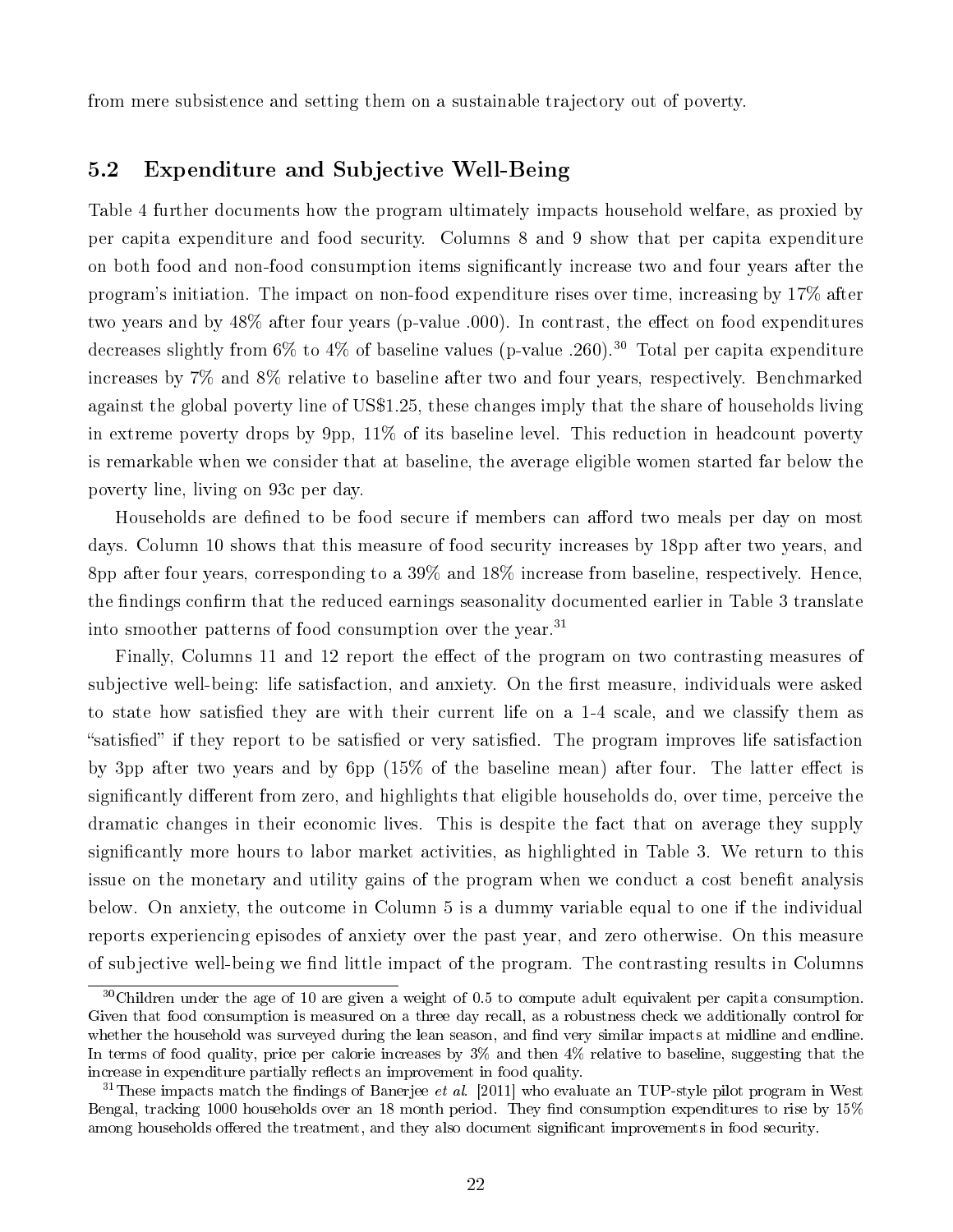11 and 12 are in line with recent evidence presenting in Kahneman and Deaton [2010], who argue these types of question relate to quite distinct aspects of well-being.<sup>32</sup>

#### 5.3 Quantile Treatment Effects on Earnings and Expenditure

The theoretical framework highlights how the TUP program should induce heterogeneous impacts across eligible households depending on the balance of skills provision and wealth effects induced by the two components of the program. Households that are less well-off and more constrained to begin with might be less impacted by the program. The fact that our data collection exercise covers all eligible households allows us to precisely document such heterogeneous impacts. To do so we estimate quantile treatment effects on the difference in difference in earnings and total per capita expenditures. Figure 4 shows these impacts and the associated  $95\%$  confidence bands using bootstrapped standard errors clustered at the community level.

The findings are dramatic: the effect of the program on earnings and expenditures are indeed heterogeneous but always positive and significantly different from zero at all deciles. On earnings, as shown in Figure 4A, four years after implementation the program impacts are largest at the top deciles of the earning distribution. The differences are sizable: the effect at the ninth decile of earnings is TK4136, and less than one tenth of this value at TK384 at the first decile. The fact that treatment effect on earnings is positive at all deciles also rules out the possibility that because of endowment effects or pressure from BRAC officers, treated individuals kept the assets even if this resulted in a loss of earnings.<sup>33</sup>

In line with the quantile treatment effects on earnings, four years after implementation the program impacts are largest at the top deciles of the per capita consumption distribution, with the impact at the top decile being 10 times larger than the point estimate for the first decile (Figure 4B). Indeed, four years after its initiation, the TUP does not signicantly increase the per capita consumption of households who were in the lowest two deciles of the distribution of per capita consumption to begin with, although for each decile the point estimate on the four years impact is larger than the two year impact.

#### 5.4 Closing the Gap Between the Eligible Poor and Other Wealth Classes

Our partial population experiment and household sampling strategy allows us to compare changes in outcomes over time for targeted poor women relative to women in higher tiers of Bangladeshi

 $32$ In a sample of US residents, Kahneman and Deaton [2010] find that life satisfaction correlates to income and education; emotional well-being correlates to health, care giving and loneliness.

 $33$ This finding resonates with the results in Fafchamps *et al.* [2011], who find that asset transfers to female-owned enterprises in Ghana increase profits only for individuals whose baseline profits were above the median. On the inefficient retention of livestock, Anagol et al.  $[2012]$  document how households in rural India appear to receive negative rates of return from holding cows and buffalo.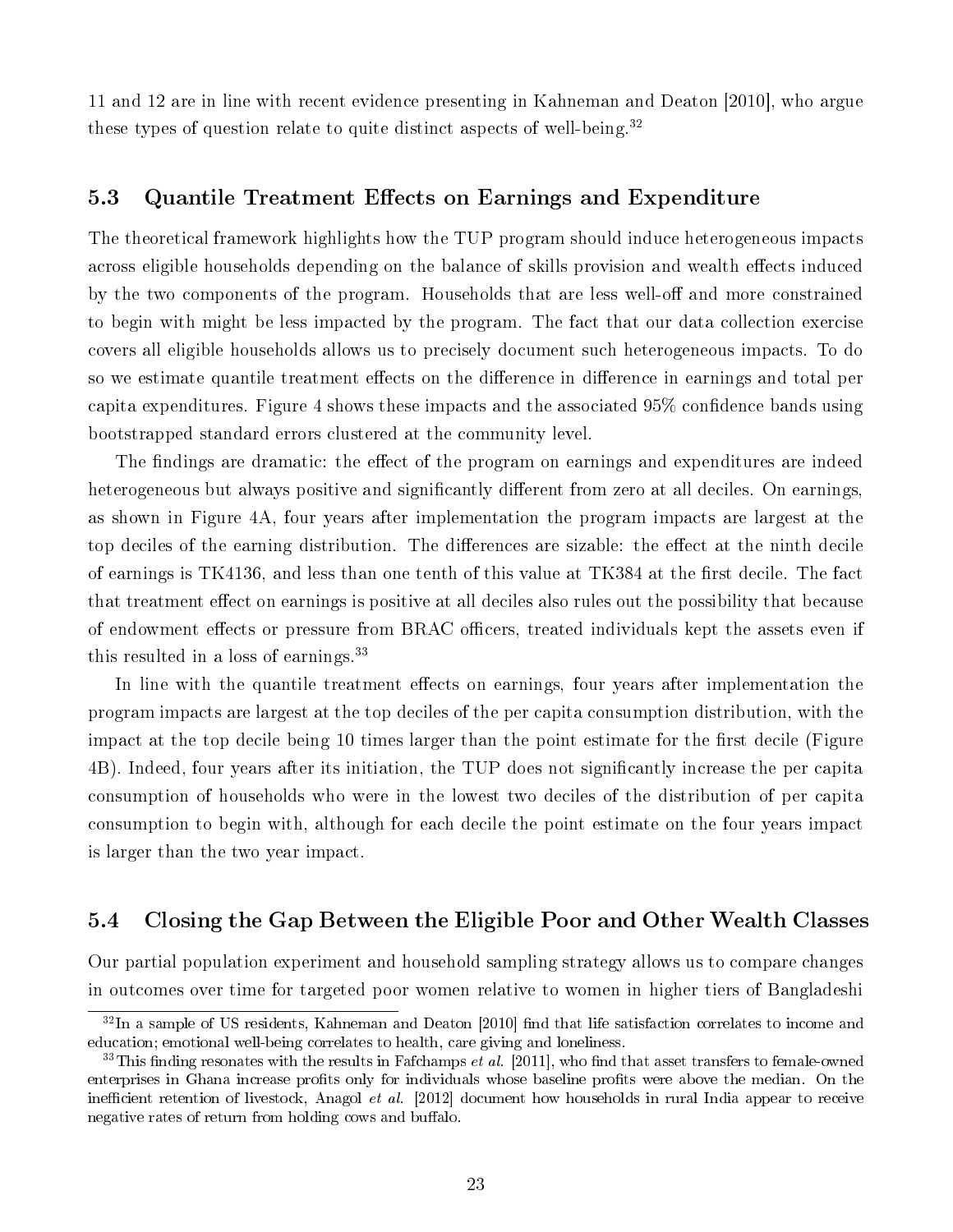rural society at baseline. This enables us to provide evidence on whether the program's impact was large enough to allow eligible women to move significantly up the within-community class ladder. Figure 5 benchmarks the effect of the program vis-à-vis the gap between the treated poor and other wealth classes on seven key outcomes covering occupational choice, asset holdings and expenditures. For each outcome  $k$  we construct the point estimate and confidence interval of the following ratio:  $\frac{\hat{\beta}_2^{k_{TP}}}{k_{0C}-k_{0TP}}$ , where  $\hat{\beta}_2^{k_{TP}}$  is the ITT impact of the program on outcome k for the treated poor at endline, estimated from (2), and  $\bar{k}_{0C} - \bar{k}_{0TP}$  is the baseline difference in the mean of outcome k between class C and the treated poor  $(TP)$  in treated communities, where recall that households are assigned to wealth classes in the community ranking exercise. Each dot in Figure 5 then represents this ratio of the program effect for outcome k. Panel A reports these gaps between the treated poor and the near poor, and Panel B reports the gaps between the treated poor and the middle classes, with associated  $95\%$  confidence intervals.

For ease of interpretation, Figure 5 also reports a vertical line at one: that is the size program effects need to be in order to entirely close the gap (so that $\hat{\beta}_2^{k_{TP}} = \bar{k}_{0C} - \bar{k}_{0TP}$ ). To be clear, an estimated impact of one suggests the causal impact of the TUP program is to entirely close the gap between eligible households and the class of households being compared to (be they near poor or middle class households). An impact less than one suggests the program causes eligible households to close part of the gap; and an estimated impact signicantly greater than one suggests the causal impact of the program is large enough so that eligible households overtake the comparison households on that margin. A negative impact would imply eligible households diverge from households belonging to other classes on that margin.

Panel A of Figure 5 benchmarks the program impacts on eligible households relative to their initial gap with near poor households. On land ownership the treated poor close about half the gap with the near poor and on life satisfaction almost all the gap. For the other key measures such as specialization in wage employment, livestock ownership and per capita expenditures they actually overtake the near poor.<sup>34</sup>

Panel B shows that the impact of the program is such that it goes a long way to reduce the gap between the treated poor and the middle classes. On key dimensions such as specialization in wage employment, value of livestock owned, per capita expenditure and life satisfaction, the effect of the program covers, on average, around 40% of the gap with middle class women. The one exception is land ownership where the share of the targeted poor who have managed to acquire land is small relative to middle class women.

These results are striking. They indicate that, as a result of the program, the economic cir-

 $34\text{We}$  use baseline differences to measure relative gaps. Each difference is measured in absolute terms so, for example, on specialization in wage employment, Panel A shows that eligibles are less specialized in wage labor than the near poor. We could alternatively have normalized the ITT impacts by survey wave t relative to the gaps between classes in control communities measured contemporaneously in wave t. We have not done so because this confounds any impacts of the program on the treated poor with potential changes in outcomes among other classes through general equilibrium impacts. Such mechanisms and spillovers are considered in Bandiera et al. [2013].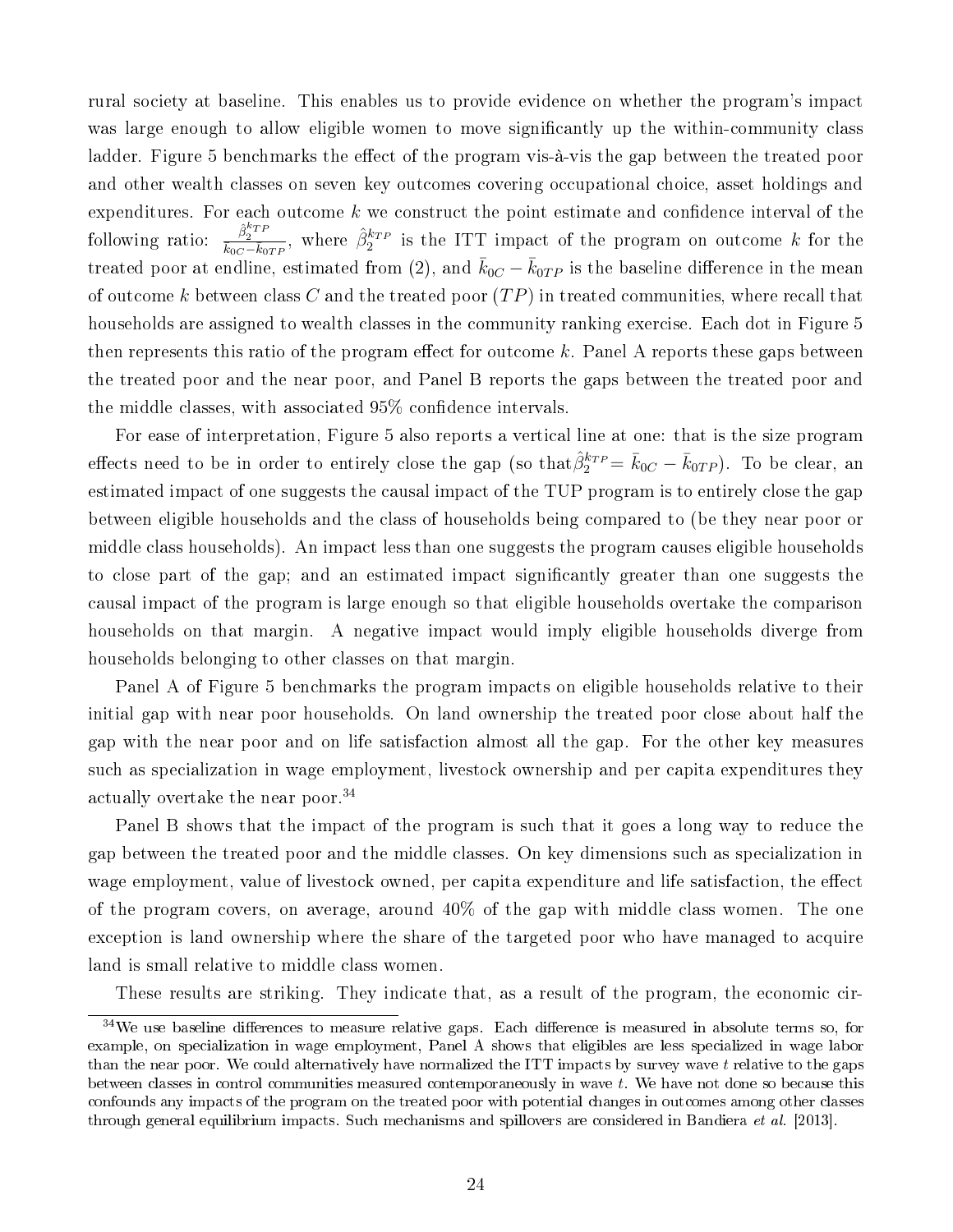cumstances of the poorest women in the rural communities we study have risen above those of the near poor and have moved significantly towards those of middle class women. That this has been achieved after just four years is signicant. Figure 5 thus provides us with a stark and striking picture of the extent of transformation in the economic lives of extreme poor.

### 6 A Counterfactual Policy: Unconditional Cash Transfers

All the documented evidence suggests the TUP program has large and sustained impacts on the occupational choices and economic lives of the eligible poor. After four years, eligible womens' annual earnings increase by TK1754 (Table 3, Column 8), corresponding to a 38% increase over their baseline levels. At the same time, the program comes at a high cost per potential beneficiary: TK20,700 (around US\$300) per household, including the value of the livestock asset, training costs and BRAC operating costs specific to the program. Most of these costs are incurred in the first two years of the program, when asset transfers take place and training is provided. Indeed, BRAC is not involved in the day-to-day running of the program in communities after two years of intervention. Hence, given the documented stability in annual earnings gains moving from two to four years post-intervention (Table 3, Column 8) it is reasonable to suppose that the net present value of gains to eligibles will eventually offset the lifetime program costs.

The more substantive question is whether the same resources could have been better utilized if targeted to the same households under the natural counterfactual policy of an unconditional cash transfer of the same magnitude.<sup>35</sup> To compare these, we need assumptions on how an unconditional cash transfer would be spent. Assuming beneficiaries can safeguard the transfer, one option is to deposit the cash in a savings account and consume the accrued interest every year. In our setting, however, formal bank accounts are rare. While 54% of the sample households across all wealth classes have savings, only 3.6% keep these in a bank account and in 62% of the communities, none of the surveyed households have a bank account. Saving accounts with MFIs are more common: across all sample households  $21\%$  of households report having one, and we find at least one household with an MFI saving account in 79% of communities.

Assuming all beneficiaries would have access to MFI savings accounts, these pay rates of between 4% and 5% in rural Bangladesh during our study period [Moulick *et al.* 2011]. An equivalent cash transfer of TK20,700 at  $4.5\%$  then yields an annual flow payment of TK932 after four years, which deflated by the same factor of livestock income (by the rural CPI) is equivalent to  $TK700$ . This is significantly lower than the average program effect on annual earnings of  $TK1754$  (p-value .001) as reported in Column 8 of Table 3.

 $35$ On other potential counterfactuals, recall that the TUP program BRAC actually offers eligible women a menu of small-scale entrepreneurial activities they could engage in, including livestock rearing options, small retail outlets, or the production of small crafts such as basket weaving. As over 97% of eligibles choose livestock related activities, then by revealed preference and absent informational constraints, this suggests there do not exist other more profitable forms of self-employment for these households.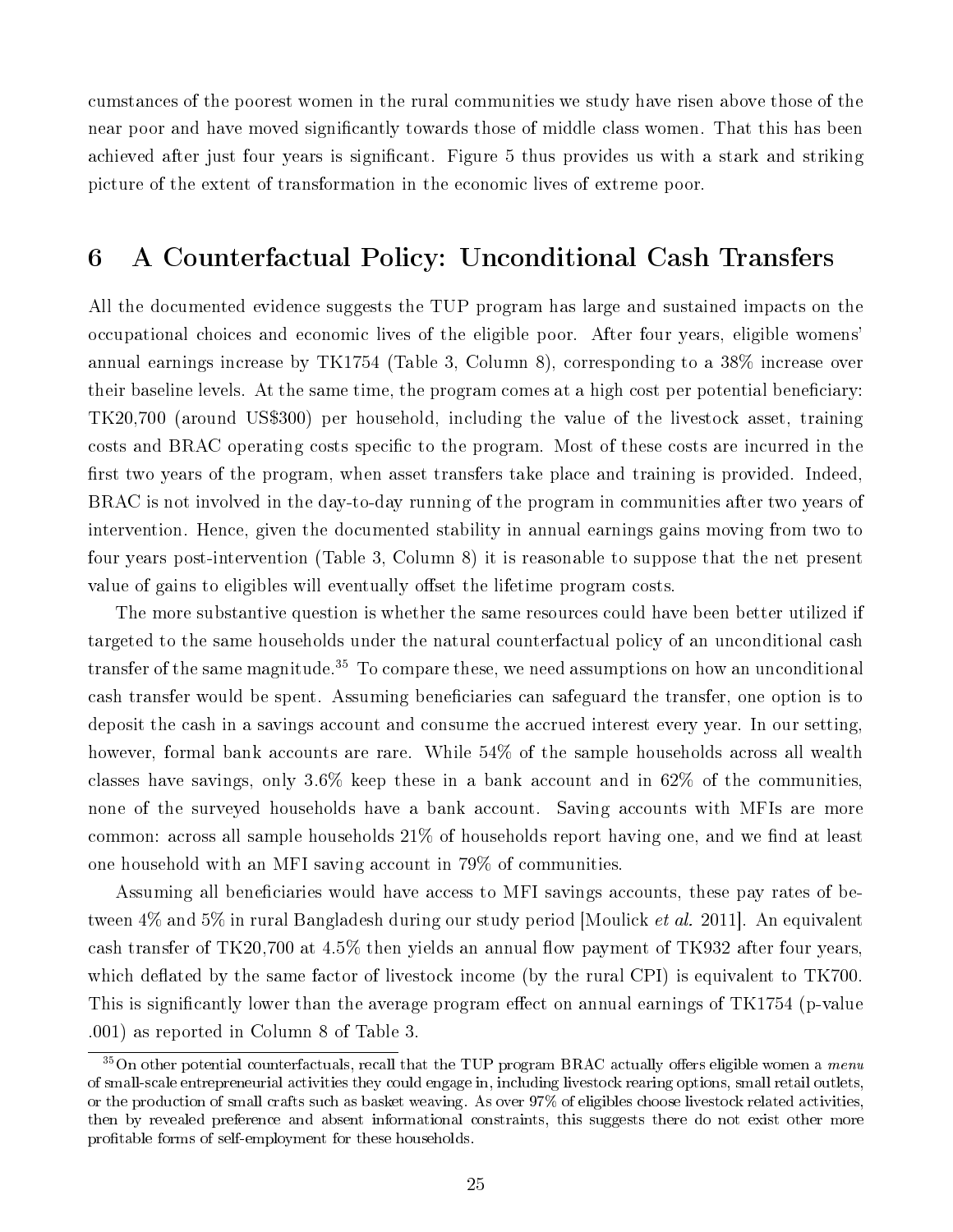The earnings comparison however does not capture all the relevant information needed to compare the change in utility associated with the program with the change in utility that would accrue with a cash transfer. Besides increasing earnings, the program transforms the occupational structure of the treated by shifting them from wage employment to self-employment, increasing the number of days they work per year, reducing the number of hours per day and their exposure to earnings volatility across agricultural seasons. If the daily cost of effort is convex or the eligible poor have limited access to consumption smoothing technologies, these changes should increase utility, other things equal. On the other hand, the program increases total labor supplied and correspondingly reduces leisure by 218 hours, thus lowering utility, all else equal.

Quantifying utility differentials due to these factors is obviously difficult. Even assuming the change in occupational structure does not provide any utility gains from being able to smooth earnings over the year, quantifying the loss of utility due to the increase in hours worked is challenging because labor demand exhibits strong seasonality and the wage observed in the peak season is not a good measure of the opportunity cost of leisure *throughout the year*. The program causes beneficiaries to work more hours in periods when there is no demand for their labor in the agricultural wage labor market, which implies that by this measure the opportunity cost of leisure is zero. Similarly, opportunities to engage in self-employment are limited by capital constraints, so the observed hourly return to self-employment activities cannot be used to price leisure either.

To bound the value of foregone leisure we use a revealed preference argument in combination with the quantile treatment effects on earnings in Figure 4A. This varies enormously across the treated poor and is much higher at higher quantiles. Repeating this for hours, quantile treatment estimates reveal that the increase in hours worked is roughly constant across the conditional distribution of hours, as all beneficiaries receive similar assets that require a similar amount of time input.

By revealed preference, beneficiaries at all deciles of the earnings distribution must be at least as well off with the program as without it. Assuming the beneficiaries with the lowest earnings gain are indifferent between taking up the program or not, this implies the value of 218 hours of forgone leisure is equal to TK370. Assuming all beneficiaries have the same linear preferences for earnings and leisure, beneficiaries with earnings higher than  $700+370 = TK1070$  are then better off with the program than with an equivalent cash transfer. The program is thus preferred by the average beneficiary and all beneficiaries at or above the 6th decile of the earnings distribution, while those below would have been better off with an unconditional cash transfer.

However, this counterfactual policy scenario likely *underestimates* the share of beneficiaries for whom the program dominates an unconditional cash transfer for two reasons: (i) we have ignored any utility gains arising from the program enabling households to smooth their earnings and consumption; (ii) we have assumed beneficiaries are able to save all of an unconditional cash transfer, and consume all of the interest payments received from this lump sum. There is however a body of evidence from developing country settings suggesting households are unable to do this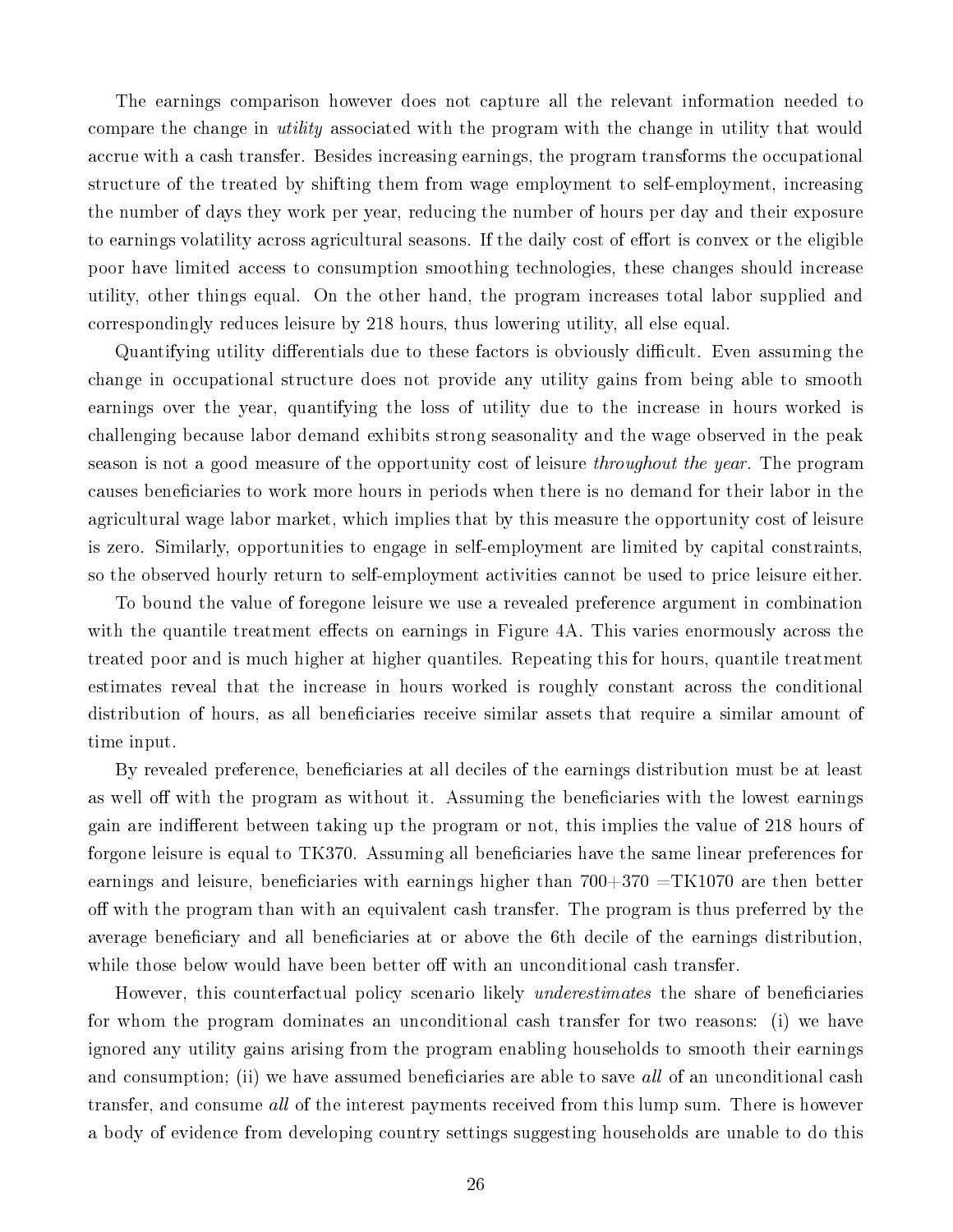because of the claims of extended family members on resources obtained by eligible households.<sup>36</sup> Clearly, taking into account such issues of earnings smoothing and resources leaking away from intended beneficiaries, implies the TUP program might indeed be preferred by the majority of the poor relative to an unconditional cash transfer of the same value.

### 7 Conclusion

The question of what keeps people mired in poverty is one of the oldest in economics. The development macroeconomics literature is replete with examples of how occupational change, economic development and poverty reduction proceed together. The time horizon in these studies is long-run and the question of how occupational change can be brought about is less than clear. The development microeconomics literature, in contrast, tends to focus on short-run evaluations of the impact of programs and policies with little emphasis on occupational change. This paper is located at the join between these literatures.

Our setting, in rural Bangladesh, is representative of many across the developing world where vast numbers of very poor people are dependent on insecure, seasonal wage labor. In these settings the natural progression of *in situ* occupational change, particularly at the bottom of the wealth distribution, is often painfully slow.<sup>37</sup> Our large-scale and long-run randomized control trial thus addresses the question of whether sizable transfers of assets and skills can catapult the poorest members of rural communities in Bangladesh into occupations that had been the preserve of nonpoor women in the communities they share.

What we find is that simultaneous transfers of both assets and skills through the TUP program have quantitatively large and permanent impacts on the occupational choices and earnings of the targeted poor. Given a menu of choices the poorest women in Bangladeshi villages overwhelmingly chose to take on the livestock rearing activities practiced by more wealthy women in the communities they share. Our story is thus one of aspirations realized. The treated poor successfully move away from being reliant on selling their labor in insecure wage labor markets, towards engaging in independent basic entrepreneurship activities framed around livestock rearing. That the capital and skills transferred by the program enable them to make this transition and that they persist on a higher occupational path long after program assistance is withdrawn constitute the two main findings from this study.

Occupational change, driven by large injections of capital and skills, transforms the economic lives of the poor to a point where their economic circumstances have risen above those of the near poor and moved signicantly towards those of middle class women. Self-employment hours

 $36\text{Using data from the } Progresa \text{ conditional cash transfer program in rural Mexico, Angelucci } et \text{ al. } [2010] \text{ show}$ that eligible households transfer resources towards non-eligible relatives: for every peso received by eligibles, their relatives' food consumption expenditure increases by 13 cents.

<sup>&</sup>lt;sup>37</sup>The plots for control women in Figure 3 demonstrate this.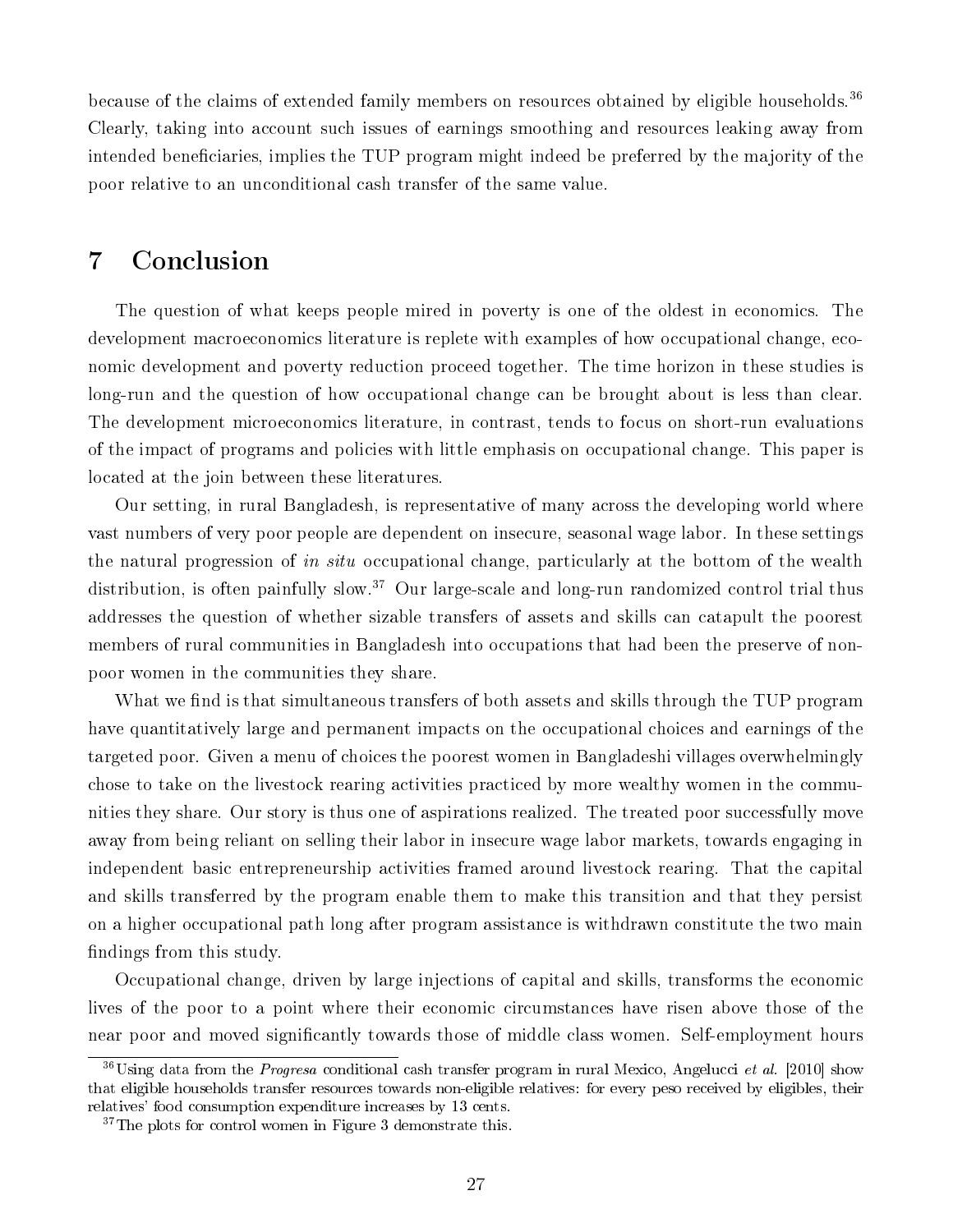increase, wage employment hours decrease, labor supply is spread more evenly across the year, ownership of land and livestock assets increase and earnings, expenditure and life satisfaction all rise. The paper thus provides concrete evidence that the extreme poor are not inalienably dependent on the non-poor via employment and other relationships nor is their position in the rural societies they inhabit immutable or fixed Scott 1977, Gulesci 2012. When provided with sufficient capital and skills, other constraints (for example related to social norms, self control or other behavioral biases or misperceived returns to capital or human capital investments), are not binding enough to prevent extremely disadvantaged women from becoming independent, successful entrepreneurs.

Three factors are likely to be critical to understanding the transformation of economic lives wrought by the program. The first is the fact that capital and skills arrived together and are likely to have been complementary. The availability of capital might not be sufficient to start new businesses in the absence of complementary training, and training might not be sufficient without capital.<sup>38</sup>,<sup>39</sup> The second is the magnitude of the capital and skill transfers. These both set this program apart from more standard microfinance and training programs and also imply that such transfers are unlikely to be provided via the market.<sup>40</sup> The third is that the outside employment options for the women we study, namely insecure wage labor, are very poor. The self-employment opportunities provided by the program therefore provide an attractive alternative occupation for them to supply labor to.

When we think about occupational change and the structural transformation of economies we tend to think about the shift of people from agriculture into manufacturing and services. From the countryside to the city. The type of in situ occupational change we are observing here is probably no less important. We find that investments in physical and human capital enable poor women to move up a clearly defined, within village occupational ladder away from the bottom rung of insecure wage employment and towards more secure self-employment. This may be structural change writ small but, as documented, the welfare gains from moving up this occupational ladder

<sup>38</sup>Recent evaluations of business training programs for aspiring entrepreneurs with and without capital grants provide evidence of such complementarity [de Mel et al. 2012]. This is also consistent with the fact that many evaluations of microfinance suggest it does not help create new businesses [Banerjee *et al.* 2010, Crepon *et al.* 2011, Karlan and Zinman 2011, Kaboski and Townsend 2011] and with the disappointing performance of shortterm training for existing microentrepreneurs, which have generally been found ineffective at increasing profits and business growth [Field et al. 2010, Drexler et al. 2010, Karlan and Valdivia 2011, Fairlie et al. 2012, Bruhn et al. 2012, McKenzie and Woodruff 2012. It is also consistent with the fact that while microloans were offered in the rural communities we study, the treated women were not using them.

 $39$ Argent et al. [2013] present non-experimental evidence from Rwanda on the returns to training related to animal husbandry as part of the Girinka One Cow policy. They find substantial returns to such training on the likelihood households produce milk, earnings from milk, and asset accumulation.

<sup>&</sup>lt;sup>40</sup>On the capital side the lumpiness of the investment required to start a high value livestock business would likely mean that a typical microloan and its associated repayment requirements would not be sufficient to finance it [Field *et al.* 2012, Banerjee et al 2010, Fafchamps *et al.* 2011]. On the training side the assistance provided is much more intensive and long-lasting than the standard classroom based business training programs evaluated in the literature and very poor women would be unlikely to be able to obtain such expertise from non-poor women in the communities they share.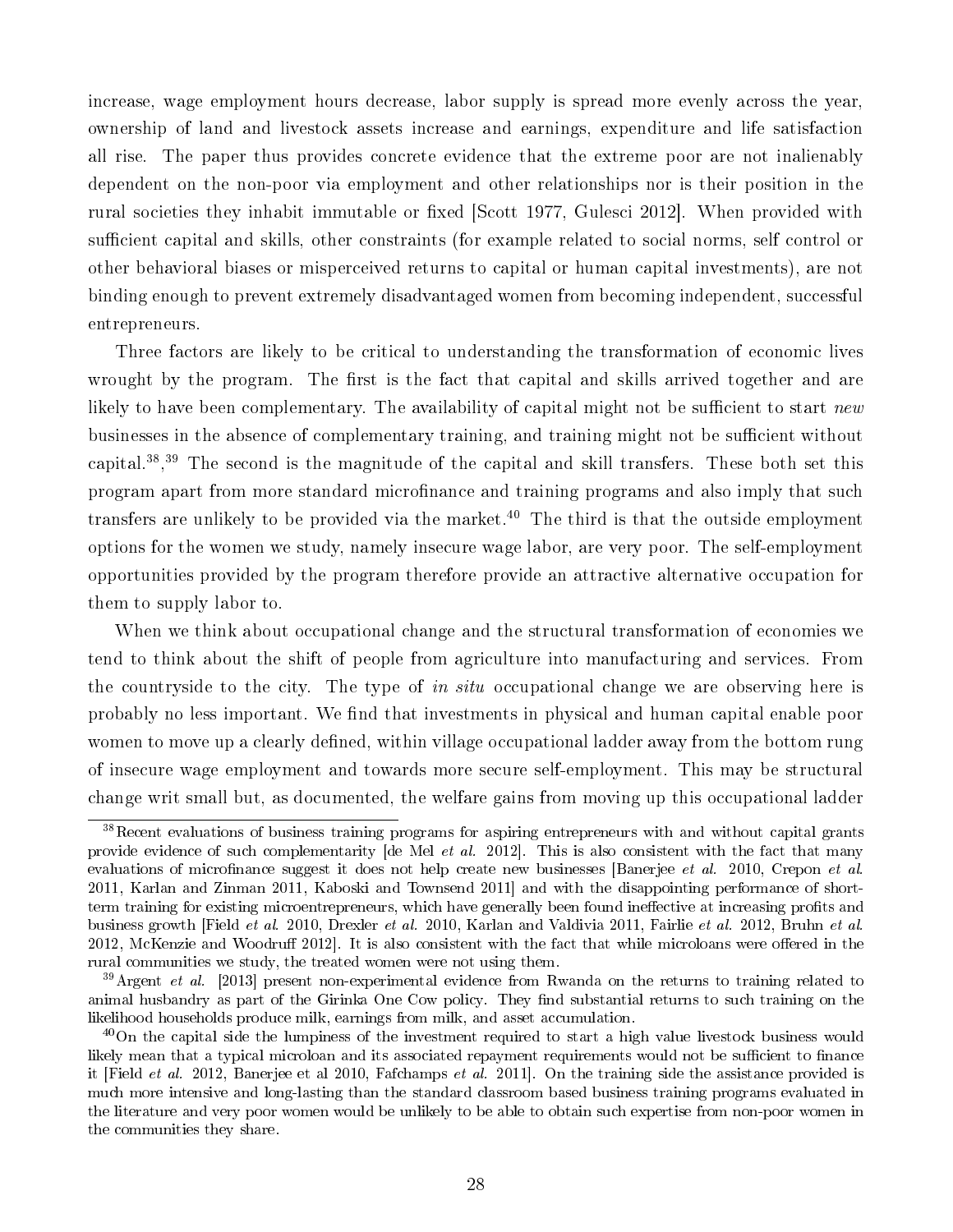are considerable. Given the centrality of occupational change to overall development and growth it would seem that programs which enable poor people to upgrade occupations, rather than just make them more productive in a given occupation, deserve greater attention.

### References

Aghion.P, P.Howitt and D.Mayer-Foulkes (2005) "The Effect of Financial Development on Convergence: Theory and Evidence," Quarterly Journal of Economics 120: 173-222.

Ahmed.A.U, M.Rabbani, M.Sulaiman and N.C.Das (2009) The Impact of Asset Transfer on Livelihoods of the Ultra Poor in Bangladesh, Research Monograph Series, RED, BRAC No 39.

Anagol.S, A.Etang and D.Karlan (2012) Continued Existence of Cows Disprove Central Tenets of Capitalism?, mimeo, Yale University.

Angelucci.M and G.De Giorgi (2009) "Indirect Effects of an Aid Program: How Do Liquidity Injections Affect Non-Eligibles' Consumption?," American Economic Review 99: 486-508.

Angelucci.M, G.De Giorgi, M.A.Rangel and I.Rasul (2010) "Family Networks and Schooling Outcomes: Evidence From a Randomized Social Experiment," Journal of Public Economics 94: 197-221.

Argent.J, B.Augsburg and I.Rasul (2013) Livestock Asset Transfers With and Without Training: Evidence from Rwanda, mimeo, UCL.

Alatas.V, A.V.Banerjee, R.Hanna, B.Olken and J.Tobias (2012) Targeting the Poor: Evidence from a Field Experiment in Indonesia," American Economic Review 101: 1206-40.

Bandiera.O, R.Burgess, N.Das, S.Gulesci, I.Rasul and M.Sulaiman (2013) Community Wide Impacts of an Ultra-Poor Program, mimeo LSE.

Banerjee, A. (2004) "Contracting Constraints, Credit Markets, and Economic Development," in M.Dewatripoint, L.Hansen and S.Turnovsky, (eds.) Advances in Economics and Econometrics: Theory and Applications, Eighth World Congress of the Econometric Society, Vol. III. Cambridge University Press.

Banerjee.A.V and E.Duflo (2007) "The Economic Lives of the Poor," Journal of Economic Perspectives 21: 141-68.

Banerjee.A.V and E.Duflo (2008) "What Is Middle Class About the Middle Classes Around the World?," Journal of Economic Perspectives 22: 3-28.

Banerjee.A.V, E.Duflo, R.Chattopadhyay and J.Shapiro (2011) Targeting the Hardcore Poor: An Impact Assesment, mimeo MIT.

Banerjee.A.V, E.Duflo, R.Glennerster and C.Kinnan (2010) The Miracle of Microfinance? Evidence from a Randomized Evaluation, mimeo MIT.

Banerjee.A.V and S.Mullainathan (2010) The Shape of Temptation: Implications for the Economic Lives of the Poor, NBER Working Paper 15973.

Banerjee.A.V and A.F.Newman (1993) "Occupational Choice and the Process of Development,"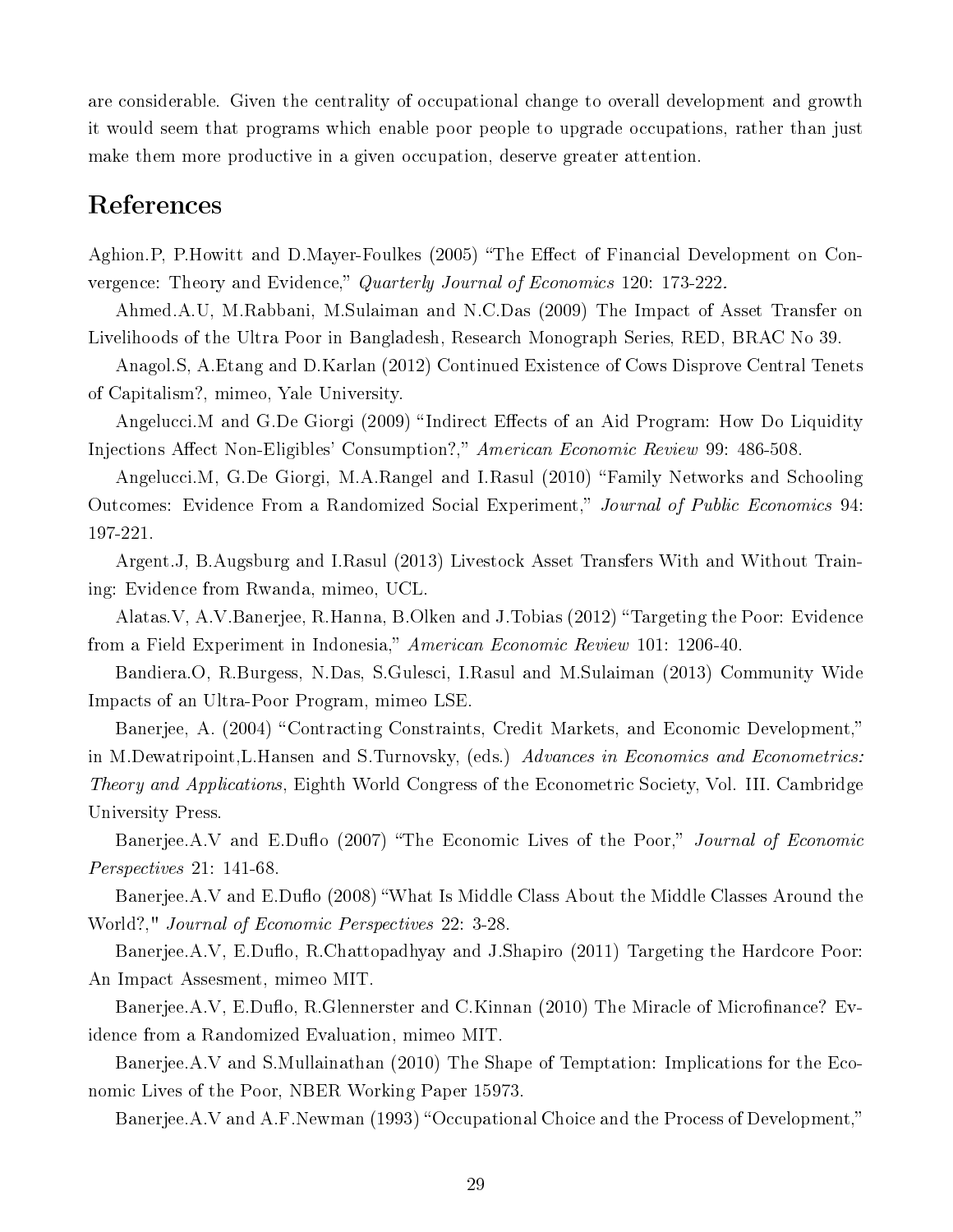Journal of Political Economy 101: 274-98.

Becker.G.S (1964) Human Capital: A Theoretical and Empirical Analysis, with Special Reference to Education, Chicago: University of Chicago Press.

Besley.T (1995) "Savings, Credit, and Insurance," in Handbook of Development Economics, Vol. 3A. pp2125-207, T.N. Srinivasan and J. Behrman, eds., Amsterdam: Elsevier.

Behrman.J (2010) "Investment in Education - Investment and Incentives" In D.Rodrik and M.Rosenzweig (eds.), Handbook of Development Economics, Vol. 5, Amsterdam: Elsevier.

BRAC (2011) BRAC Bangladesh Annual Report, Dhaka, BRAC.

Bruhn.M, D.Karlan and A.Schoar (2012) The Impact of Consulting Services on Small and Medium Enterprises: Evidence from a Randomized Trial in Mexico, mimeo Yale University.

Bryan.G, S.Chowdhury and A.M.Mobarak (2011) Seasonal Migration and Risk Aversion: Experimental Evidence from Bangladesh, mimeo LSE.

Buera.F and J.P.Kaboski (2012) "The Rise of the Service Economy," American Economic Review 102: 2540-69.

Buera.F and J.P.Kaboski and Y.Shin (2012) The Macroeconomics of Microfinance, mimeo UCLA.

Bruhn.M and D.Mckenzie (2009) "In Pursuit of Balance: Randomization in Practice in Development Field Experiments," American Economic Journal: Applied Economics 1: 200-32.

Caselli.F and W.J.Coleman (2011) "The U.S. Structural Transformation and Regional Convergence: A Reinterpretation." Journal of Political Economy. 109: 584-61

Chenery.H.B and M.Syrquin (1975) Patterns of Development 1950-1970, London: Oxford University Press.

Crèpon.B, F.Devoto, E.Duflo and W.Parientè (2011) Impact of Microcredit in Rural Areas of Morocco: Evidence from a Randomized Evaluation, mimeo MIT.

Das.N.C and F.A.Misha (2010) Addressing Extreme Poverty in a Sustainable Manner: Evidence from the CFPR Programme, CFPR Working Paper 19.

de Mel.S, D.McKenzie and C.Woodruff (2008) "Returns to Capital in Microenterprises: Evidence from a Field Experiment," Quarterly Journal of Economics 123:1329-372.

Drexler.A, G.Fischer and A.Schoar (2010) Keeping It Simple: Financial Literacy and Rules of Thumb, CEPR Discussion Paper 7994.

Drèze.J and A.K.Sen (1989) Hunger and Public Action, Oxford University Press.

Emran.M.S, V.Robano and S.C.Smith (2009) Assessing the Frontiers of Ultra-Poverty Reduction: Evidence from CFPR/TUP, An Innovative Program in Bangladesh, mimeo GWU.

Fafchamps.M, D.J.McKenzie, S.Quinn and C.Woodruff (2011) When is Capital Enough to Get Female Microenterprises Growing? Evidence from a Randomized Experiment in Ghana, CEPR Discussion Paper 8466.

Fairlie.R, D.Karlan and J.Zinman (2012) Behind the GATE Experiment: Evidence on Effects of and Rationales for Subsidized Entrepreneurship Training, mimeo Yale.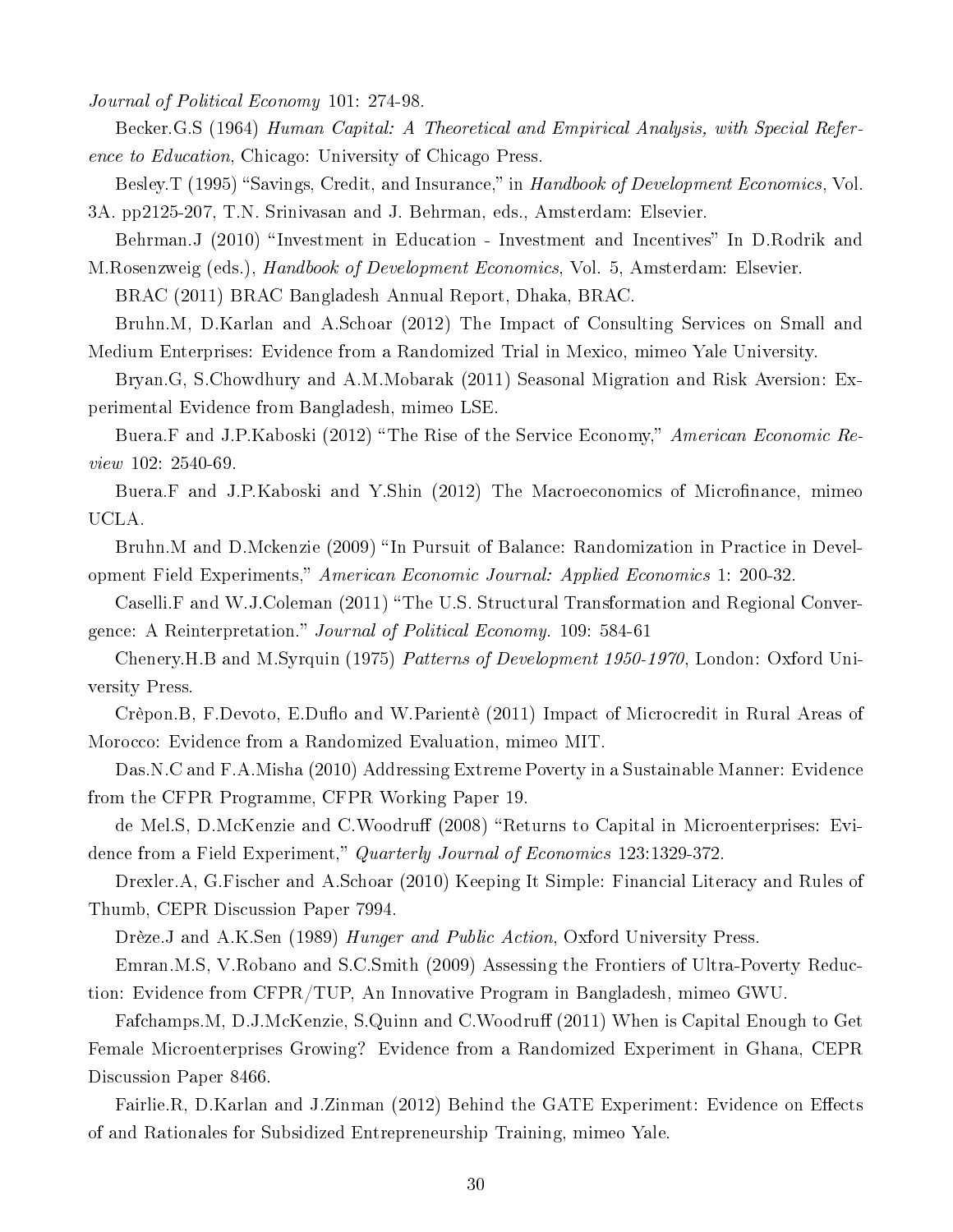Field.E, S.Jayachandran and R.Pande (2010) "Do Traditional Institutions Constrain Female Entrepreneurial Investment? A Field Experiment on Business Training in India," American Economic Review Papers and Proceedings: 100:125-29.

Field.E, R.Pande, J.Papp and N.Rigol (2012) "Does the Classic Microfinance Model Discourage Entrepreneurship Among the Poor? Experimental Evidence from India," forthcoming American Economic Review.

Foster.A. and M.Rosenzweig (1996) "Comparative Advantage, Information and the Allocation of Workers to Tasks: Evidence from an Agricultural Labor Market," Review of Economic Studies 63: 347-74.

Galor.O. and J.Zeira (1993) "Income Distribution and Macroeconomics," Review of Economic Studies, 60: 35-52.

Gine.X and R.Townsend (2004) "Evaluation of Financial Liberalization: A General Equilibrium Model with Constrained Occupation Choice" Journal of Development Economics 74: 269-307.

Gulesci.S (2012) Labor-Tying and Poverty in a Rural Economy: Evidence from Bangladesh, mimeo Bocconi University.

Imbens.G. and J.M.Wooldridge (2009) "Recent Developments in the Econometrics of Program Evaluation," Journal of Economic Literature 47: 5-86.

Jeong.H and R.Townsend (2008) "Growth and inequality: Model evaluation based on an estimation-calibration strategy" Macroeconomic Dynamics 12: 231-284.

Jensen.R  $(2010)$  "The (Perceived) Returns to Education and the Demand for Schooling,"  $Quar$ terly Journal of Economics 125: 515-48.

Jensen.R (2012) "Do Labor Market Opportunities Affect Young Women's Work and Family Decisions? Experimental Evidence from India," Quarterly Journal of Economics 127: 753-92.

Kaboski.J and R.M.Townsend (2011) "A Structural Evaluation of a Large-Scale Quasi-Experimental Microfinance Initiative," Econometrica 79: 1357-406.

Kahneman.D. and A.Deaton (2010) "High Income Improves Evaluation of Life but not Emotional Well-being," Proceedings of the National Academy of Sciences, Early Edition.

Karlan, D and J.Morduch (2010) "Access to Finance" In D.Rodrik and M.Rosenzweig (eds.), Handbook of Development Economics, Vol. 5, Amsterdam: Elsevier.

Karlan.D and M.Valdivia (2011) "Teaching Entrepreneurship: Impact of Business Training on Microfinance Clients and Institutions," Review of Economics and Statistics 93: 510-27.

Karlan.D and J.Zinman (2011) "Microcredit in Theory and Practice: Using Randomized Credit Scoring for Impact EvaluAtion," Science 332: 1278-84.

Khandker.S and W.Mahmud (2012) Seasonal Hunger and Public Policies: Evidence from Northwest Bangladesh, Washington, D.C., World Bank.

Kuznets.S. (1966) Modern Economic Growth, New Haven, CT: Yale University Press

McKenzie.D and C.Woodruff (2012) What Are We Learning from Business Training and Entrepreneurship Evaluations Around the Developing World?, mimeo, Warwick University.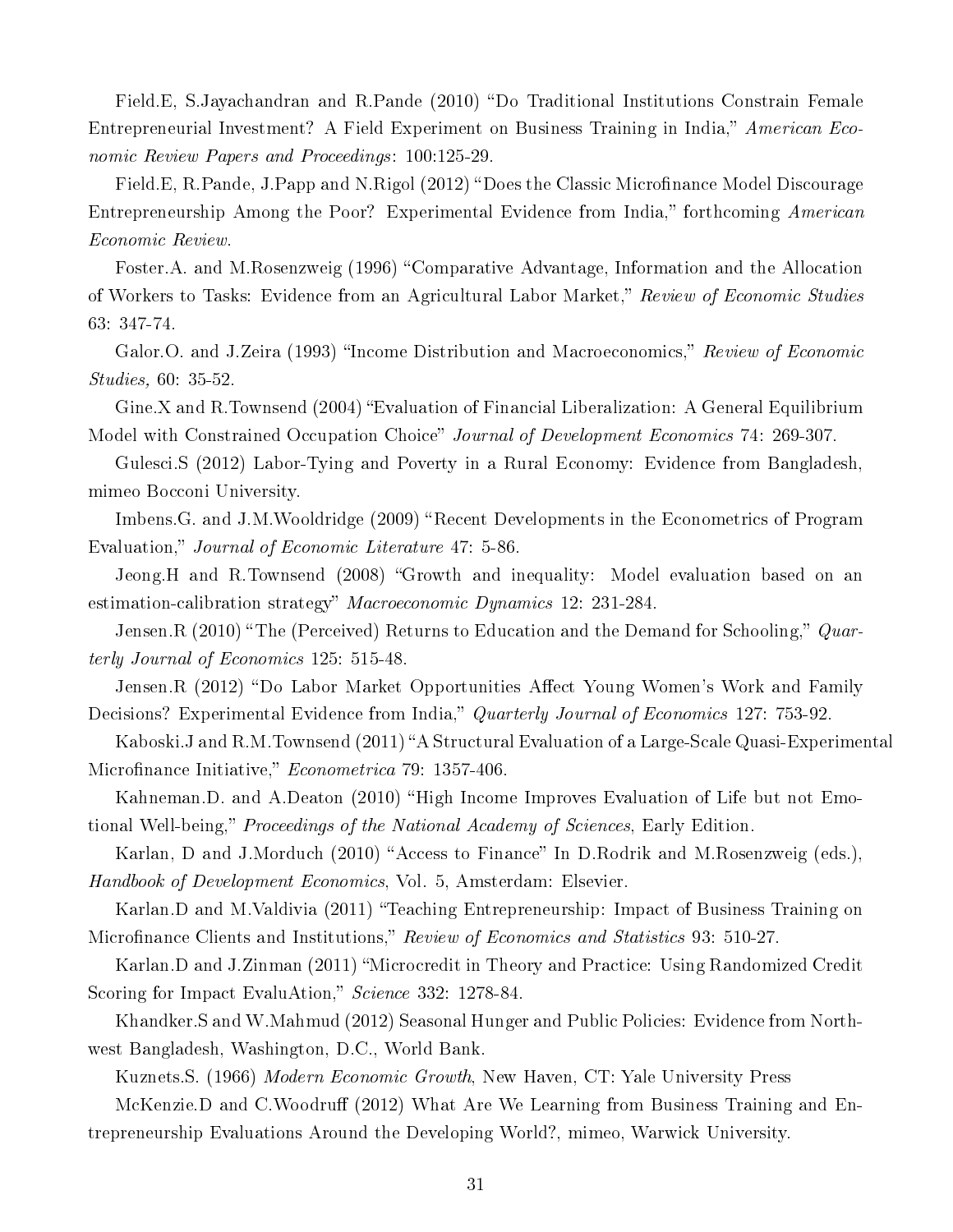Morduch.J (1988) Do Microfinance Programs Really Help the Poor? New Evidence from a Flagship program in Bangladesh, mimeo, Harvard University.

Morduch.J, S.Ravi and J.Bauchet (2012) Failure vs. Displacement: Why an Innovative Anti-Poverty Program Showed No Impact", mimeo CGAP.

Moulick.M,P.Mukherjee, S.M.Rahman and G.A.N.Wright (2011) Deposit Assessment in Bangladesh, IFC Report.

Murphy.K, A.Shleifer and R.Vishny (1989) "Income Distribution, Market Size, and Industrialization," Quarterly Journal of Economics 104: 537-56.

Ngai.L.R and C. A.Pissarides (2007) "Structural Change in a Multi-Sector Model of Growth," American Economic Review 97: 429-43.

Reinikka.R. and J.Svensson (2004) "Local Capture: Evidence from a Central Government Transfer Program in Uganda," Quarterly Journal of Economics 119: 679-706.

Schoar.A (2009) The Divide Between Subsistence and Transformational Entrepreneurship, mimeo MIT.

Schultz.T.W (1961) "Investment in Human Capital," American Economic Review 51: 1-17.

Schultz.T.W (1980) "Nobel Lecture: The Economics of Being Poor," Journal of Political Economy 88: 639-51.

Scott.J (1977) The Moral Economy of the Peasant: Rebellion and Subsistence in Southeast Asia, Yale: Yale University Press.

Sen.A (1981) Poverty and Famines: An Essay on Entitlements and Deprivation, Oxford: Clarendon Press.

Strauss. J and D.Thomas (1995). "Human Resources: Empirical Modeling of Household and Family Decisions" in *Handbook of Development Economics*, Vol. 3A. pp1883-2023, T.N. Srinivasan and J. Behrman, eds., Amsterdam: Elsevier.

Townsend.R.M (2011) Financial Systems in Developing Economies: Growth, Inequality and Policy Evaluation in Thailand, Oxford: Oxford University Press.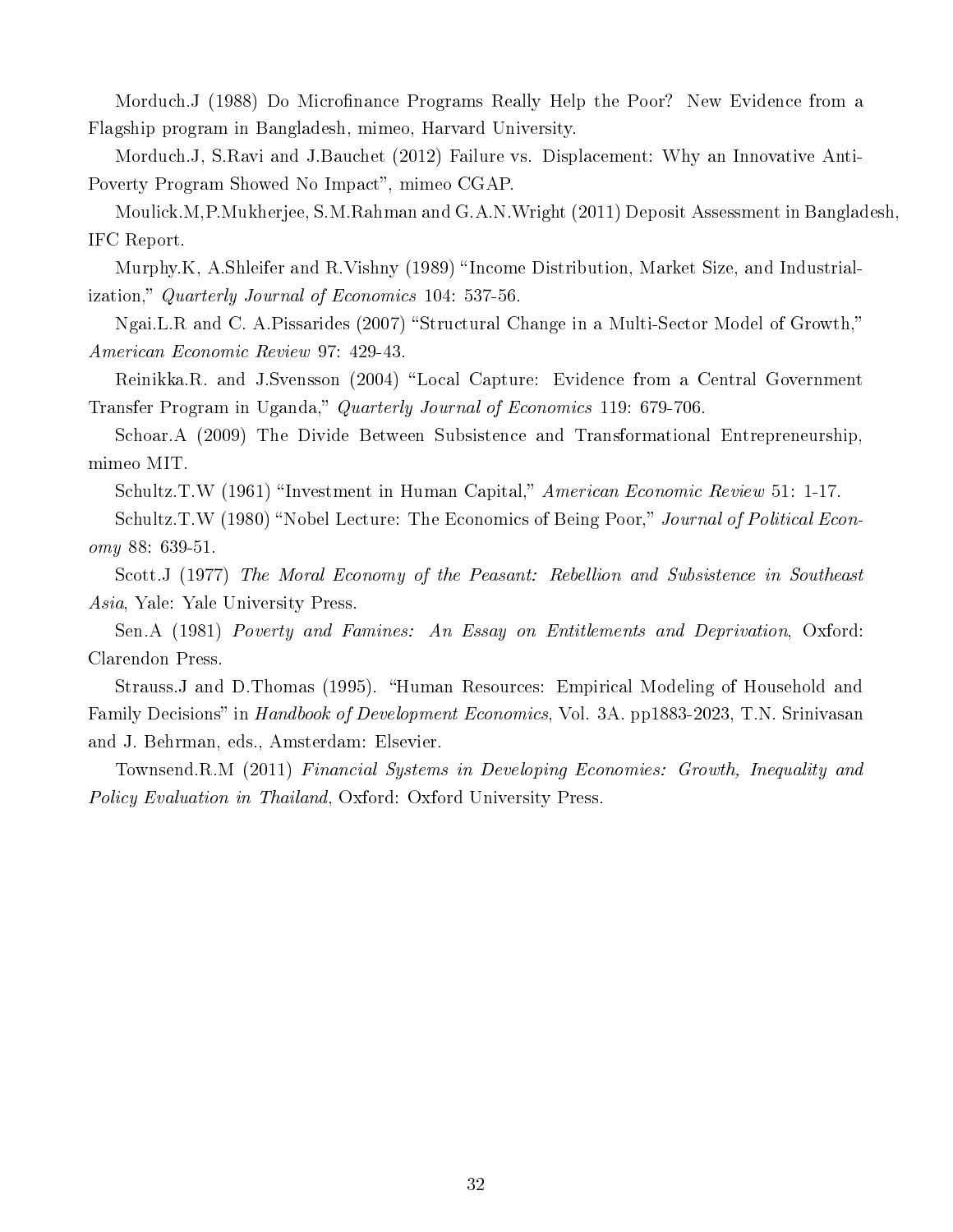### APPENDICES FOR ONLINE PUBLICATION

### Appendix 1: Proofs

**Proof of Proposition 1:** The FOCs from (1) for  $L_i$  and  $S_i$  are, respectively,

$$
wu'(wL_i + r_iS_i + I_i) - v'(1 - L_i - S_i) + \alpha = 0
$$

$$
r_i u'(wL_i + r_i S_i + I_i) - v'(1 - L_i - S_i) + \beta - p_k \gamma = 0.
$$

We first solve these assuming  $r_i > w$ . We show that in this case there are three tresholds of I that determine whether the individual participates in the labor force, whether the asset constraint is binding and whether it is optimal to engage in both occupations. This divides the solution space in four cases.

Case (a):  $L_i^* = S_i^* = 0$ ,  $\alpha \ge 0$  and  $\beta \ge 0$ . The FOCs reduce to,

$$
wu'(I_i) - v'(1) + \alpha = 0,
$$
\n(3)

Both first order conditions are decreasing in  $I_i$  so the smallest endowment at which it remains optimal to devote no amount of time to self-employment denoted  $\tilde{I}_i$  is unique and implicitly solves  $r_iu'(\tilde{I}_i) - v'(1) = 0.$  Hence for all endowments  $I_i \ge \tilde{I}_i(r_i)$  it is optimal for the individual to supply zero time to self-employment. It is straightforward to show that,

$$
\frac{d\tilde{I}_i}{dr_i} = -\frac{u'(\tilde{I}_i)}{r_i u''(\tilde{I}_i)} > 0, \quad \frac{d\tilde{I}_i}{dw} = 0.
$$
\n(4)

Finally note that the smallest endowment level at which  $\alpha = 0$  and (3) is then satisfied implies  $wu'(I_i) - v'(1) = 0$ , but then  $(r_i - w)u'(I_i) + \beta - \alpha = 0$  cannot be satisfied. Hence when  $r_i > w$ , it will never be optimal for an individual to supply a positive amount of wage employment and engage in zero self-employment. Hence for all endowments  $I_i \geq I_i(\tilde{r}_i),\, L_i^*=S_i^*=0.$ 

Case (b):  $L_i^* = 0, S_i^* \in (0, \frac{I_i}{p_i})$  $\frac{I_{i}}{p_{k}}$ ),  $\alpha \geq 0$ ,  $\beta = 0$  and  $\gamma = 0$ . In this case the individual is not capital constrained  $p_k K_i < I_i$  and the FOCs reduce to,

$$
wu'(r_i S_i^* + I_i) - v'(1 - S_i^*) + \alpha = 0,
$$
\n(5)

$$
r_i u'(r_i S_i^* + I_i) - v'(1 - S_i^*) = 0.
$$
\n(6)

The FOC for self-employment (6), that is decreasing in  $I_i$ , then pins down the smallest endowment for which the capital constraint for self-employment just begins to bind. However it might be the case that this constraint binds before the endowment level implicitly defined in (6) is reached.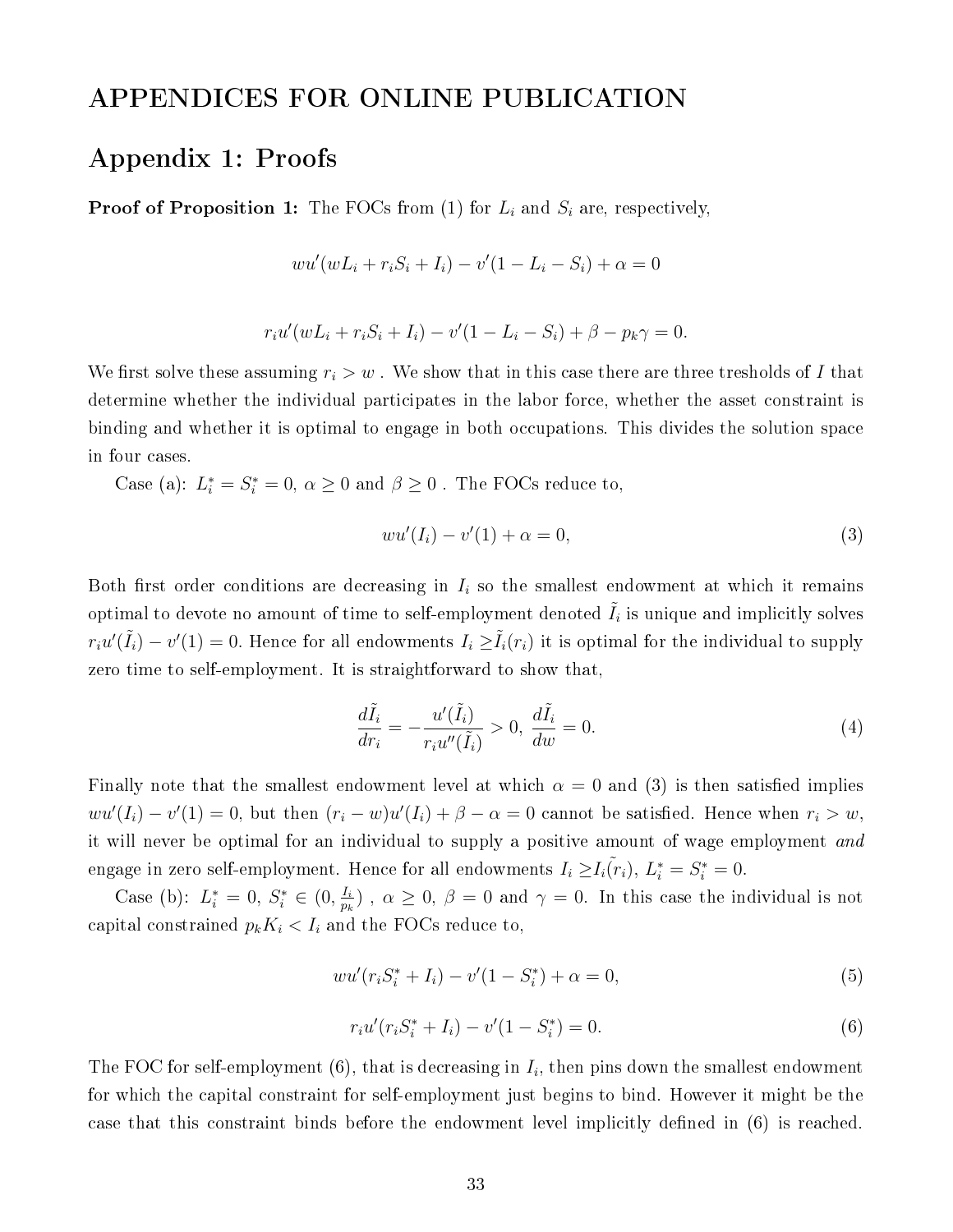To check which is the more binding constraint, note that  $r_i S_i^* = [p_y \theta_i - p_k] S_i^*$  and substituting this into (6) we have that,  $r_i u'([p_y \theta_i - p_k] S_i^* + I_i) - v'(1 - S_i^*) = 0$ . As  $[p_y \theta_i - p_k] S_i^* + I_i \ge 0$ , then  $I_i \ge p_k S_i^* - p_y \theta_i S_i^*$  so  $I_i \ge p_k S_i^*$  is the more binding constraint. Hence we first solve for  $S_i^*$  from (6) to derive the lowest endowment level in this case, denoted  $\tilde{\tilde{I}}_i$ , and then substitute the solution into the capital constraint to derive the relevant comparative static properties of  $\tilde{\tilde{I}}_i$ . Totally differentiating (6) it is straightforward to derive the following results,

$$
\frac{dS_i^*}{dI_i} = -\frac{r_i u''(r_i S_i^* + I_i)}{r_i^2 u''(r_i S_i^* + I_i) + v''(1 - S_i^*)} < 0, \quad \frac{dS_i^*}{dr_i} = -\frac{[u'(r_i S_i^* + I_i) + r_i S_i^* u''(r_i S_i^* + I_i)]}{r_i^2 u''(r_i S_i^* + I_i) + v''(1 - S_i^*)},\tag{7}
$$

so  $sign\left[\frac{dS_i^*}{dr_i}\right]$  $\Big] = sign [u'(r_iS_i^* + I_i) + r_iS_i^*u''(r_iS_i^* + I_i)]$  so that  $\frac{dS_i^*}{dr_i} > 0$  if the substitution effect dominates in  $u(.)$  and  $\frac{dS_i^*}{dr_i} < 0$  if the income effect dominates. At the lowest endowment level in this case the capital constraint just starts to bind so,

$$
\tilde{\tilde{I}}_i = p_k S_i^*(r_i, \tilde{\tilde{I}}_i). \tag{8}
$$

To see the properties of this boundary endowment level we can totally differentiate (8) to show that,  $\overline{\phantom{a}1}$ 

$$
\frac{d\tilde{I}_i}{dr_i} = \frac{p_k \frac{dS_i^*}{dr_i}}{1 - p_k \frac{dS_i^*}{dt_i}} > 0,
$$
\n(9)

if the substitution effect dominates (as  $\frac{dS_i^*}{dr_i} > 0$  in that case), and is negative if the income effect dominates. Finally note that if a positive amount of wage employment is supplied in this range then  $\alpha = 0$  and both FOCs (5) and (6) cannot simultaneously be satisfied for  $r_i > w$ . Hence for all endowments  $I_i \in [\tilde{\tilde{I}}_i, \ \tilde{I}_i), \ L_i^* = 0$  and  $S_i^* = S_i^*(r_i, I_i) \leq \frac{I_i}{p_k}$  $\frac{I_i}{p_k}$  .

Case (c):  $L_i^* = 0, S_i^* = \frac{I_i}{p_k}$  $\frac{I_{i}}{p_{k}}$ ,  $\alpha > 0$ ,  $\beta = 0$  and  $\gamma > 0$ , that is the individual is asset constrained  $(p_k S_i = I_i)$  and the FOCs reduce to,

$$
wu'(r_i \frac{I_i}{p_k} + I_i) - v'(1 - \frac{I_i}{p_k}) + \alpha = 0,
$$
\n(10)

$$
r_i u'(r_i \frac{I_i}{p_k} + I_i) - v'(1 - \frac{I_i}{p_k}) - \gamma = 0.
$$
\n(11)

As usual the FOCs are decreasing in  $I_i$  and so (10) can be used to implicitly define the smallest endowment level, denoted  $\tilde{\tilde{I}}_i$ , at which it just becomes optimal for $L_i^* > 0$ ,

$$
wu'(r_i \frac{\tilde{\tilde{I}}_i}{p_k} + \tilde{\tilde{I}}_i) - v'(1 - \frac{\tilde{\tilde{I}}_i}{p_k}) = 0.
$$
\n(12)

Unlike the endowment thresholds between the cases considered earlier, this threshold depends on the wage rate as expected. The comparative static properties of this threshold are straightforwardly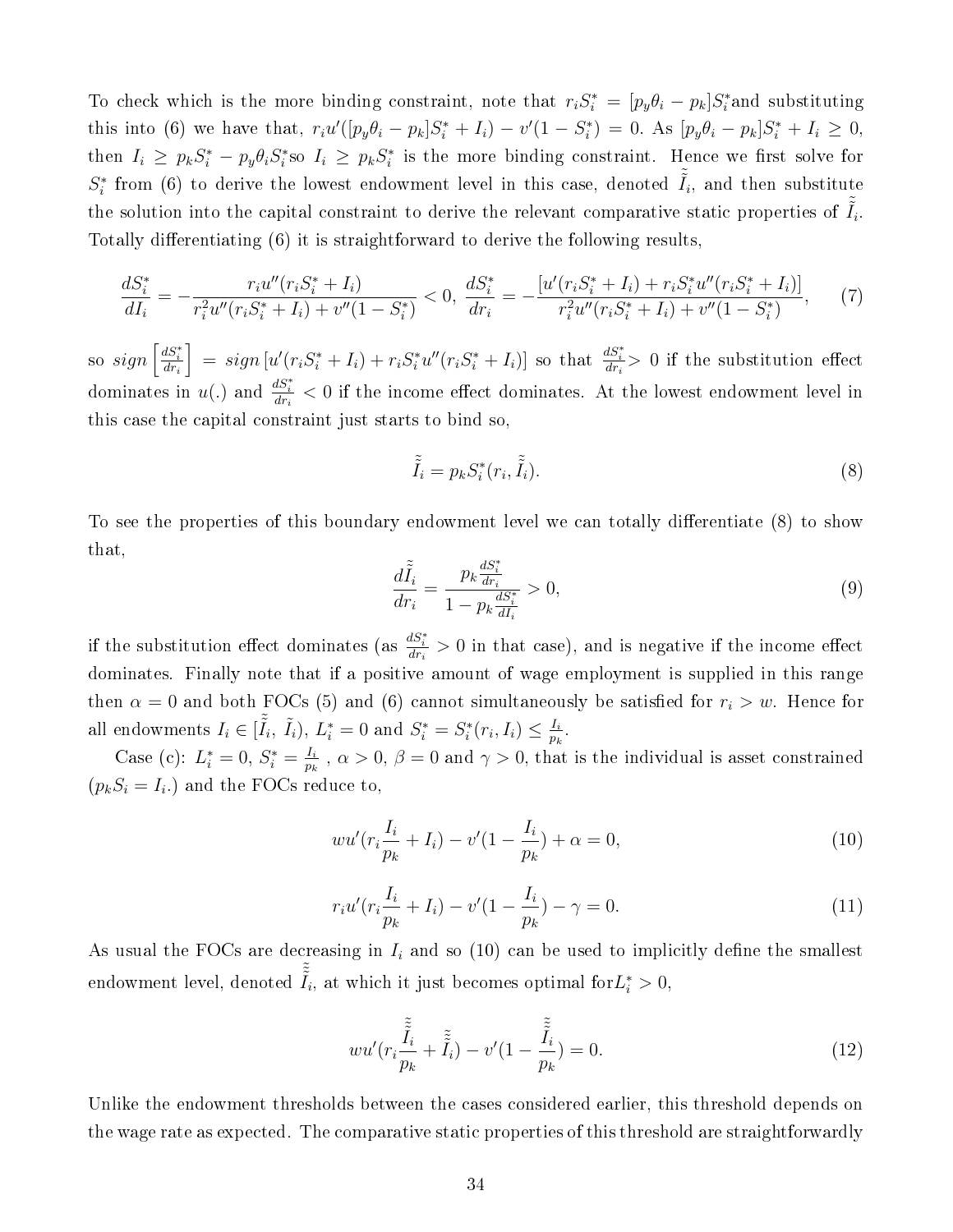derived from totally differentiating  $(12)$ ,

$$
\frac{d\tilde{\tilde{I}}_{i}}{dw} = -\frac{u'(r_{i}\frac{\tilde{\tilde{I}}_{i}}{p_{k}} + \tilde{\tilde{I}}_{i})}{\left[w(\frac{r_{i}}{p_{k}} + 1)u''(r_{i}\frac{\tilde{\tilde{I}}_{i}}{p_{k}} + \tilde{\tilde{I}}_{i}) + \frac{1}{p_{k}}v''(r_{i}\frac{\tilde{\tilde{I}}_{i}}{p_{k}} + \tilde{\tilde{I}}_{i})\right]} > 0,
$$
\n(13)

$$
\frac{d\tilde{\tilde{I}}_i}{dr_i} = -\frac{w\frac{\tilde{\tilde{I}}_i}{p_k}u''(r_i\frac{\tilde{\tilde{I}}_i}{p_k} + \tilde{\tilde{I}}_i)}{\left[w(\frac{r_i}{p_k} + 1)u''(r_i\frac{\tilde{\tilde{I}}_i}{p_k} + \tilde{\tilde{I}}_i) + \frac{1}{p_k}v''(r_i\frac{\tilde{\tilde{I}}_i}{p_k} + \tilde{\tilde{I}}_i)\right]} < 0.
$$
\n(14)

As the capital constraint binds,  $S_i^* = \frac{I_i}{p_k}$  $\frac{I_i}{p_k}$ , and so  $\frac{dS_i^*}{dI_i} = \frac{1}{p_l}$  $\frac{1}{p_k} > 0$ , and  $\frac{dS_i^*}{dr_i} = \frac{dS_i^*}{dw} = 0$ . Hence for all endowments  $I_i \in [\tilde{\tilde{I}}_i, \tilde{\tilde{I}}_i), L_i^* = 0$  and  $S_i^* = \frac{I_i}{p_k}$  $\frac{I_i}{p_k}$  .

Case (d):  $L_i^* > 0, S_i^* = \frac{I_i}{p_i}$  $\frac{I_i}{p_k}$  and  $\alpha = \beta = 0, \, \gamma > 0$  . In this case the individual engages in both occupations the FOCs reduce to,

$$
wu'(wL_i + r_i \frac{I_i}{p_k} + I_i) - v'(1 - L_i - \frac{I_i}{p_k}) = 0,
$$
\n(15)

$$
r_i u'(wL_i + r_i \frac{I_i}{p_k} + I_i) - v'(1 - L_i - \frac{I_i}{p_k}) - \gamma = 0.
$$
\n(16)

As  $L_i$  approaches zero, then the FOC (15) will be satisfied precisely at  $\tilde{\tilde{I}}_i$ . For strictly positive wage employment supply, (15) defines the equilibrium wage employment supply function,  $L_i^*$  =  $L_i^*(w, r_i, I_i)$ . Totally differentiating this it is straightforward to show,

$$
\frac{dL_i^*}{dr_i} = -\frac{w\frac{I_i}{p_k}u''(wL_i + r_i\frac{I_i}{p_k} + I_i)}{[w^2u''(wL_i + r_i\frac{I_i}{p_k} + I_i) + v''(1 - \frac{I_i}{p_k} - L_i)]} < 0,
$$
\n(17)

$$
\frac{dL_i^*}{dI_i} = -\frac{\left[w\left(\frac{r_i}{p_k} + 1\right)u''(wL_i + r_i\frac{I_i}{p_k} + I_i) + \frac{1}{p_k}v''(1 - \frac{I_i}{p_k} - L_i)\right]}{u''(wL_i + r_i\frac{I_i}{p_k} + I_i) + v''(wL_i + r_i\frac{I_i}{p_k} + I_i)} < 0,\tag{18}
$$

$$
\frac{dL_i^*}{dw} = -\frac{\left[u'(wL_i + r_i\frac{I_i}{p_k} + I_i) + wL^*u''(wL_i + r_i\frac{I_i}{p_k} + I_i)\right]}{\left[w^2u''(wL_i + r_i\frac{I_i}{p_k} + I_i) + v''(1 - \frac{I_i}{p_k} - L_i)\right]},
$$
\n(19)

 $\hbox{hence}~sign\left[\frac{dL_{i}^{*}}{dw}\right]=sign[u'(wL_{i}^{*})+wL^{*}u''(wL_{i}^{*})]~\hbox{that is positive if the substitution effect dominates,}$ and negative if the income effect dominates. As the individual endowment tends to zero, the FOC for  $L_i$  reduces to  $wu'(wL_i) - v'(1 - L_i) = 0$ . As the capital constraint binds,  $S_i^* = \frac{I_i}{p_i}$  $\frac{I_i}{p_k}$ , and so  $\frac{dS_i^*}{dI_i} = \frac{1}{p_k}$  $\frac{1}{p_k} > 0$ , as in Case (c).

This summarizes the four possible occupational choice combinations for individuals with a skill endowment such that  $r_i > w$ . To complete the characterization of the equilibrium, we consider the choices of those individuals for whom  $r_i < w$ . There are then two further cases to consider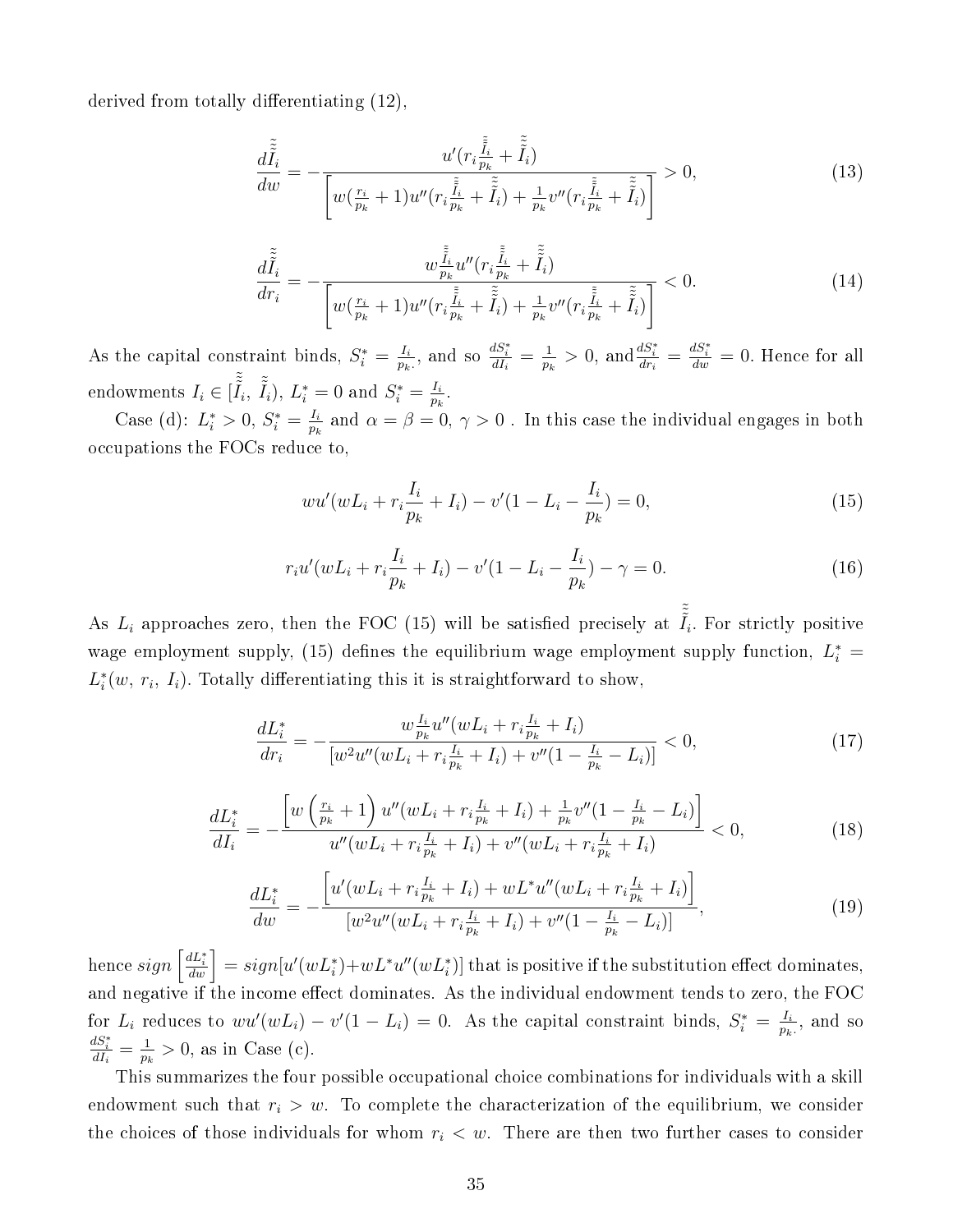depending on the resource endowment of the individual.

Case (e):  $L_i^* = S_i^* = 0$ ,  $\alpha \geq 0$  and  $\beta \geq 0$ . The FOCs (3) and (??) apply. From (3), that is decreasing in  $I_i$ , we can then identify the unique threshold level of resource endowment at which the individual optimally starts to supply wage employment,  $\hat{I}_i$ , that is:  $wu'(\hat{I}_i) - v'(1) = 0$ . It is then straightforward to see that,

$$
\frac{d\hat{I}_i}{dw} = -\frac{u'(\hat{I}_i)}{wu''(\hat{I}_i)} > 0.
$$
\n(20)

Case (f):  $L_i^* > 0$ ,  $S_i^* = 0$  and  $\alpha = 0$ ,  $\beta > 0$  and  $\gamma = 0$ , so the FOCs reduce to,

$$
wu'(wL_i + I_i) - v'(1 - L_i) = 0,
$$
\n(21)

$$
r_i u'(wL_i + I_i) - v'(1 - L_i) + \beta = 0.
$$
\n(22)

From the first FOC for  $L_i$  its is straightforward to derive the properties of the labor supply function,  $L_i^{**}(w, I_i),$ 

$$
\frac{dL_i^{**}}{dI_i} = -\frac{wu''(wL_i + I_i)}{w^2u''(wL_i + I_i) + v''(1 - L_i)} < 0,\tag{23}
$$

$$
\frac{dL_i^{**}}{dw} = -\frac{[u'(wL_i + I_i) + wL_i^*u''(wL_i + I_i)]}{[w^2u''(wL_i + I_i) + v''(1 - L_i)]},\tag{24}
$$

 $\hbox{hence}~sign\left[\frac{dL^{**}_{i}}{dw}\right]=sign[u'(wL_i+I_i)+wL^{**}_{i}u''(wL_i+I_i)]~\hbox{that is positive if the substitution effect}$ dominates, and negative if the income effect dominates. When  $I_i = 0$  the FOC implies the same amount of wage employment is supplied as in Case (d) when  $I_i = 0$ .

#### Proof of Proposition 2:

#### Part I: Effect on L.

1. Individuals for whom  $w > r_{i1} > r_{i0}$  either specialize in wage employment or are out of the labor force. For these, the program weakly reduces  $L$  through the wealth effect. In particular, individuals who were out of the labor force  $(I_i > I)$  stay out of the labor force. Individuals with  $(I_i - A < I_i < I_i)$  exit the labor force (labor hours drop by  $L^{**}$ ) Individuals with  $(I_i - A > I_i)$ remain specialized in wage employment which falls according to  $\frac{dL_i^{**}}{dI_i} = -\frac{wu''(wL_i+I_i)}{w^2u''(wL_i+I_i)+v''(wL_i+I_i)}$  $\frac{w u^{n} (w L_i + I_i)}{w^2 u'' (w L_i + I_i) + v'' (1 - L_i)} < 0.$ 

2. Individuals for whom  $r_{i1} > w > r_{i0}$  switch from wage employment to self-employment after the program. Labor hours drop from  $L^{**}$ to 0 if  $I_i > \tilde{\tilde{I}}_i$  and by  $L^{**} - L^* > 0$  if  $I_i \leq \tilde{\tilde{I}}_i$ .

3. Individuals for whom  $r_{i1} > r_{i0} > w$  experience no change in wage employment supply if they were not engaged in wage employment at baseline, that is if  $I_i > \tilde{I}_i$ . They experience a fall in wage employment if  $I_i \leq \tilde{\tilde{I}}_i$ . Indeed, as shown above  $\frac{d\tilde{\tilde{I}}_i}{dr_i} < 0$ , thus  $\tilde{\tilde{I}}_i(r_{i1}) - A < \tilde{\tilde{I}}_i(r_{i0})$  and  $dL^* / dI < 0$ (from (19))  $dL^*/dr < 0$  from ((18)).

This proves the first statement.

#### Part II: Effect on  $S$

1. Individuals for whom  $w > r_{i1} > r_{i0}$  do not experience any change in S, as they choose  $S = 0$ before and after treatment.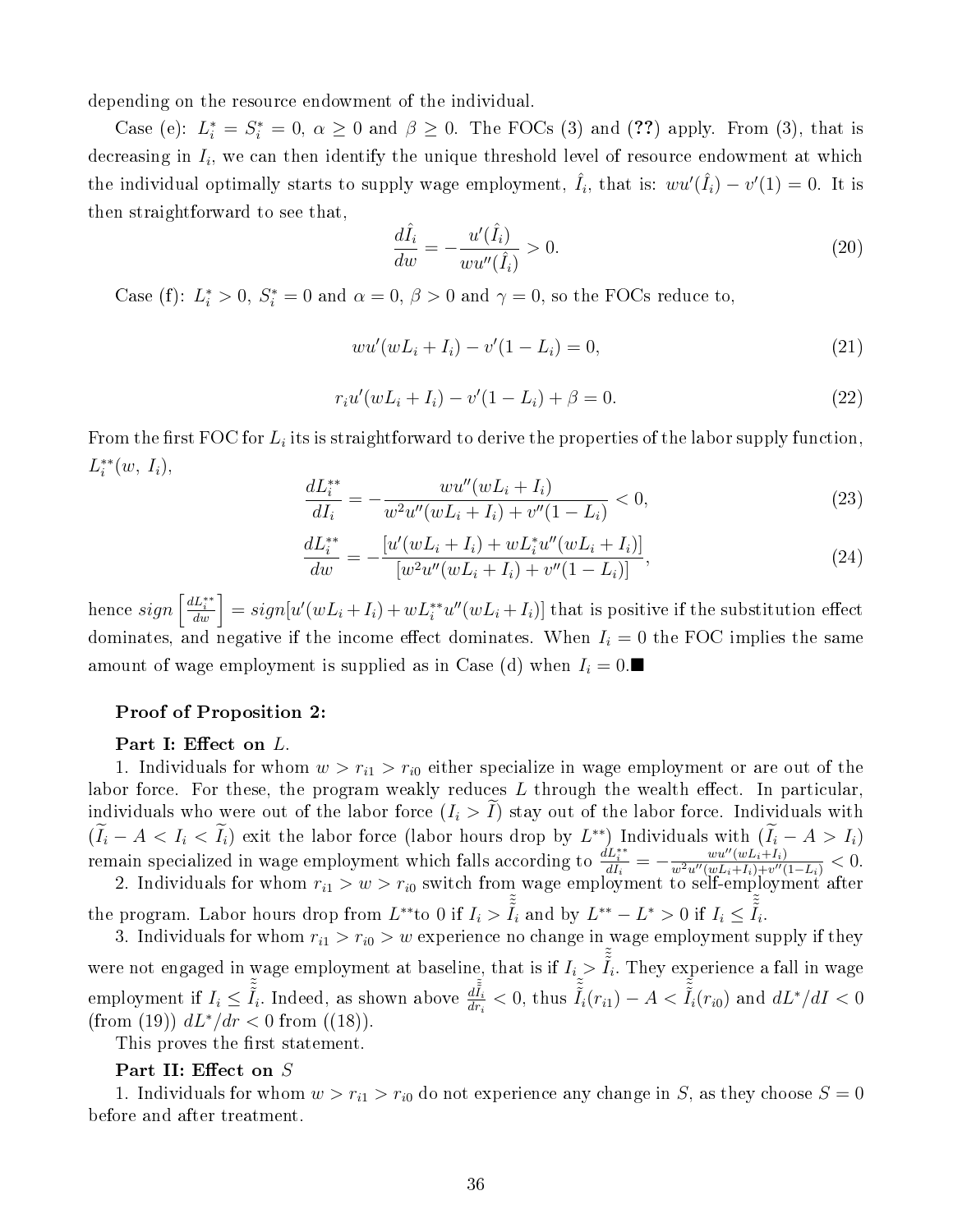2. Individuals for whom  $r_{i1} > w > r_{i0}$  switch from wage employment to self-employment after treatment and experience an increase in S, the magnitude of which depends on which of cases (a)-(d) they are in as a function of  $I_i$ 

3. The effect on individuals for whom  $r_{i1} > r_{i0} > w$  depends on the relative size of the training and asset transfer effects. In particular:

3a. There exists a threshold  $\overline{A}$  defined by  $\overline{I}(\overline{r_{i1}}) - \overline{A} = 0$  where  $\overline{r_{i1}} = max_i(r_{i1}),$  such that for all  $A > \overline{A}$  self-employment hours fall for all individuals. To prove this note that for  $A > \overline{A}$ ,  $\tilde{I}(r_{i1}) - \bar{A} < 0$  for all i, thus all individuals exit the labor force as a consequence of the program and for all individuals previously choosing  $S_i > 0$ , self-employment hours fall. This proves part (i) of the proposition

3b. There exists a threshold  $\underline{A}$  defined by the min  $\{A_1, A_2\}$  where  $\tilde{I}(r_{i1}) - A_1 = \tilde{I}(r_{i0})$  and  $\tilde{\tilde{I}}(r_{i1}) - A_2 = \tilde{\tilde{I}}(r_{i0})$  such that for  $A < \underline{A}$  self-employment hours increase for all individuals. To prove this note that by definition if  $A < \underline{A}$  ,  $\tilde{\tilde{I}}(r_{i1}) - A > \tilde{\tilde{I}}(r_{i0})$  and  $\tilde{I}(r_{i1}) - A > \tilde{I}(r_{i0})$  for all i, namely the threshold level of  $I$  below which the asset constraint binds and the level of  $I$  below which individuals participate in the labor force both shift to the right after treatment. Individuals then fall in one of the following five categories:

- $I_i \leq \tilde{I}(r_{i0})$  for these individuals the asset constraint binds before and after treatment and self-employment hours are defined by the constraint  $S_i^* = \frac{I_i}{p_k}$  $\frac{I_i}{p_k}$ . Treatment relaxes the constraint by A and increases self-employment hours by the same amount;
- $\tilde{I}(r_{i0}) \le I_i \le \tilde{I}(r_{i1}) A$  for these individuals the asset constraint did not bind before treatment but binds after treatment, hence it must be that  $S^*(r_{i1}, I_i + A) > \frac{I_i + A}{n_i}$  $\frac{1+A}{p_k} > \frac{I_i}{p_k}$  $\frac{I_i}{p_k}$  >  $S^*(r_{i0}, I_i)$  , hence self-employment hours increase from  $S^*(r_{i0}, I_i)$  to  $\frac{I_i + A}{p_k}$ -
- $\tilde{I}(r_{i1}) A < I_i \leq \tilde{I}(r_{i0})$  for these individuals the asset constraint does not bind and they stay in the labor force before and after treatment; self-employment hours are given by  $S^*(r_{i1}, I_i+A)$  after treatment and  $S^*(r_{i0}, I_i)$  before, point iii above shows that  $S^*(r_{i1}, I_i+A)$  $S^*(r_{i0}, I_i)$
- $\tilde{I}(r_{i0}) < I_i \leq \tilde{I}(r_{i1})-A$  for these individuals it is optimal to stay out of the labor force before treatment and to join after treatment; self-employment hours increase by  $S^*(r_{i1}, I_i + A)$
- $I_i > \tilde{I}(r_{i1}) A$  for these individuals it is optimal to stay out of the labor force before and after treatment. This proves part (ii) of the proposition.

3c. For intermediate values of A, such that  $\tilde{I}(r_{i1}) - A > 0$  for some i so that after treatment some individuals stay in the labor force and either (c1)  $\tilde{I}(r_{i1}) - A < 0$ , i.e. no individual face a binding asset constraint or (c2)  $\tilde{\tilde{I}}(r_{i0}) > \tilde{\tilde{I}}(r_{i1}) - A > 0$  and  $\tilde{I}(r_{i0}) > \tilde{I}(r_{i1}) - A > 0$  namely fewer individuals face a binding constraint and fewer individuals participate in the labor force or (c3)  $\tilde{\tilde{I}}(r_{i0}) > \tilde{\tilde{I}}(r_{i1}) - A > 0$  and  $\tilde{I}(r_{i1}) - A > \tilde{I}(r_{i0}) > 0$  namely fewer individuals face a binding constraint and more individuals participate in the labor force- we can show that there is a threshold level of  $\underline{I}$ , such that self-employment hours unambiguously increase for all  $I_i < \underline{I}$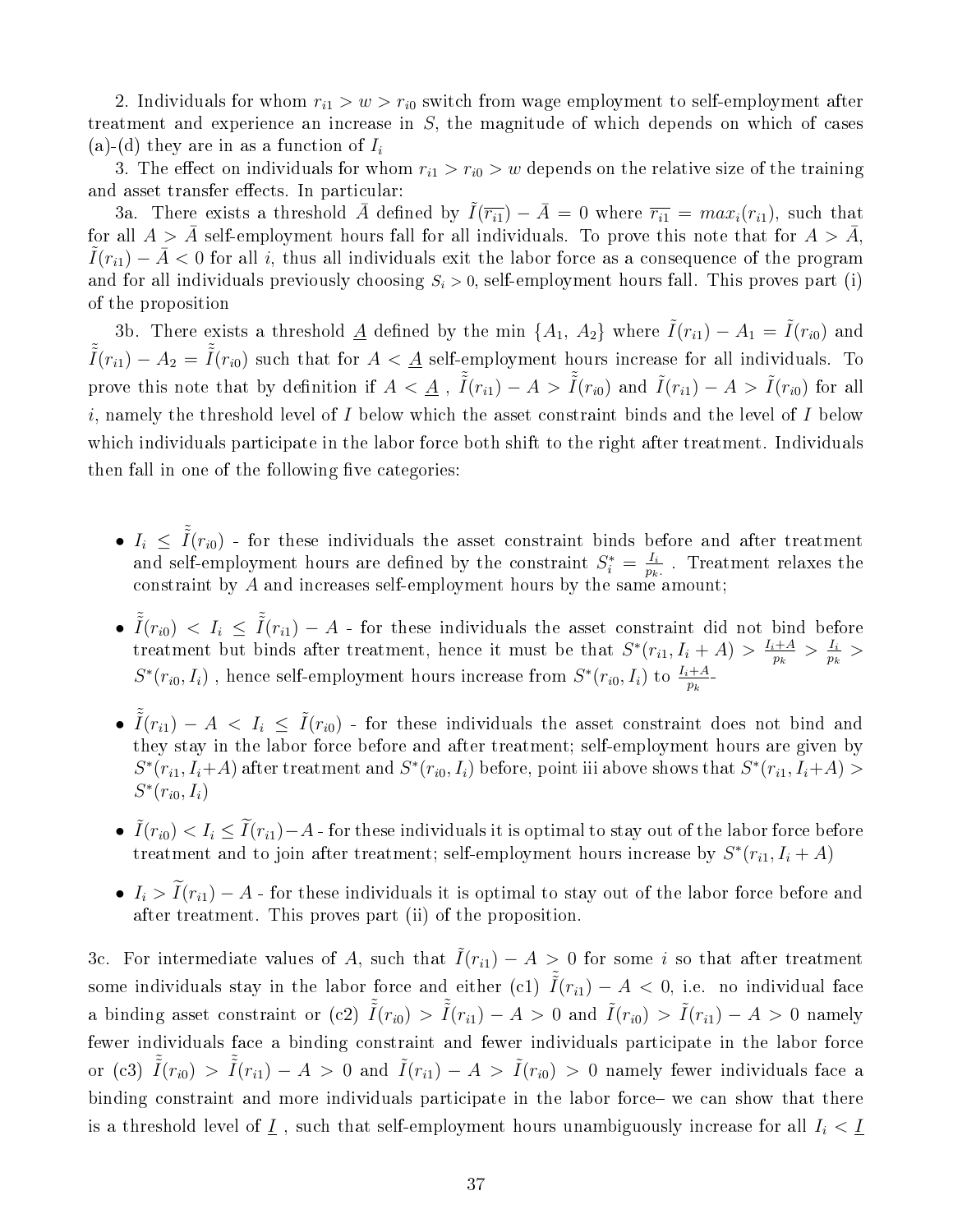whereas the effect is ambiguous for  $I_i > I$ . For brevity we report the proof for case (c2) only, the other two cases are similar. It is straightforward to show that the treatment increases selfemployment hours for all  $I_i<\underline{I}$  where  $\underline{I}=\tilde{\tilde{I}}(r_{i1})-A<\tilde{\tilde{I}}(r_{i0}),$  indeed all the individuals who face a binding constraint before and after treatment will increase S from  $\frac{I_i}{p_k}$  to  $\frac{I_i+A}{p_k}$ . Next we show that for  $I_i > I$  the the treatment can increase or decrease self-employment hours. In particular for  $I_i = \tilde{I}(r_{i1}) - A$ ,  $S^*(r_{i1}, I_i + A) = \frac{I_i + A}{p_k} > \frac{I_i}{p_k}$  $\frac{I_i}{p_k}$ , thus by continuity there is a range of  $I_i$  close to  $I_i = \tilde{I}(r_{i1}) - A$  for which self-employment hours increase. At the other extreme, all individuals for whom  $\tilde{I}(r_{i1}) - A < I_i < \tilde{I}(r_{i0})$  drop out of the labor force, reducing hours by  $S^*(r_{i0}, I_i)$  after treatment.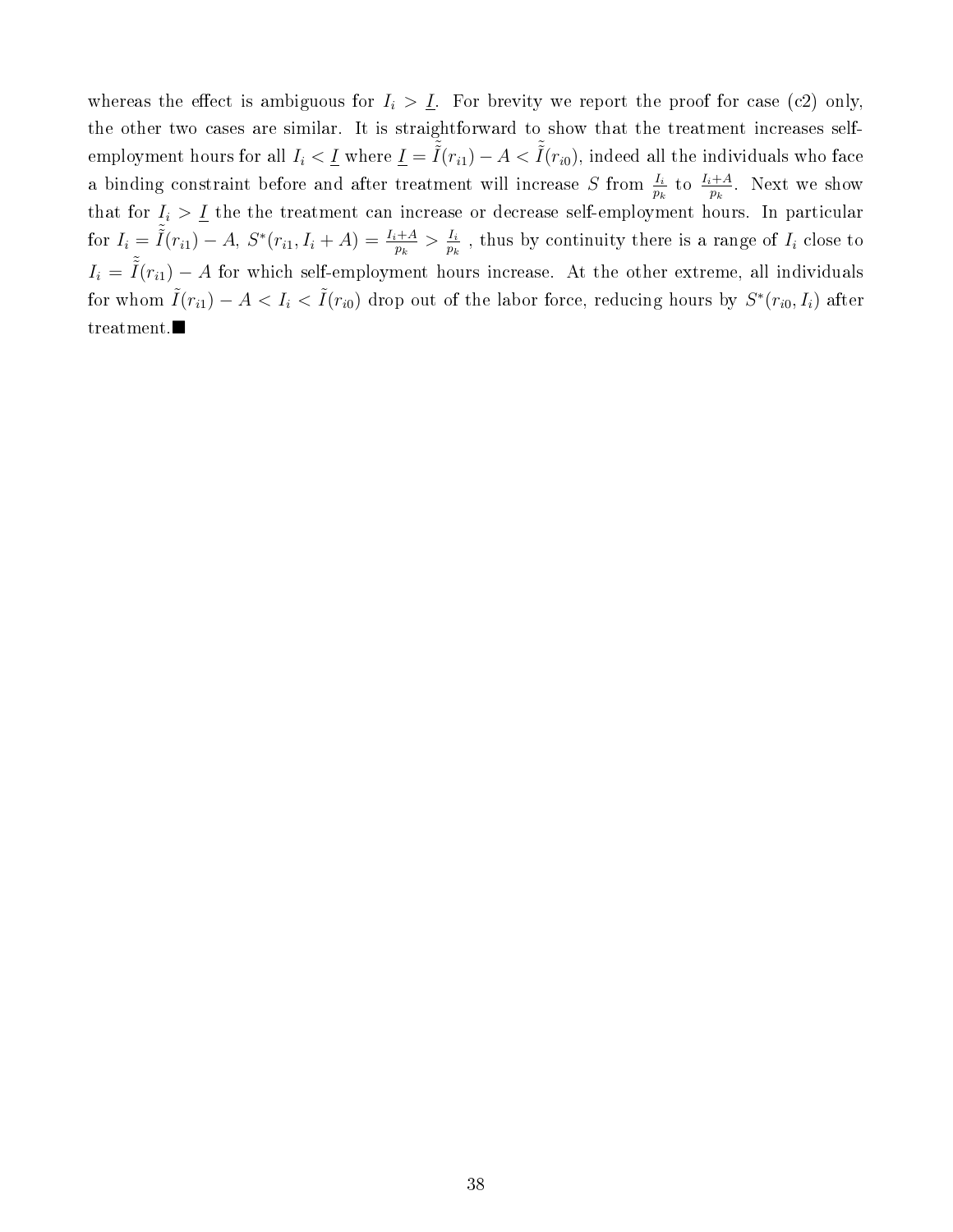### Appendix 2: Robustness Checks on the Main Results

Table 2 shows that, compared to their counterparts in treatment communities, eligible women in control communities are 7 percentage points more likely to be sole earners in their households and, relatedly, 5 percentage points more likely to specialize in wage labor. While these differences are precisely estimated, their magnitude is small compared to the sample variation: the normalized differences are .11 and .08 respectively. This notwithstanding, the fact that eligibles differ on this dimension raises the concern that our estimated program effects might be biased if the occupational choice of sole earners followed a different time trend. To address the practical relevance of this concern Table A5 reports estimates of the program effects for all our baseline outcomes, augmented by an interaction of the survey wave dummy variables with a dummy variable for the eligible woman being a sole earner. We estimate:

$$
y_{idt} = \alpha + \sum_{t=1}^{2} \beta_t W_t T_{id} + \gamma T_i + \sum_{t=1}^{2} \delta_t W_t + \sum_{t=1}^{2} \zeta_t W_t SED_i + \lambda SED_i + \eta_d + \epsilon_{idt},\tag{25}
$$

where  $SED_i = 1$  if i is a sole earner and 0 otherwise. Reassuringly, as Table A5 shows, we find that the estimated program impacts on the extensive and intensive margins of occupational choice, seasonality, total earnings and earnings per hour are all robust to this more flexible specification. Moreover, we also find that all estimated effects on asset accumulation, per capita expenditures and measures of well-being are also robust to allowing for differential time trends. These results are available upon request.

To further check that the estimated impacts are not contaminated by the fact that eligible beneficiaries in control communities are too disadvantaged to be a valid counterfactual for the poor in treatment communities, Table A6 estimates (25) for all our baseline outcomes using the entire sample of poor women in control communities as a control group instead of the eligible women only. As described in the text, the participatory wealth ranking exercise identifies all households that are deemed to be poor by community members. BRAC officers then divide these in two groups: those who are eligible to receive the TUP program ("eligible poor") and those who are not ("near poor"). Table 1 shows that the "near poor" are indeed less disadvantaged: less likely to be sole earners and engaged in wage labor, more likely to be literate and to own livestock. In Table A6 we use both the eligible poor and the near poor as control group, taken together these are less disadvantaged than the eligibles in treatment communities. Table A6 shows that the estimated program impacts are identical to those obtained using the narrower control group, thus suggesting that all poor households, regardless of whether they are deemed eligible for the program by BRAC officers, follow similar trends in occupational choices. As for the earlier check, we also find that all estimated effects on asset accumulation, per capita expenditures and measures of well-being are also robust to using this alternative control group. These results are available upon request.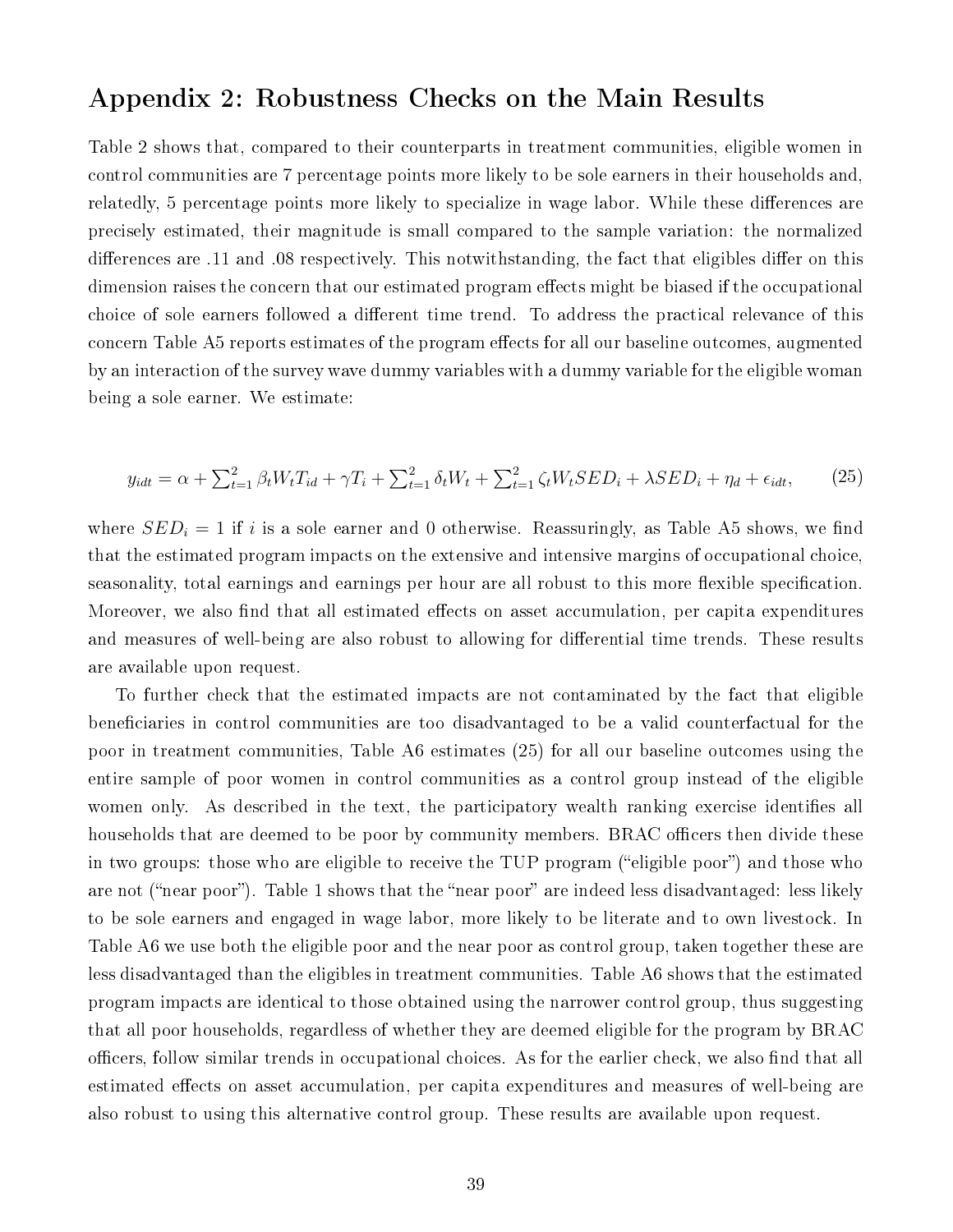| means, stanuaru ueviation in parentneses             | (1) Eligible<br>Poor | (2) Near Poor | (3) Middle<br><b>Class</b> | (4) Upper<br><b>Class</b> |
|------------------------------------------------------|----------------------|---------------|----------------------------|---------------------------|
| A. Household Characteristics                         |                      |               |                            |                           |
| Primary female is the sole earner [yes=1]            | .378                 | .275          | .139                       | .111                      |
|                                                      | (.485)               | (.446)        | (.345)                     | (.315)                    |
| Primary female is literate [yes=1]                   | .073                 | .157          | .260                       | .488                      |
|                                                      | (.260)               | (.260)        | (.439)                     | (.500)                    |
| Household owns livestock [yes=1]                     | .485                 | .602          | .840                       | .958                      |
|                                                      | (.499)               | (.489)        | (.366)                     | (.201)                    |
| Value of livestock owned [Takas]                     | 940.308              | 2832.57       | 13021.8                    | 30597.36                  |
|                                                      | (3431.704)           | (7052.423)    | (30623.8)                  | (34342.5)                 |
| Total per capita expenditures [Takas]                | 9921.14              | 10206.39      | 12077.88                   | 19879.05                  |
|                                                      | (4411.01)            | (4870.37)     | (6701.93)                  | (15086.77)                |
| <b>B. Occupational Choices of Primary Women</b>      |                      |               |                            |                           |
| Specialized in wage employment [yes=1]               | .257                 | .142          | .024                       | .003                      |
|                                                      | (.437)               | (.349)        | (.155)                     | (.053)                    |
| Specialized in self-employment [yes=1]               | .303                 | .435          | .748                       | .861                      |
|                                                      | (.459)               | (.495)        | (.434)                     | (.346)                    |
| Engaged in both wage and self-employment [yes=1]     | .264                 | .213          | .081                       | .016                      |
|                                                      | (.441)               | (.409)        | (.273)                     | (.125)                    |
| Hours devoted to wage employment                     | 646.762              | 397.19        | 113.53                     | 30.39                     |
|                                                      | (805.548)            | (671.37)      | (392.85)                   | (245.65)                  |
| Hours devoted to self-employment                     | 421.817              | 484.65        | 718.17                     | 797.75                    |
|                                                      | (590.855)            | (575.18)      | (563.14)                   | (514.67)                  |
| Share of income generating activities held regularly | .478                 | .587          | .804                       | .907                      |
|                                                      | (.422)               | (.415)        | (.334)                     | (.241)                    |
| Share of income generating activities with seasonal  | .674                 | .593          | .564                       | .563                      |
| earnings                                             | (.397)               | (.411)        | (.413)                     | (.413)                    |
| <b>Earnings per hour</b>                             | 4.08                 | 4.01          | 4.79                       | 7.98                      |
|                                                      | (4.24)               | (5.30)        | (8.04)                     | (12.38)                   |
| <b>Number of households</b>                          | 4045                 | 3168          | 3398                       | 1067                      |

#### **Table 1: Economic Lives At Baseline in Treatment Communities, By Wealth Class Means, standard deviation in parentheses**

**Notes:** All data refers to the baseline survey. The eligible poor are the potential beneficiaries of the program (the women and their households). The near poor are non-eligible households that were ranked in the bottom two wealth bins (four and five) during the participatory rural assessment (PRA) exercise. Middle class households are those that were ranked in wealth bins two and three during the PRA. Upper class households are those ranked in wealth bin one during the PRA. Panel A refers to household characteristics and Panel B refers to characteristics of the lead woman in each household. Total per capita expenditures equals expenditure over the previous year divided by adult equivalents in the household. The adult equivalence scale gives weight 0.5 to each child younger than 10. All occupational choice variables are defined over the year prior to the baseline survey. The woman is defined to be specialized in wage labor (the dummy equals one) if the individual only engages in income generating activities where they are employed by others. A woman is defined to be specialized in selfemployment activities (the dummy equals one) if the individual only engages in income generating activities where they are self-employed. Hours spent in self-employment are measured by multiplying the number of hours worked in a typical day by the number of days worked in a year for each self-employment activity and then summing across all self-employment activities. Hours spent in wage employment are similarly computed by multiplying the number of hours worked in a typical day by the number of days worked in a year for each wage labor activity and then summing across all wage labor activities. Earnings per hour are calculated as total earnings divided by total hours worked in all income generating activities. The share of income generating activities held regularly equals the fraction of income generating activities the individual engaged in more than 300 days per year. The share of income generating activities with seasonal earnings equals the fraction of income generating activities whose earnings fluctuate over the course of the year. In 2007, 1USD=69TK.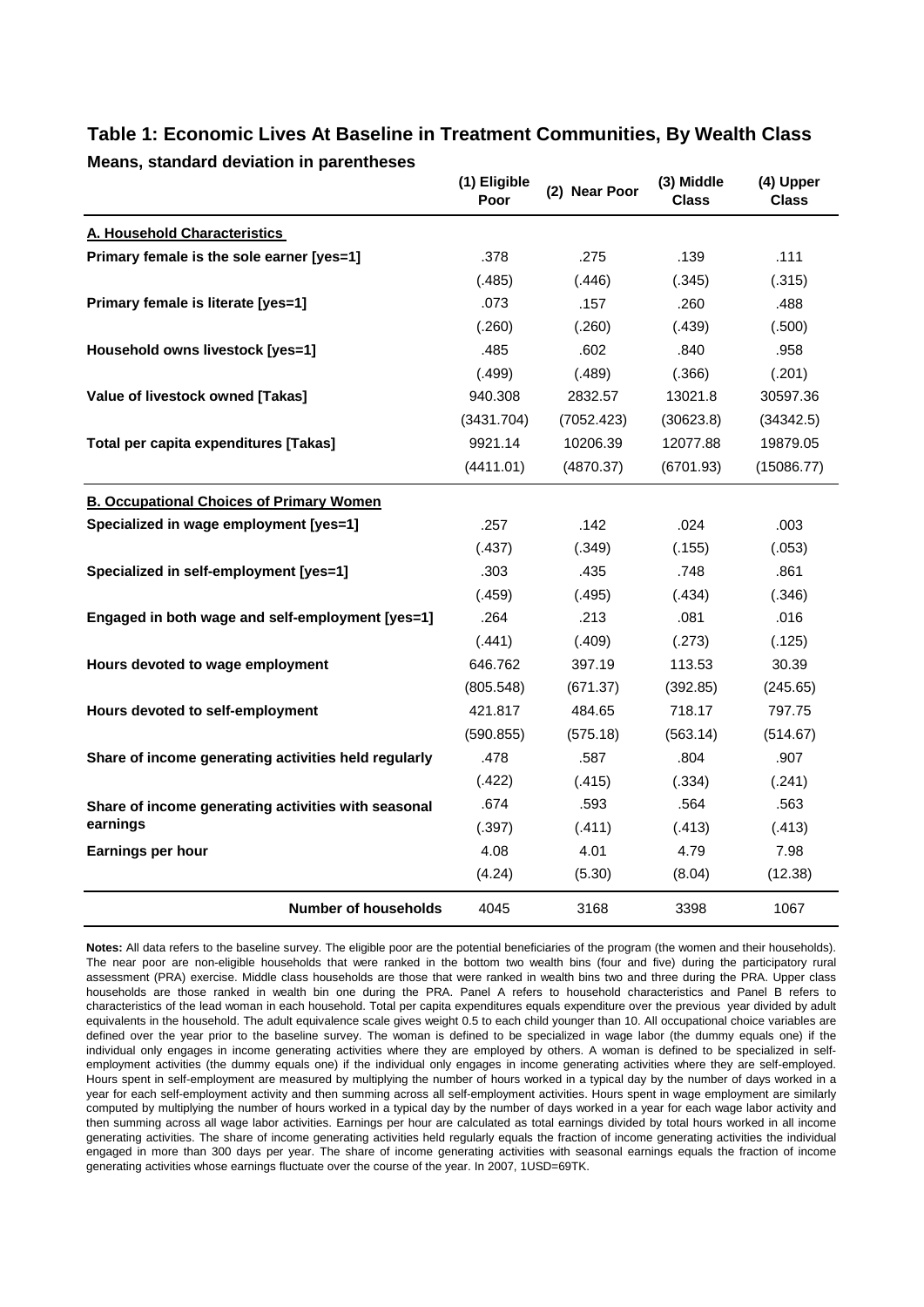#### **Table 2: The Economic Lives of Eligible Women at Baseline, by Treatment Status**

**Columns 1 and 2: Means and standard deviation in parentheses**

**Column 3: Difference in means and standard errors in parentheses, clustered by community Column 4: Normalized difference of means**

|                                                      | (1) Treated<br><b>Communities</b> | (2) Control<br><b>Communities</b> | $(3)$ Raw<br><b>Differences</b> | (4) Normalized<br><b>Differences</b> |
|------------------------------------------------------|-----------------------------------|-----------------------------------|---------------------------------|--------------------------------------|
| A. Household Characteristics                         |                                   |                                   |                                 |                                      |
| Primary female is the sole earner [yes=1]            | .378                              | .455                              | $-.007***$                      | $-.111$                              |
|                                                      | (.485)                            | (.498)                            | (.015)                          |                                      |
| Primary female is literate [yes=1]                   | .073                              | .067                              | .006                            | .017                                 |
|                                                      | (.260)                            | (.250)                            | (.007)                          |                                      |
| Household owns livestock [yes=1]                     | .485                              | .465                              | .020                            | .028                                 |
|                                                      | (.499)                            | (.498)                            | (.017)                          |                                      |
| Value of livestock owned [Takas]                     | 940.308                           | 881.115                           | 59.19                           | .012                                 |
|                                                      | (3431.704)                        | (3325.976)                        | (109.03)                        |                                      |
| Total per capita expenditures [Takas]                | 9921.14                           | 9687.54                           | 233.59                          | .036                                 |
|                                                      | (4411.01)                         | (4677.66)                         | (145.58)                        |                                      |
| <b>B. Individual Occupational Choice</b>             |                                   |                                   |                                 |                                      |
| Specialized in wage employment [yes=1]               | .257                              | .306                              | $-.049**$                       | $-077$                               |
|                                                      | (.437)                            | (.461)                            | (.014)                          |                                      |
| Specialized in self-employment [yes=1]               | .303                              | .292                              | .011                            | .016                                 |
|                                                      | (.459)                            | (.455)                            | (.015)                          |                                      |
| Engaged in both wage and self-employment [yes=1]     | .264                              | .272                              | $-0.008$                        | $-0.012$                             |
|                                                      | (.441)                            | (.445)                            | (.015)                          |                                      |
| Hours devoted to wage employment                     | 646.762                           | 810.360                           | $-163.6***$                     | $-137$                               |
|                                                      | (805.548)                         | (886.669)                         | (29.87)                         |                                      |
| Hours devoted to self-employment                     | 421.817                           | 422.911                           | $-1.09$                         | $-.001$                              |
|                                                      | (590.855)                         | (592.103)                         | (18.44)                         |                                      |
| Share of income generating activities held regularly | .478                              | .458                              | .019                            | .033                                 |
|                                                      | (.421)                            | (.420)                            | (.016)                          |                                      |
| Share of income generating activities with seasonal  | .674                              | .663                              | .011                            | .021                                 |
| earnings                                             | (.397)                            | (.397)                            | (.016)                          |                                      |
| Earnings per hour                                    | 4.08                              | 4.20                              | $-.117$                         | $-.020$                              |
|                                                      | (4.24)                            | (3.95)                            | (.144)                          |                                      |
| <b>Number of households</b>                          | 4045                              | 2687                              |                                 |                                      |

Notes: \*\*\* (\*\*) (\*) indicates significance at the 1% (5%) (10%) level. All data refers to the baseline survey. Columns 1 and 2 report statistics based on eligible in treatment and control communities respectively. Column 3 reports the difference in means and its standard error clustered at the community level. Column 4 reports normalized differences computed as the difference in means in treatment and control communities divided by the square root of the sum of the variances. Panel A refers to household characteristics and Panel B refers to characteristics of the lead woman in each household. Total per capita expenditures equals expenditure over the previous year (on food and non-food items) divided by adult equivalents in the household. The adult equivalence scale gives weight 0.5 to each child younger than 10.. All occupational choice variables are defined over the year prior to the baseline survey. The woman is defined to be specialized in wage labor (the dummy equals one) if the individual only engages in income generating activities where they are employed by others. A woman is defined to be specialized in self-employment activities (the dummy equals one) if the individual only engages in income generating activities where they are self-employed. Hours spent in self-employment are measured by multiplying the number of hours worked in a typical day by the number of days worked in a year for each self-employment activity and then summing across all self-employment activities. Hours spent in wage employment are similarly computed by multiplying the number of hours worked in a typical day by the number of days worked in a year for each wage labor activity and then summing across all wage labor activities. Earnings per hour are calculated as total earnings divided by total hours worked in all income generating activities. The share of income generating activities held regularly equals the fraction of income generating activities the individual engaged in more than 300 days per year. The share of income generating activities with seasonal earnings equals the fraction of income generating activities whose earnings fluctuate over the course of the year. In 2007, 1USD=69TK.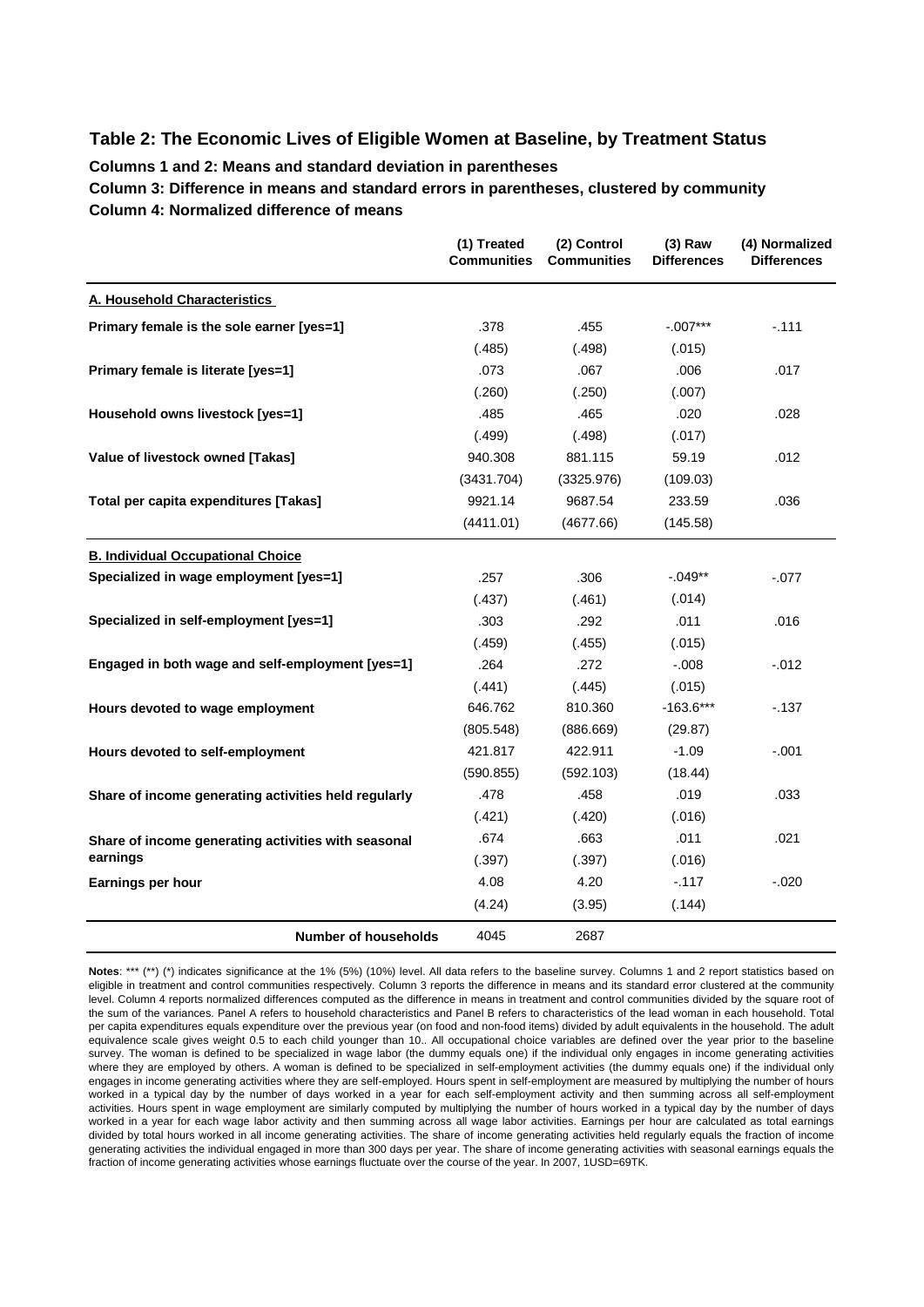#### **Table 3: The Impact of the Ultra Poor Program on the Occupational Choices and Earnings of Eligible Women**

#### **Difference in Difference ITT Estimates**

**Standard Errors in Parentheses Clustered by Community**

|                                                                |                                                     |                                                      | <b>Occupational Choice</b>                    |                                            |                                               | <b>Seasonality and Earnings</b>                 |                                                         |                                 |                          |  |
|----------------------------------------------------------------|-----------------------------------------------------|------------------------------------------------------|-----------------------------------------------|--------------------------------------------|-----------------------------------------------|-------------------------------------------------|---------------------------------------------------------|---------------------------------|--------------------------|--|
|                                                                | (1) Specialized<br>in wage<br>employment<br>[yes=1] | (2) Specialized in<br>self-employment<br>[ $yes=1$ ] | (3) Engaged in<br>both occupations<br>[yes=1] | (4) Hours<br>devoted to wage<br>employment | (5) Hours<br>devoted to<br>self<br>employment | (6) Share of<br>activities<br>held<br>regularly | (7) Share of<br>activities with<br>seasonal<br>earnings | (8) Total<br>annual<br>earnings | (9) Earnings<br>per hour |  |
| Program effect after 2 years                                   | $-0.153***$                                         | $0.139***$                                           | $0.127***$                                    | $-82.334***$                               | 477.670***                                    | $0.187***$                                      | $-0.010$                                                | 1547.712***                     | $-0.189$                 |  |
|                                                                | (0.02)                                              | (0.02)                                               | (0.02)                                        | (27.11)                                    | (23.93)                                       | (0.02)                                          | (0.02)                                                  | (249.66)                        | (0.19)                   |  |
| Program effect after 4 years                                   | $-0.168***$                                         | $0.154***$                                           | $0.084***$                                    | $-169.139***$                              | 388.410***                                    | $0.174***$                                      | $-0.082***$                                             | 1753.917***                     | $0.641***$               |  |
|                                                                | (0.02)                                              | (0.02)                                               | (0.02)                                        | (28.71)                                    | (23.40)                                       | (0.02)                                          | (0.02)                                                  | (252.02)                        | (0.19)                   |  |
| Mean of outcome variable in treated<br>communities at baseline | 0.257                                               | 0.303                                                | 0.264                                         | 646.7                                      | 421.81                                        | 0.478                                           | 0.674                                                   | 4607.7                          | 4.14                     |  |
| Two year impact = Four year impact<br>[p-value]                | .217                                                | .336                                                 | .011                                          | .001                                       | .000                                          | .447                                            | .000                                                    | .464                            | .000                     |  |
| <b>Adjusted R-squared</b>                                      | 0.11                                                | 0.089                                                | 0.073                                         | 0.086                                      | 0.156                                         | 0.098                                           | 0.082                                                   | 0.078                           | 0.045                    |  |
| Number of eligible poor women                                  | 6732                                                | 6732                                                 | 6732                                          | 6732                                       | 6732                                          | 6732                                            | 6732                                                    | 6732                            | 6732                     |  |
| <b>Observations (clusters)</b>                                 | 20196 (1309)                                        | 20196 (1309)                                         | 20196 (1309)                                  | 20196 (1309)                               | 20196 (1309)                                  | 18672 (1308)                                    | 18672 (1308)                                            | 20196 (1309)                    | 18387 (1308)             |  |

Notes: \*\*\* (\*\*) (\*) indicates significance at the 1% (5%) (10%) level. The table reports ITT estimates based on a difference-in-difference specification estimated by OLS. The program effect after two (four) years is the co interaction between the treatment indicator and the indicator for the midline (endline) survey wave. All specifications control for the level effect of the treatment, survey waves and subdistrict fixed effects. Standard er the community level. At the foot of the table we report the mean of each dependent variable as measured at baseline in the treatment communities. We also report the p-value on the hypothesis test that the two and four year impacts are equal. The number of eligible poor women is the number of eligibles that are observed at least twice in each specification. All variables are measured on an annual basis. All outcome variables are measured at t level (for the eligible woman in the household). All occupational choice variables are defined over the vear prior to the baseline survey. The woman is defined to be specialized in wage labor (the dummy equals one) if the engages in income generating activities where they are employed by others. A woman is defined to be specialized in self-employment activities (the dummy equals one) if the individual only engages in income generating activ they are self-employed. Hours spent in self-employment are measured by multiplying the number of hours worked in a typical day by the number of days worked in a year for each self-employment activity and then summing acros employment activities. Hours spent in wage employment are similarly computed by multiplying the number of hours worked in a typical day by the number of days worked in a year for each wage labor activity and then summing a wage labor activities. Earnings per hour are calculated as total earnings divided by total hours worked in all income generating activities. The share of income generating activities held regularly equals the fraction of i activities the individual engaged in more than 300 days per year. The share of income generating activities with seasonal earnings equals the fraction of income generating activities whose earnings fluctuate over the cours In 2007, 1USD=69TK. All monetary values are deflated to 2007 Takas using the rural CPI published by Bangladesh Bank.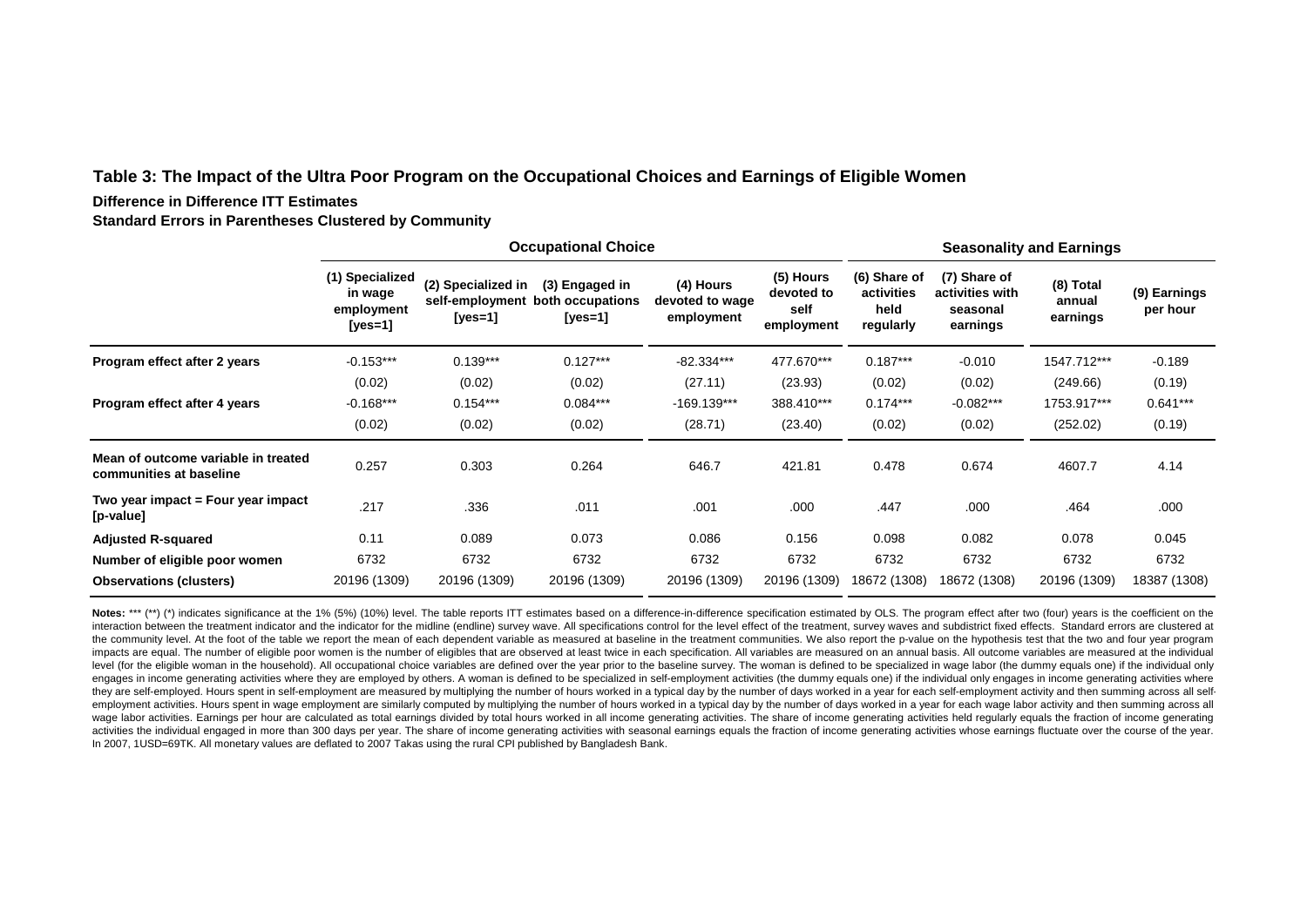#### **Table 4: The Impact of the Ultra Poor Program on Household Asset Accumulation, Expenditures and Well Being**

#### **Difference in Difference ITT Estimates**

**Standard Errors in Parentheses Clustered by Community**

|                                                                |              |              | <b>Livestock Assets</b> |                               | Land                                     |                                  | <b>Savings</b>           | <b>Expenditures</b> |              |                              | <b>Well Being</b>         |                                    |
|----------------------------------------------------------------|--------------|--------------|-------------------------|-------------------------------|------------------------------------------|----------------------------------|--------------------------|---------------------|--------------|------------------------------|---------------------------|------------------------------------|
|                                                                | $(1)$ Cows   | (2) Poultry  | (3) Goats               | (4) Value of All<br>Livestock | (5) Rents Land<br><b>For Cultivation</b> | (6) Owns Land<br>for Cultivation | (7) Household<br>savings | (8) PCE Non<br>Food | (9) PCE Food | (10) Food<br><b>Security</b> | (11) Satisfied<br>[yes=1] | (12) Experience<br>Anxiety [yes=1] |
| Program effect after 2 years                                   | 1.075***     | $2.155***$   | $0.667***$              | 9983.531***                   | $0.069***$                               | 0.005                            | 982.7***                 | 179.633***          | 541.35***    | $0.176***$                   | 0.031                     | 0.000                              |
|                                                                | (0.02)       | (0.17)       | (0.04)                  | (240.00)                      | (0.01)                                   | (0.01)                           | (46.05)                  | (64.53)             | (178.79)     | (0.03)                       | (0.02)                    | (0.02)                             |
| Program effect after 4 years                                   | $1.063***$   | $1.641***$   | $0.415***$              | 10734.124***                  | $0.109***$                               | $0.026***$                       | 1051.1***                | 503.356***          | 331.32*      | $0.081***$                   | $0.064**$                 | 0.014                              |
|                                                                | (0.03)       | (0.15)       | (0.03)                  | (292.77)                      | (0.01)                                   | (0.01)                           | (60.45)                  | (83.70)             | (169.95)     | (0.03)                       | (0.02)                    | (0.02)                             |
| Mean of outcome variable in treated<br>communities at baseline | 0.083        | 1.79         | 0.147                   | 940.31                        | .058                                     | .068                             | 121.36                   | 1054.5              | 8861.1       | .457                         | 0.404                     | 0.531                              |
| Two year impact = Four year impact<br>[p-value]                | .588         | .001         | .000                    | .007                          | .000                                     | .000                             | .281                     | .000                | .260         | .000.                        | 0.124                     | 0.587                              |
| Four year impact = Initial<br>Programmed Transfer [p-value]    | .541         | .000         | .000                    | .000                          | ٠                                        |                                  |                          |                     |              |                              |                           |                                    |
| <b>Adjusted R-squared</b>                                      | 0.414        | 0.090        | 0.106                   | 0.328                         | 0.059                                    | 0.031                            | 0.0873                   | 0.026               | 0.031        | 0.185                        | 0.045                     | 0.145                              |
| Number of eligible poor women                                  | 6732         | 6732         | 6732                    | 6732                          | 6732                                     | 6732                             | 6732                     | 6732                | 6732         | 6732                         | 6732                      | 6732                               |
| <b>Observations (clusters)</b>                                 | 20196 (1309) | 20196 (1309) | 20196 (1309)            | 20196 (1309)                  | 20196 (1309)                             | 20196 (1309)                     | 20196 (1309)             | 19266 (1309)        | 18890 (1309) | 20194 (1309)                 | 19237(1309)               | 19279 (1309)                       |

Notes: \*\*\* (\*\*) (\*) indicates significance at the 1% (5%) (10%) level. The table reports ITT estimates based on a difference-in-difference specification estimated by OLS. The programmed effect after two (four) years is the the midline (endline) survey wave. All specifications control for the level effect of the treatment, survey waves and subdistrict fixed effects. Standard errors are clustered at the community level. At the foot of the tabl treatment communities. We also report the p-value on the hypothesis test that the two and four year programmed impacts are equal. The number of eligible poor women is the number of eligibles that are observed at least twic at the household level. Those in Columns 11 ands 12 are for the eligible female. The value of all livestock is the sum of the value of all cows, goats and chickens owned by the household. Total (non-food) per capita expend year divided by adult equivalents. The total per capita food expenditure equals the sum of all food expenditures reported during the previous three days divided by adult equivalents and scaled up to one year. The adult equ Column 10 on food security is a dummy variable equal to one if the household reports being able to afford two meals a day for all members on most days, and zero otherwise. The outcome in Column 11 is a dummy variable equal life overall, and zero otherwise. The outcome in Column 12 is a dummy variable equal to one if the individual reports experiencing episodes of anxiety over the past year, and zero otherwise. In 2007, 1USD=69TK. All monetar Bangladesh Bank.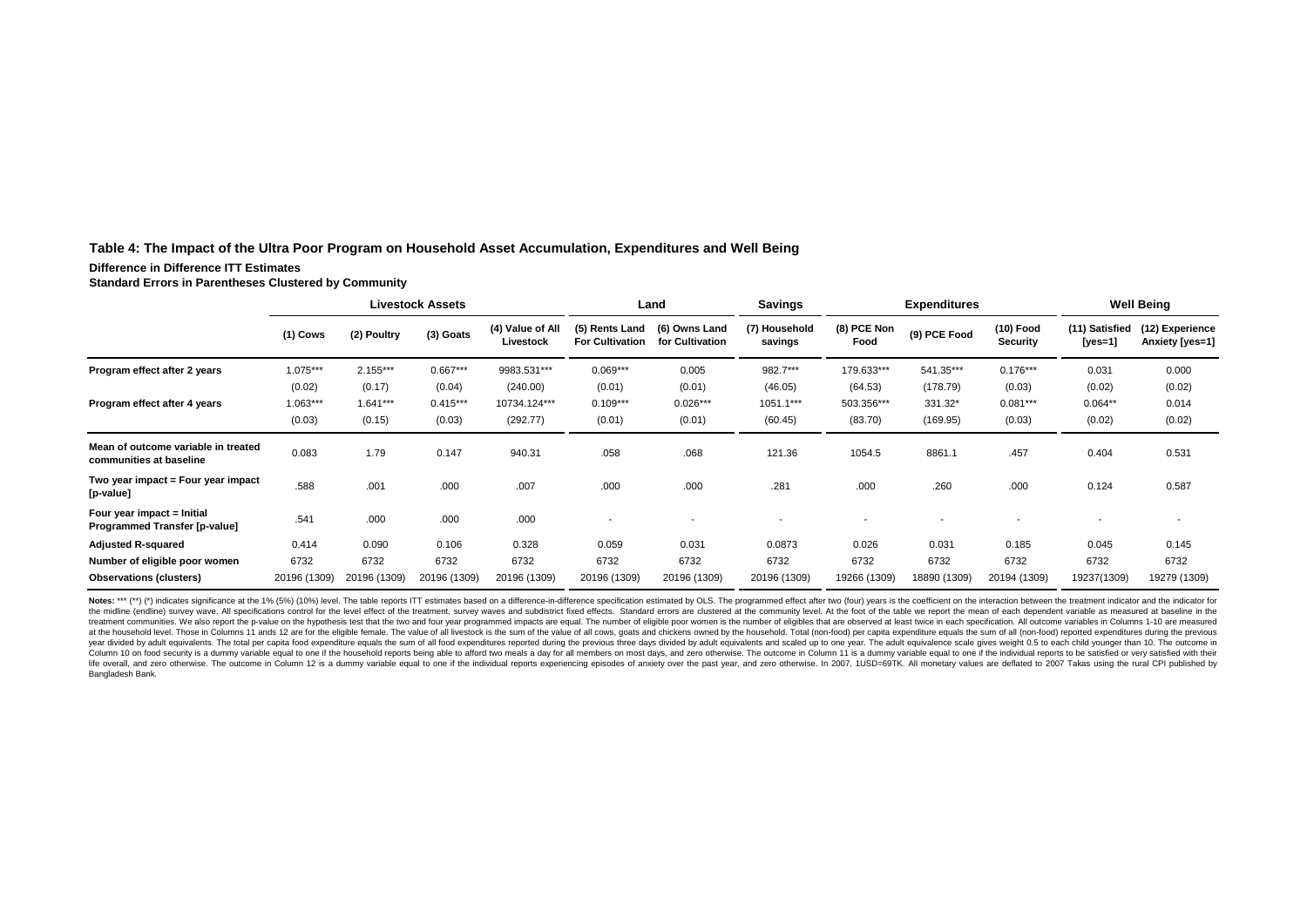## Figure 1A: Occupational Choice Equilibrium:  $r_i > w$





Figure 1B: Occupational Choice Equilibrium:  $r_i < w$ 



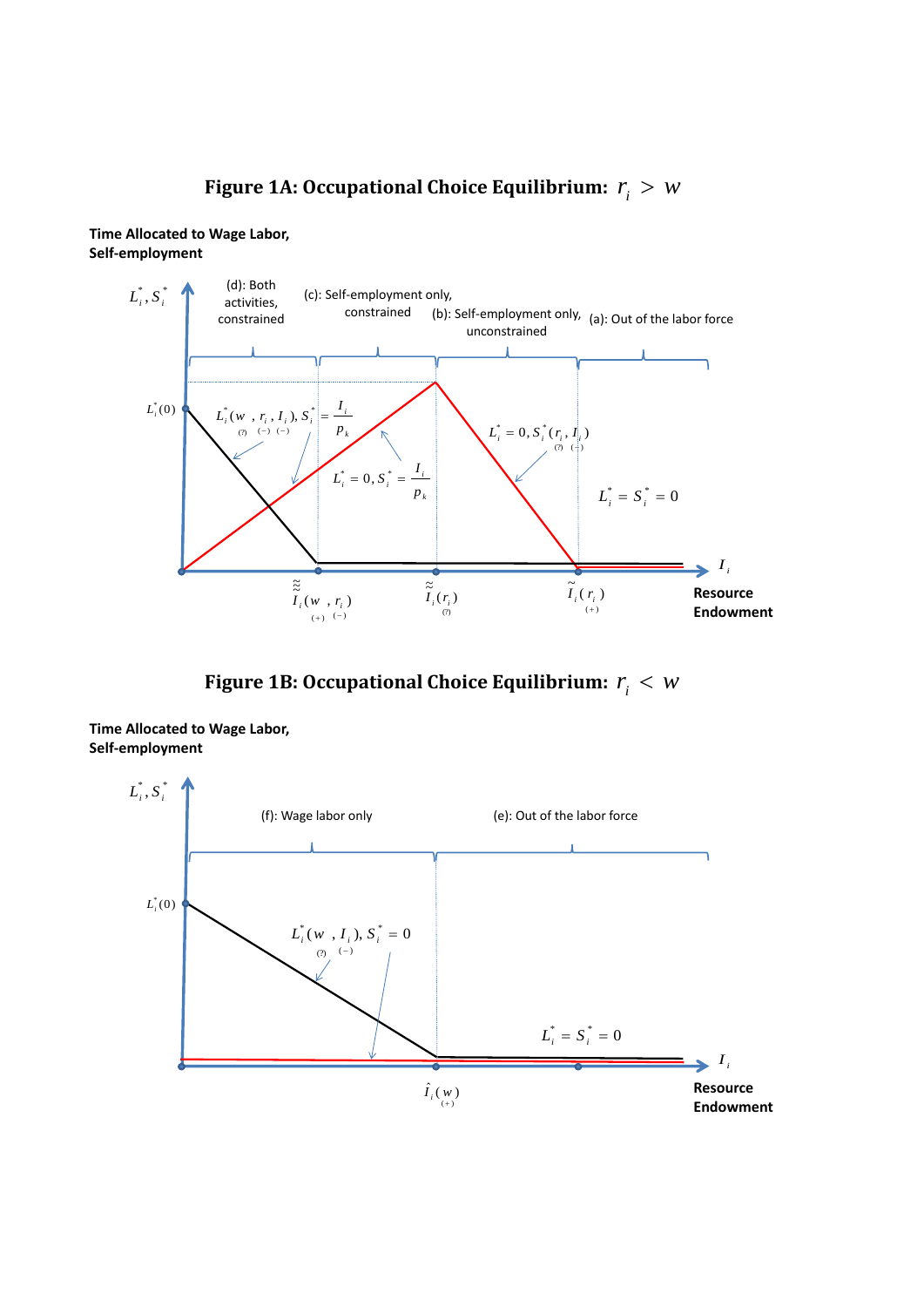**Time Allocated to Wage Labor, Self-employment**



Figure 2B: Impact of the Training Component of the Program:  $r_i > w$ 



Figure 2C: Impact of the Asset Transfer Component of the Program:  $r_i < w$ 



**Time Allocated to Wage Labor, Self-employment**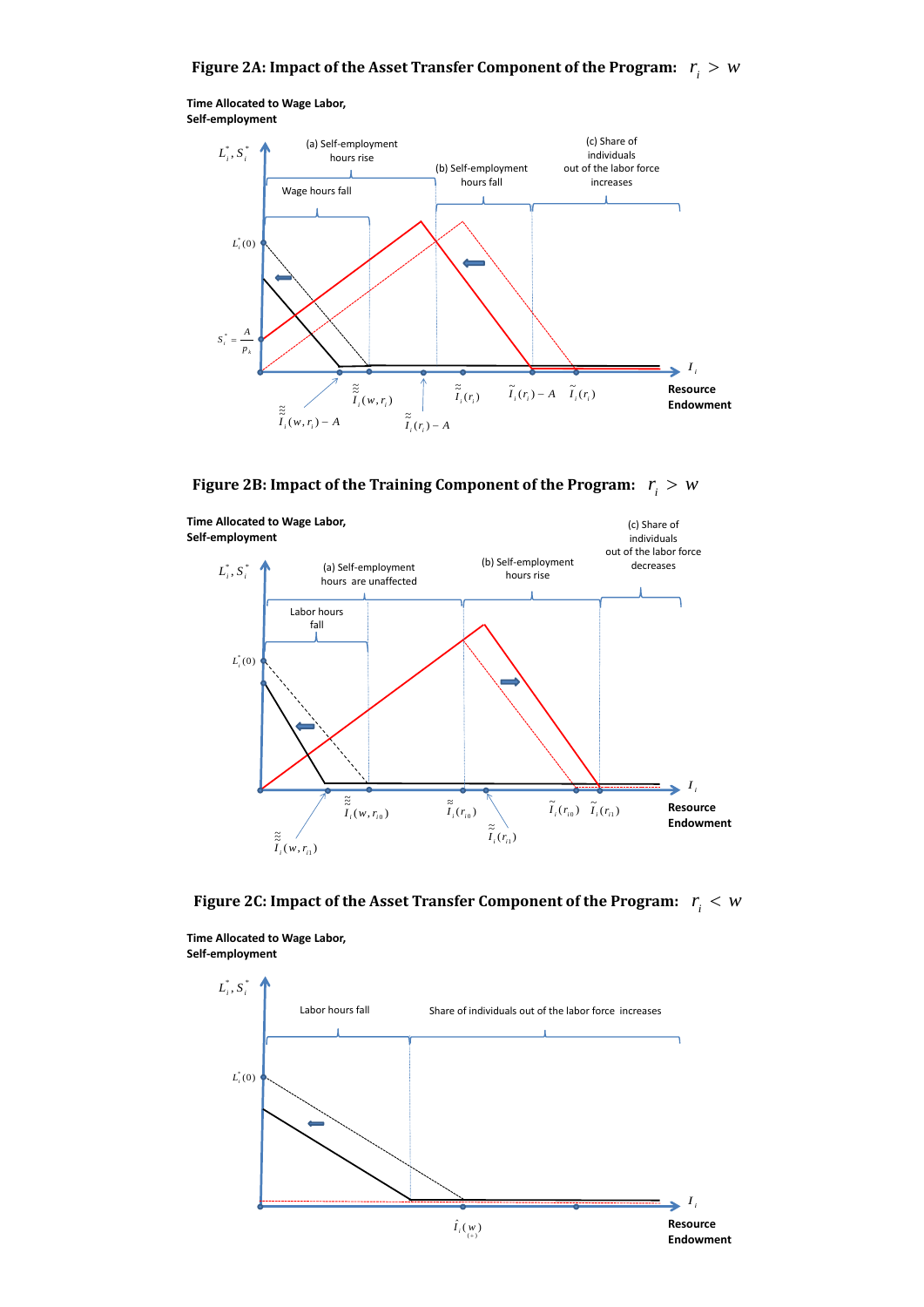

#### **Figure 3: The Extensive Margin Occupational Choices, by Treatment and Control Communities at Baseline, Midline and Endline**

Notes: Each histogram shows the proportion of eligible women in each occupational category: solely engaged in wage employment, engaged in both wage and self employment, solely engaged in self employment, and out of the lab dummy equals one) if the individual only engages in income generating activities where they are employed by others. A woman is defined to be specialized in self-employment activities (the dummy equals one) if the individua Panel A shows this for treatment communities, and Panel B shows this for control communities. The left hand side figures in each panel refer to the baseline survey, the middle figures refer to the middle eques in each pane years after baseline).

 $\sim$ 

 $\circ$ 

 $\circ$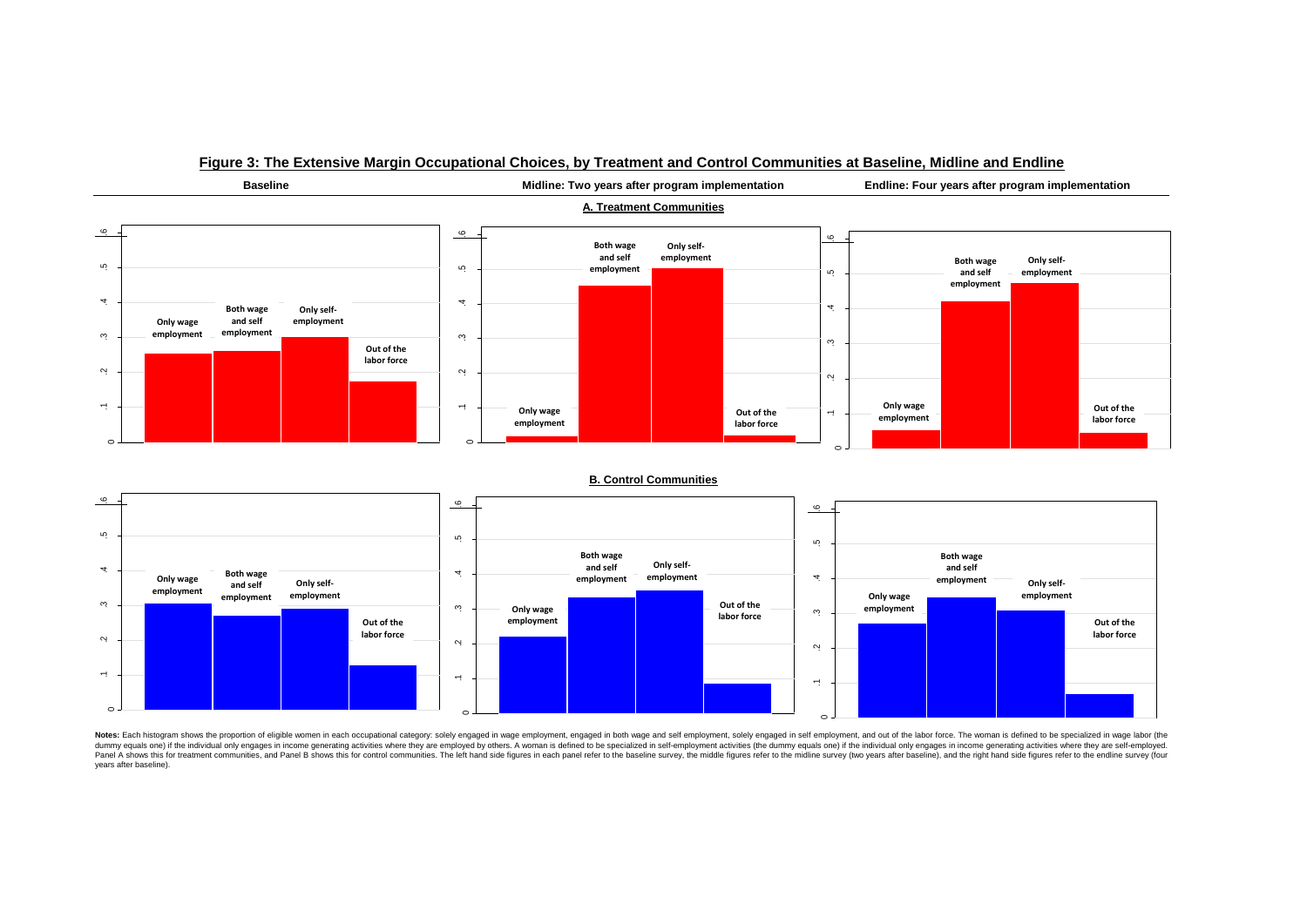#### **Figure 4: Quantile Treatment Effects**

### **Panel A. Annual Earnings of Eligible Women Panel B. Total Per-Capita Expenditures in Eligible Households**  $\subset$ 500 1 2 3 4 5 6 7 8 9 Decile  $\circ$ 1 2 3 4 5 6 7 8 9 Decile **Four Year Impact Two Year Impact Four Year Impact Two Year Impact Decile Decile**

#### Notes: Each point represents the treatment effect at the decile on the x-axis, each bar represents the 95% confidence interval. Squares indicate the quantile treatment effect at midline (two years after the baseline), tria quantile treatment effect at endline (four years after baseline). Confidence intervals are based on bootstrapped standard errors with 1000 replication clustered at the community level. Panel A refers to annual earnings of from all labor market activities. Panel B refers to the households total per capita expenditure equals expenditure over the previous year (on food and non-food items) divided by adult equivalents in the household. The adul scale gives weight 0.5 to each child younger than 10. In 2007, 1USD=69TK.



Notes: Each dot represents the impact of the program on the outcome on the left hand side column divided by the initial gap between the near poor and the eligible poor (Panel A) and between middle classes and the eligible The vertical line at one indicates the level at which the effect of the program is such to close the gap. The horizontal bars represent 95% confidence intervals based on standard errors clustered by community. All occupati are defined over the year prior to the baseline survey. The woman is defined to be specialized in wage labor (the dummy equals one) if the individual only engages in income generating activities where they are employed by defined to be specialized in self-employment activities (the dummy equals one) if the individual only engages in income generating activities where they are self-employed. The share of income generating activities held reg fraction of income generating activities the individual engaged in more than 300 days per year. The share of income generating activities with seasonal earnings equals the fraction of income generating activities whose ear the course of the year. Household total per capita expenditure equals expenditure over the previous year (on food and non-food items) divided by adult equivalents in the household. Life satisfaction is a dummy variable equ individual reports to be satisfied or very satisfied with their life overall, and zero otherwise. The adult equivalence scale gives weight 0.5 to each child younger than 10. In 2007, 1USD=69TK.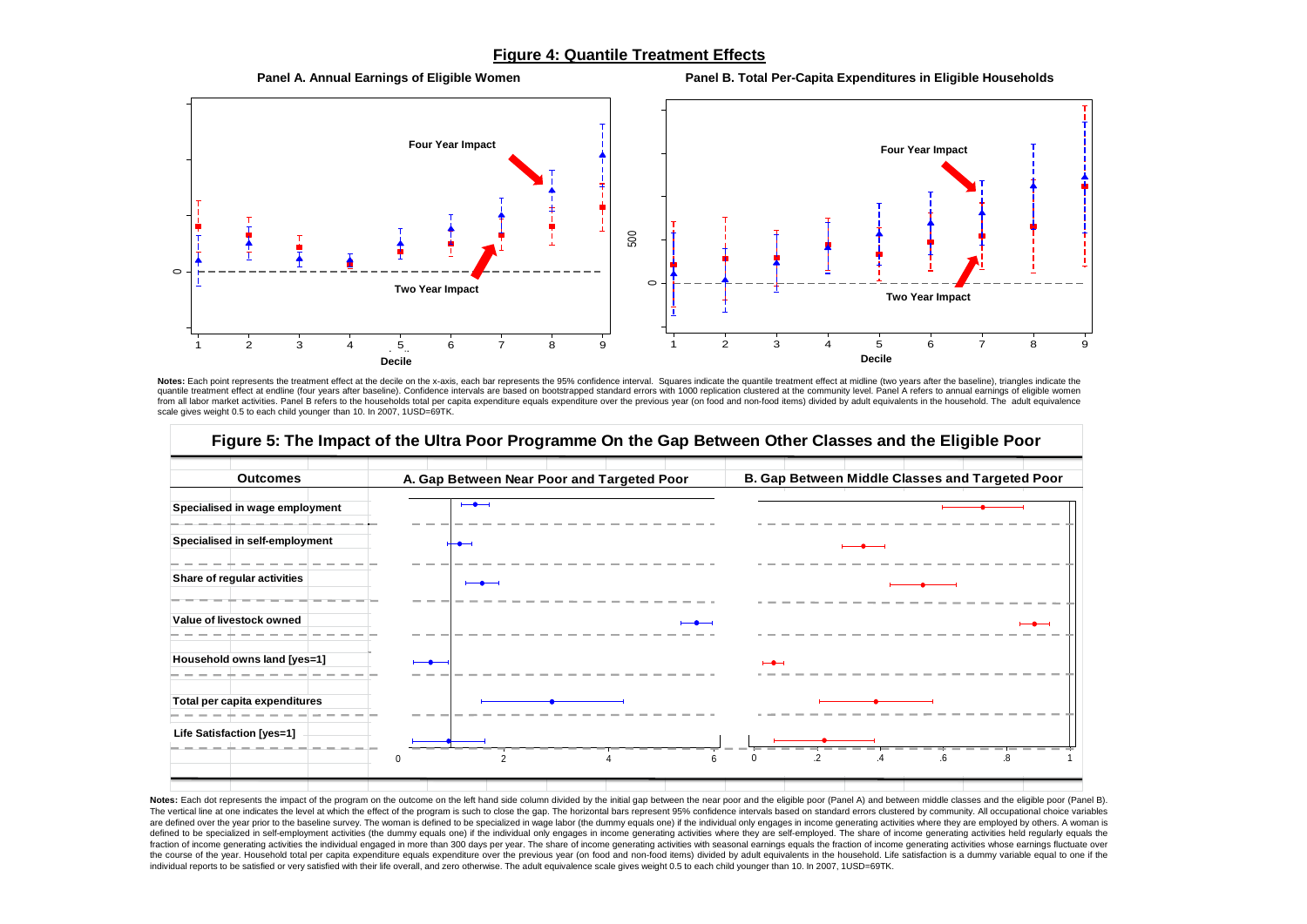### **Table A1: Determinants of Non-attrition**

**Dependent Variable=1 if Respondent is Surveyed in All Three Waves**

**Sample Includes All Eligible Poor Women at Baseline**

### **OLS Estimates, Standard Errors Clustered at the Community Level in Parentheses**

|                                                   | <b>Assignment</b> | (1) Treatment (2) Occupational Choice<br>at Baseline | (3) Heterogeneous Attrition by<br><b>Occupational Choice at Baseline</b> |
|---------------------------------------------------|-------------------|------------------------------------------------------|--------------------------------------------------------------------------|
| <b>Treatment community</b>                        | 0.031             | 0.014                                                | 0.014                                                                    |
|                                                   | (0.02)            | (0.01)                                               | (0.01)                                                                   |
| Specialized in wage employment                    |                   | 0.033                                                | 0.011                                                                    |
|                                                   |                   | (0.02)                                               | (0.01)                                                                   |
| Specialized in self- employment                   |                   | $0.060***$                                           | $0.049***$                                                               |
|                                                   |                   | (0.02)                                               | (0.01)                                                                   |
| <b>Engaged in Both Occupations</b>                |                   | $0.051**$                                            | $0.048***$                                                               |
|                                                   |                   | (0.02)                                               | (0.01)                                                                   |
| <b>Treatment x Specialized in wage employment</b> |                   |                                                      | $-0.037$                                                                 |
|                                                   |                   |                                                      | (0.03)                                                                   |
| <b>Treatment x Specialized in self employment</b> |                   |                                                      | $-0.016$                                                                 |
|                                                   |                   |                                                      | (0.03)                                                                   |
| <b>Treatment x Engaged in both occupations</b>    |                   |                                                      | $-0.004$                                                                 |
|                                                   |                   |                                                      | (0.03)                                                                   |
| <b>Subdistrict Fixed Effects</b>                  | Yes               | Yes                                                  | Yes                                                                      |
| <b>Adjusted R-squared</b>                         | 0.006             | 0.006                                                | 0.003                                                                    |
| Observations (number of eligible poor women)      | 7953              | 7953                                                 | 7953                                                                     |

Notes: \*\*\* (\*\*) (\*) indicates significance at the 1% (5%) (10%) level. The dependent variable is a dummy variable equal to one if the eligible woman is observed in all three survey waves (baseline, midline, endline), and zero otherwise. All specifications control for the level effect of the treatment and subdistrict fixed effects. Standard errors are clustered at the community level.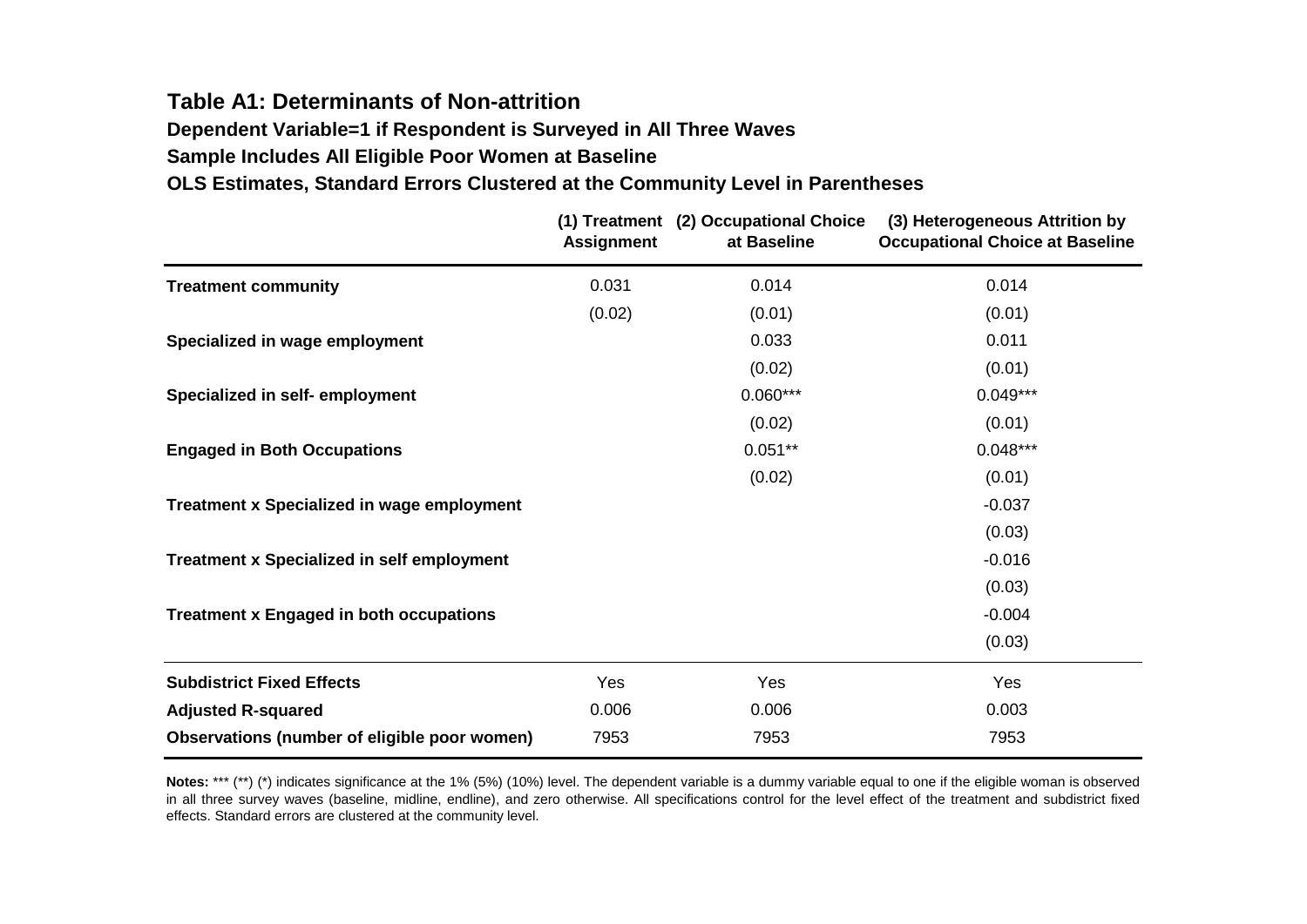### **Table A2: The Impact of the Ultra Poor Program on the Occupational Choices of Other Members of Eligible Households**

#### **Difference in Difference ITT estimates**

**Standard Errors in Parentheses Clustered by Community**

|                                                                |                                    | <b>Husbands</b>                         |                                            | <b>Other Adult Members</b>              | <b>Children</b>                    |                                         |  |
|----------------------------------------------------------------|------------------------------------|-----------------------------------------|--------------------------------------------|-----------------------------------------|------------------------------------|-----------------------------------------|--|
|                                                                | (1) Hours devoted<br>to wage labor | (2) Hours devoted<br>to self-employment | (3) Hours devoted<br>to wage<br>employment | (4) Hours devoted<br>to self-employment | (5) Hours devoted<br>to wage labor | (6) Hours devoted<br>to self-employment |  |
| Program effect after 2 years                                   | $-65.955$                          | 167.554***                              | $-6.137$                                   | 70.481***                               | 5.225                              | 56.635***                               |  |
|                                                                | (47.78)                            | (11.99)                                 | (15.94)                                    | (6.43)                                  | (8.13)                             | (6.14)                                  |  |
| Program effect after 4 years                                   | $-83.775$                          | 58.656***                               | 8.706                                      | 46.938***                               | 1.124                              | 35.891***                               |  |
|                                                                | (51.51)                            | (11.02)                                 | (17.56)                                    | (7.17)                                  | (8.33)                             | (6.45)                                  |  |
| Mean of outcome variable in treated<br>communities at baseline | 633.25                             | 152.57                                  | 363.13                                     | 24.30                                   | 31.83                              | 17.93                                   |  |
| Two year impact = Four year impact<br>[p-value]                | .691                               | .000                                    | .308                                       | .000                                    | .5739                              | .000                                    |  |
| <b>Adjusted R-squared</b>                                      | 0.083                              | 0.125                                   | 0.008                                      | 0.041                                   | 0.002                              | 0.035                                   |  |
| <b>Observations (clusters)</b>                                 | 11751 (1168)                       | 11751 (1168)                            | 20889 (1239)                               | 20889(1239)                             | 18922                              | 18922 (1204)                            |  |

Notes: \*\*\* (\*\*) (\*) indicates significance at the 1% (5%) (10%) level. The table reports ITT estimates based on a difference-in-difference specification estimated by OLS. The program effect after two (four) years is the coefficient on the interaction between the treatment indicator and the indicator for the midline (endline) survey wave. All specifications control for the level effect of the treatment, survey waves and subdistrict fixed effects. Standard errors are clustered at the community level. At the foot of the table we report the mean of each dependent variable as measured at baseline in the treatment communities. We also report the p-value on the hypothesis test that the two and four year program impacts are equal. The number of eligible poor women is the number of eligibles that are observed at least twice in each specification. All variables are measured on an annual basis. Outcome variables in Columns 1 and 2 refer to the husband of the eligible woman. Outcomes in Columns 3 and 4 are measured at the household level for all other adult household members (excluding the eligible woman and her husband). Outcomes in Columns 5 and 6 are measured at the household level for all children. All occupational hours variables are defined over the year prior to the baseline survey. Hours spent in self-employment are measured by multiplying the number of hours worked in a typical day by the number of days worked in a year for each self-employment activity and then summing across all self-employment activities. Hours spent in wage employment are similarly computed by multiplying the number of hours worked in a typical day by the number of days worked in a year for each wage labor activity and then summing across all wage labor activities.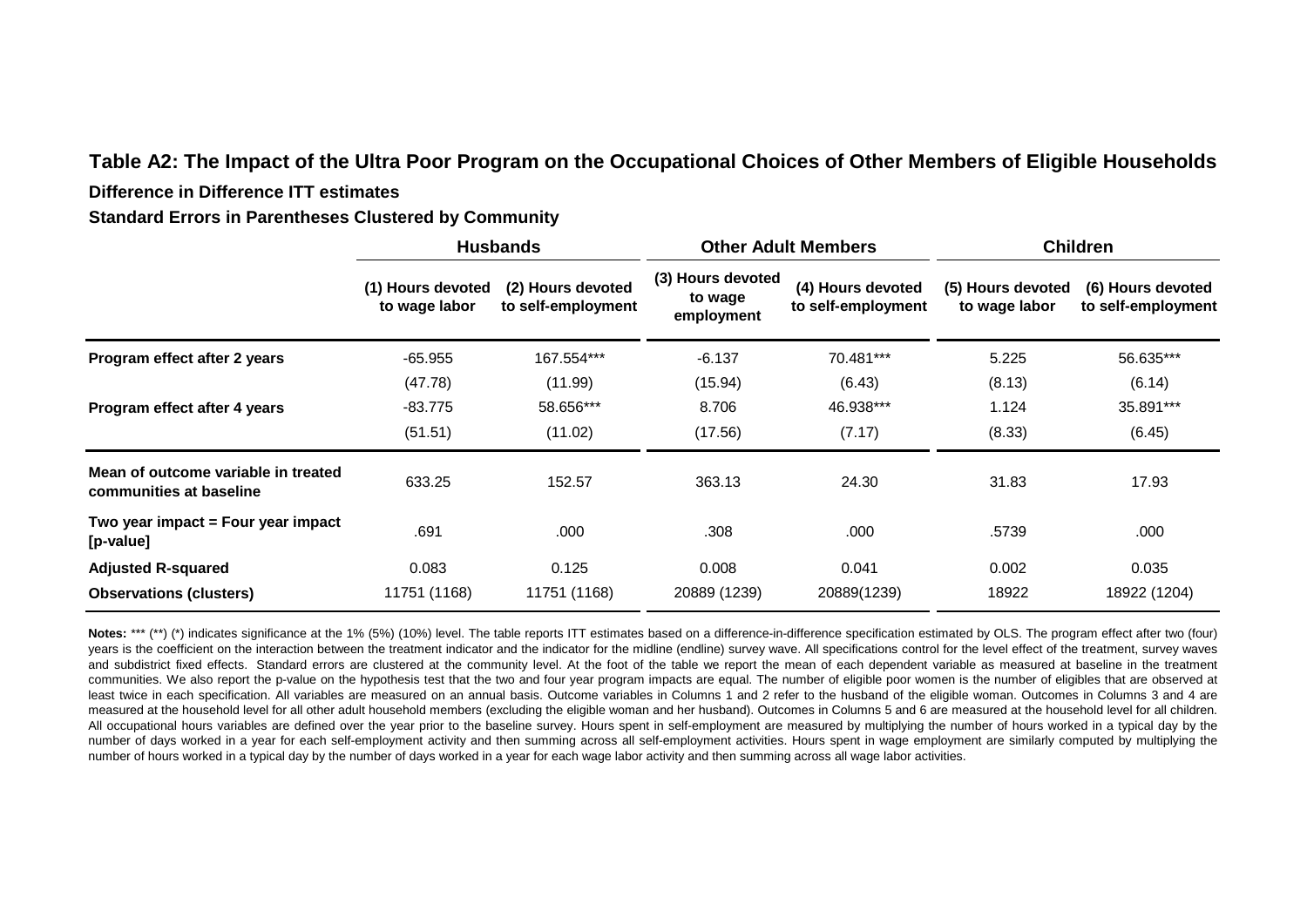#### **Table A3: The Economic Lives of the Eligible Women at Baseline, by Treatment Status and Occupation**

**Columns 1A, 1B, 2A and 2B: Means and standard deviation in parentheses**

**Columns 3A and 3B: Difference in means and standard errors in parentheses, clustered by community**

**Columns 4A and 4B: Normalized difference of means**

|                                                      |              |                                                            |            | Panel A: Specialized in Wage Labor at Baseline | Panel B: Specialized in Self-employment at Baseline |                                    |                                  |                                       |  |
|------------------------------------------------------|--------------|------------------------------------------------------------|------------|------------------------------------------------|-----------------------------------------------------|------------------------------------|----------------------------------|---------------------------------------|--|
|                                                      | (1A) Treated | (2A) Control<br><b>Communities Communities Differences</b> | (3A) Raw   | (4A) Normalized<br><b>Differences</b>          | (1B) Treated<br><b>Communities</b>                  | (2B) Control<br><b>Communities</b> | $(3B)$ Raw<br><b>Differences</b> | (4B) Normalized<br><b>Differences</b> |  |
| A. Household Characteristics                         |              |                                                            |            |                                                |                                                     |                                    |                                  |                                       |  |
| Primary female is the sole earner [yes=1]            | .570         | .606                                                       | $-0.036$   | $-0.052$                                       | .287                                                | .369                               | $-0.082$                         | $-124$                                |  |
|                                                      | (.495)       | (.489)                                                     | (.025)     |                                                | (.452)                                              | (.483)                             | (.024)                           |                                       |  |
| Primary female is literate [yes=1]                   | .037         | .023                                                       | $.014*$    | .056                                           | .103                                                | .104                               | $-.001$                          | $-.003$                               |  |
|                                                      | (.188)       | (.150)                                                     | (.008)     |                                                | (.304)                                              | (.305)                             | (.015)                           |                                       |  |
| Household owns livestock [yes=1]                     | .150         | .142                                                       | .008       | .016                                           | .742                                                | .724                               | .018                             | .029                                  |  |
|                                                      | (.357)       | (.349)                                                     | (.022)     |                                                | (.438)                                              | (.447)                             | (.024)                           |                                       |  |
| Value of livestock owned [Takas]                     | 151          | 95.9                                                       | 55.1       | .044                                           | 1771                                                | 1648                               | 123                              | .019                                  |  |
|                                                      | (1104)       | (607)                                                      | (42.2)     |                                                | (4843)                                              | (4456)                             | (251)                            |                                       |  |
| Total per capita expenditures [Takas]                | 10411.95     | 9656.88                                                    | 755.069*** | .103                                           | 9565.14                                             | 9571.79                            | $-6.65$                          | $-.001$                               |  |
|                                                      | (5167.35)    | (4675.469)                                                 | (255.49)   |                                                | (3874.65)                                           | (4605.7)                           | (221.68)                         |                                       |  |
| <b>B. Individual Occupational Choice</b>             |              |                                                            |            |                                                |                                                     |                                    |                                  |                                       |  |
| Hours devoted to wage employment                     | 1385         | 1533                                                       | $-148***$  | $-0.142$                                       |                                                     |                                    |                                  |                                       |  |
|                                                      | (741)        | (730)                                                      | (43.0)     |                                                |                                                     |                                    |                                  |                                       |  |
| Hours devoted to self-employment                     |              |                                                            |            |                                                | 889                                                 | 925                                | $-36.6$                          | $-0.036$                              |  |
|                                                      |              |                                                            |            |                                                | (720)                                               | (716)                              | (39.2)                           |                                       |  |
| Share of income generating activities held regularly | .189         | .232                                                       | $-0.043**$ | $-0.081$                                       | .747                                                | .719                               | .028                             | .050                                  |  |
|                                                      | (.360)       | (.391)                                                     | (.021)     |                                                | (.403)                                              | (.403)                             | (.023)                           |                                       |  |
| Share of income generating activities with seasonal  | .850         | .848                                                       | .002       | .004                                           | .540                                                | .461                               | .079                             | .125                                  |  |
| earnings                                             | (.329)       | (.328)                                                     | (.021)     |                                                | (.458)                                              | (.444)                             | (.027)                           |                                       |  |
| Earnings per hour                                    | 5.67         | 5.09                                                       | .582***    | .101                                           | 2.50                                                | 2.61                               | $-.116$                          | $-0.019$                              |  |
|                                                      | (4.49)       | (3.61)                                                     | (.215)     |                                                | (4.48)                                              | (4.35)                             | (.218)                           |                                       |  |

Notes: \*\*\* (\*\*) (\*) indicates significance at the 1% (5%) (10%) level. All data refers to the baseline survey. The panels of the table split eligible women into their occupational choices at baseline. Panel A refers to tho specialized in wage labor; Panel B refers to those that were specialized in self-employment at baseline. Columns 1A and 1B report statistics based on eligibles in treatment communities; Columns 2A and 2B report statistics eligibles in control communities. Columns 3A and 3B report the difference in means and its standard error clustered at the community level. Columns 4A and 4B report normalized differences computed as the difference in mean treatment and control communities divided by the square root of the sum of the variances. The upper panel of the table (Panel A) refers to household characteristics and Panel B refers to characteristics of the lead woman i household. Total per capita expenditures equals expenditure over the previous year (on food and non-food items) divided by adult equivalents in the household. The adult equivalence scale gives weight 0.5 to each child youn All occupational choice variables are defined over the vear prior to the baseline survey. The woman is defined to be specialized in wage labor (the dummy equals one) if the individual only engages in income generating acti they are employed by others. A woman is defined to be specialized in self-employment activities (the dummy equals one) if the individual only engages in income generating activities where they are self-employed. Hours spen employment are measured by multiplying the number of hours worked in a typical day by the number of days worked in a year for each self-employment activity and then summing across all self-employment activities. Hours spen wage employment are similarly computed by multiplying the number of hours worked in a typical day by the number of days worked in a year for each wage labor activity and then summing across all wage labor activities. Earni hour are calculated as total earnings divided by total hours worked in all income generating activities. The share of income generating activities held regularly equals the fraction of income generating activities he indiv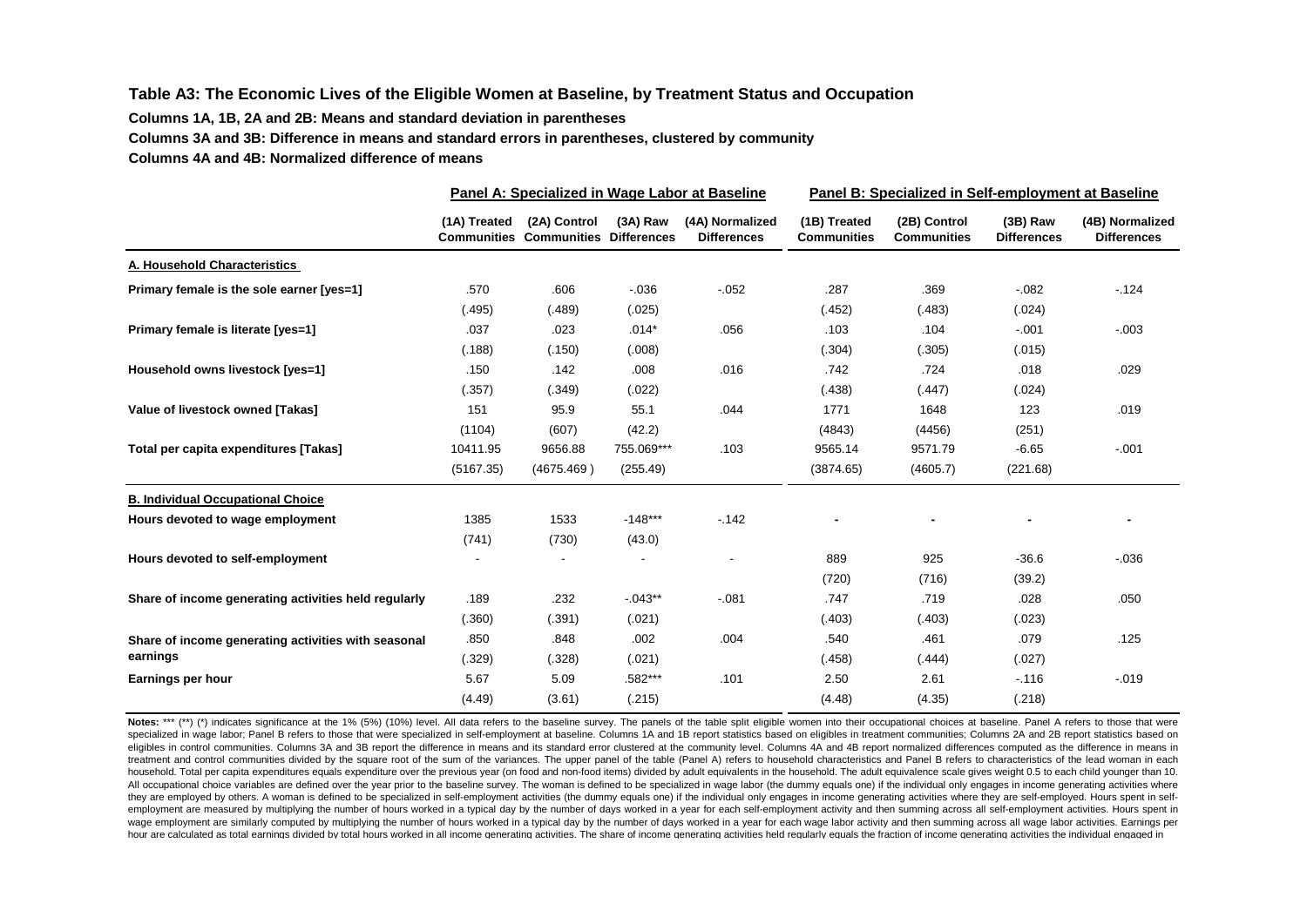**Table A4: The Heterogeneous Impacts of the Ultra Poor Program on the Occupational Choices and Earnings of Eligible Women**

#### **Difference in Difference ITT Estimates**

**Standard Errors in Parentheses Clustered by Community**

|                                                                |                                                               |                                                         |                                                  | Panel A: Specialized in Wage Labor at Baseline |                                               |                                                 |                                                         |                                 |                          |
|----------------------------------------------------------------|---------------------------------------------------------------|---------------------------------------------------------|--------------------------------------------------|------------------------------------------------|-----------------------------------------------|-------------------------------------------------|---------------------------------------------------------|---------------------------------|--------------------------|
|                                                                | (1)<br><b>Specialized</b><br>in wage<br>employment<br>[yes=1] | (2)<br>Specialized<br>in self-<br>employment<br>[yes=1] | (3) Engaged in<br>both<br>occupations<br>[yes=1] | (4) Hours<br>devoted to<br>wage<br>employment  | (5) Hours<br>devoted to<br>self<br>employment | (6) Share of<br>activities<br>held<br>regularly | (7) Share of<br>activities with<br>seasonal<br>earnings | (8) Total<br>annual<br>earnings | (9) Earnings<br>per hour |
| Program effect after 2 years                                   | $-0.382***$                                                   | $0.111***$                                              | $0.301***$                                       | -194.382***                                    | 577.988***                                    | $0.275***$                                      | $-0.040*$                                               | 1022.211**                      | $-1.016***$              |
|                                                                | (0.02)                                                        | (0.02)                                                  | (0.03)                                           | (53.49)                                        | (32.15)                                       | (0.03)                                          | (0.02)                                                  | (408.05)                        | (0.28)                   |
| Program effect after 4 years                                   | $-0.348***$                                                   | $0.155***$                                              | $0.204***$                                       | $-264.273***$                                  | 498.739***                                    | $0.259***$                                      | $-0.090***$                                             | 1336.128***                     | $-0.127$                 |
|                                                                | (0.02)                                                        | (0.02)                                                  | (0.03)                                           | (56.51)                                        | (30.08)                                       | (0.03)                                          | (0.03)                                                  | (442.78)                        | (0.33)                   |
| Mean of outcome variable in treated<br>communities at baseline |                                                               | 0                                                       | 0                                                | 1385.35                                        | 0                                             | 0.189                                           | 0.85                                                    | 7121.38                         | 5.67                     |
| Two year impact = Four year impact<br>[p-value]                | .225                                                          | .058                                                    | .002                                             | .181                                           | .045                                          | .539                                            | .033                                                    | .518                            | .012                     |
| <b>Adjusted R-squared</b>                                      | 0.609                                                         | 0.124                                                   | 0.328                                            | 0.136                                          | 0.422                                         | 0.172                                           | 0.117                                                   | 0.065                           | 0.054                    |
| Number of eligible poor women                                  | 1863                                                          | 1863                                                    | 1863                                             | 1863                                           | 1863                                          | 1863                                            | 1863                                                    | 1863                            | 1863                     |
| <b>Observations (clusters)</b>                                 | 5589 (826)                                                    | 5589 (826)                                              | 5589 (826)                                       | 5589 (826)                                     | 5589 (826)                                    | 5499 (826)                                      | 5499 (826)                                              | 5589 (826)                      | 5475 (826)               |

#### **Panel B: Specialized in Self-employment at Baseline**

|                                                                | (1)<br><b>Specialized</b><br>in wage<br>employment<br>[yes=1] | (2)<br>Specialized<br>in self-<br>employment<br>[ves=1] | (3) Engaged in<br>both<br>occupations<br>[yes=1] | (4) Hours<br>devoted to<br>wage<br>employment | (5) Hours<br>devoted to<br>self<br>employment | (6) Share of<br>activities<br>held<br>regularly | (7) Share of<br>activities with<br>seasonal<br>earnings | (8) Total<br>annual<br>earnings | (9) Earnings<br>per hour |
|----------------------------------------------------------------|---------------------------------------------------------------|---------------------------------------------------------|--------------------------------------------------|-----------------------------------------------|-----------------------------------------------|-------------------------------------------------|---------------------------------------------------------|---------------------------------|--------------------------|
| Program effect after 2 years                                   | $-0.052***$                                                   | $0.090***$                                              | $0.055***$                                       | $-38.250*$                                    | 396.012***                                    | $0.137***$                                      | $-0.072**$                                              | 1604.816***                     | 0.260                    |
|                                                                | (0.01)                                                        | (0.02)                                                  | (0.02)                                           | (23.12)                                       | (43.02)                                       | (0.03)                                          | (0.03)                                                  | (352.40)                        | (0.33)                   |
| Program effect after 4 years                                   | $-0.080***$                                                   | $0.093***$                                              | 0.022                                            | $-142.253***$                                 | 292.388***                                    | $0.092***$                                      | $-0.133***$                                             | 1947.302***                     | $1.260***$               |
|                                                                | (0.01)                                                        | (0.02)                                                  | (0.02)                                           | (29.94)                                       | (47.06)                                       | (0.03)                                          | (0.04)                                                  | (393.20)                        | (0.34)                   |
| Mean of outcome variable in treated<br>communities at baseline |                                                               | 0                                                       | 0                                                | 0                                             | 888.67                                        | 0.747                                           | 0.54                                                    | 2878.5                          | 2.49                     |
| Two year impact = Four year impact<br>[p-value]                | .036                                                          | .892                                                    | .174                                             | .001                                          | .011                                          | .093                                            | .047                                                    | .402                            | .009                     |
| <b>Adjusted R-squared</b>                                      | 0.047                                                         | 0.163                                                   | 0.111                                            | 0.093                                         | 0.069                                         | 0.057                                           | 0.096                                                   | 0.096                           | 0.068                    |
| Number of eligible poor women                                  | 2012                                                          | 2012                                                    | 2012                                             | 2012                                          | 2012                                          | 2012                                            | 2012                                                    | 2012                            | 2012                     |
| <b>Observations (clusters)</b>                                 | 6036 (809)                                                    | 6036 (809)                                              | 6036 (809)                                       | 6036 (809)                                    | 6036 (809)                                    | 5842 (809)                                      | 5842 (809)                                              | 6036 (809)                      | 5764 (809)               |

Notes: \*\*\* (\*\*) (\*) indicates significance at the 1% (5%) (10%) level. The table reports ITT estimates based on a difference-in-difference specification estimated by OLS. The panels of the table split eligible women into their occupational choices at baseline. Panel A refers to those that were specialized in wage labor; Panel B refers to those that were specialized in self-employment at baseline. The program effect after two (four) years is the coefficient on the interaction between the treatment indicator and the indicator for the midline (endline) survey wave. All specifications control for the level effect of the treatment, survey waves and subdistrict fixed effects. Standard errors are clustered at the community level. At the foot of the table we report the mean of each dependent variable as measured at baseline in the treatment communities. We also report the p-value on the hypothesis test that the two and four year program impacts are equal. The number of eligible poor women is the number of eligibles that are observed at least twice in each specification. All variables are measured on an annual basis. All outcome variables are measured at the individual level (for the eligible woman in the household). All occupational choice variables are defined over the year prior to the baseline survey. The woman is defined to be specialized in wage labor (the dummy equals one) if the individual only engages in income generating activities where they are employed by others. A woman is defined to be specialized in self-employment activities (the dummy equals one) if the individual only engages in income generating activities where they are self-employed. Hours spent in self-employment are measured by multiplying the number of hours worked in a typical day by the number of days worked in a year for each self-employment activity and then summing across all self-employment activities. Hours spent in wage employment are similarly computed by multiplying the number of hours worked in a typical day by the number of days worked in a year for each wage labor activity and then summing across all wage labor activities. Earnings per hour are calculated as total earnings divided by total hours worked in all income generating activities. The share of income generating activities held regularly equals the fraction of income generating activities the individual engaged in more than 300 days per year. The share of income generating activities with seasonal earnings equals the fraction of income generating activities whose earnings fluctuate over the course of the year. In 2007, 1USD=69TK.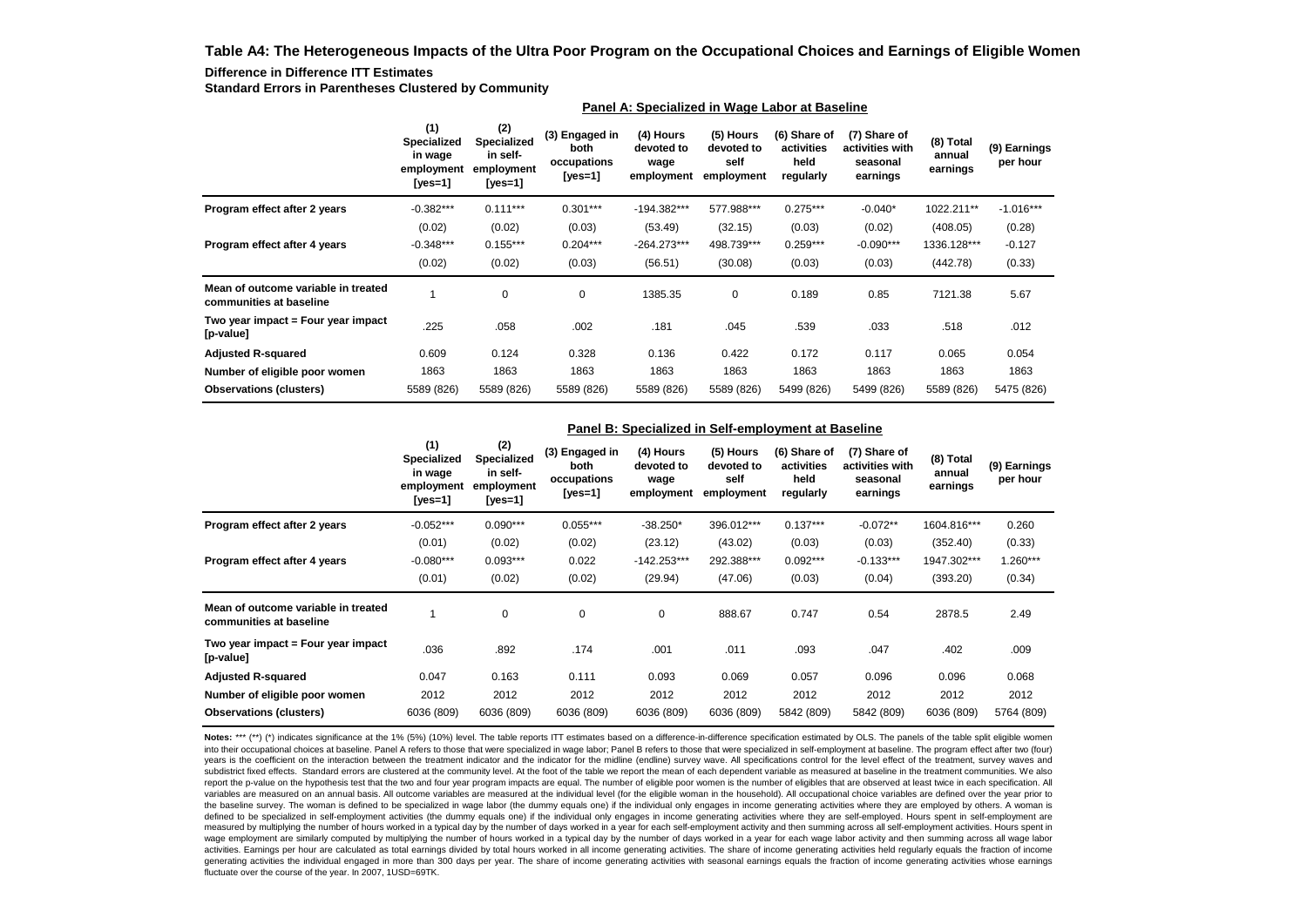**Table A5: The Impact of the Ultra Poor Program on the Occupational Choices and Earnings of Eligible Women Robustness Check: Allowing for Differential Time Trends for Women who are Sole Earners in the Household**

#### **Difference in Difference ITT estimates**

**Standard Errors in Parentheses Clustered by Community**

|                                                                |                                                         |                                                  | <b>Occupational choice</b>                    |                                       |                                               | <b>Seasonality and Earnings</b>                 |                                                         |                       |                          |  |
|----------------------------------------------------------------|---------------------------------------------------------|--------------------------------------------------|-----------------------------------------------|---------------------------------------|-----------------------------------------------|-------------------------------------------------|---------------------------------------------------------|-----------------------|--------------------------|--|
|                                                                | (1) Specialized<br>in wage<br>employment<br>[ $yes=1$ ] | (2) Specialized in<br>self-employment<br>[yes=1] | (3) Engaged in<br>both occupations<br>[yes=1] | (4) Hours<br>devoted to wage<br>labor | (5) Hours<br>devoted to<br>self<br>employment | (6) Share of<br>activities<br>held<br>regularly | (7) Share of<br>activities with<br>seasonal<br>earnings | (8) Total<br>earnings | (9) Earnings<br>per hour |  |
| Program effect after 2 years                                   | $-0.160***$                                             | $0.133***$                                       | $0.133***$                                    | $-88.580***$                          | 473.672***                                    | $0.187***$                                      | $-0.017$                                                | 1501.368***           | $-0.219$                 |  |
|                                                                | (0.01)                                                  | (0.02)                                           | (0.02)                                        | (27.53)                               | (24.01)                                       | (0.02)                                          | (0.02)                                                  | (252.75)              | (0.19)                   |  |
| Program effect after 4 years                                   | $-0.178***$                                             | $0.155***$                                       | $0.084***$                                    | -187.861***                           | 379.164***                                    | $0.178***$                                      | $-0.088***$                                             | 1637.642***           | $0.584***$               |  |
|                                                                | (0.02)                                                  | (0.02)                                           | (0.02)                                        | (28.72)                               | (23.42)                                       | (0.02)                                          | (0.02)                                                  | (253.27)              | (0.20)                   |  |
| Mean of outcome variable in treated<br>communities at baseline | 0.257                                                   | 0.303                                            | 0.264                                         | 646.7                                 | 421.81                                        | 0.478                                           | 0.674                                                   | 4607.7                | 4.14                     |  |
| Two year impact = Four year impact<br>[p-value]                | .160                                                    | .164                                             | .003                                          | .000                                  | .000                                          | .545                                            | .000                                                    | .635                  | .000                     |  |
| <b>Adjusted R-squared</b>                                      | 0.137                                                   | 0.104                                            | 0.078                                         | 0.158                                 | 0.136                                         | 0.110                                           | 0.091                                                   | 0.099                 | 0.048                    |  |
| <b>Observations (clusters)</b>                                 | 20196 (1309)                                            | 20196 (1309)                                     | 20196 (1309)                                  | 20196 (1309)                          | 20196 (1309)                                  | 18672 (1308)                                    | 18672 (1308)                                            | 20196 (1309)          | 18387 (1308)             |  |

Notes: \*\*\* (\*\*) (\*) indicates significance at the 1% (5%) (10%) level. The table reports ITT estimates based on a difference-in-difference specification estimated by OLS. The program effect after two (four) years is the co interaction between the treatment indicator and the indicator for the midline (endline) survey wave. All specifications control for the level effect of the treatment, survey waves, subdistrict fixed effects, a dummy variab eligible woman is the sole earner in the household, and an interaction of survey wayes with a dummy variable for the eligible woman being the sole earner. Standard errors are clustered at the community level. At the foot o report the mean of each dependent variable as measured at baseline in the treatment communities. We also report the p-value on the hypothesis test that the two and four year program impacts are equal. The number of eligibl women is the number of eligibles that are observed at least twice in each specification. All variables are measured on an annual basis. All outcome variables are measured at the individual level (for the eligible woman in All occupational choice variables are defined over the year prior to the baseline survey. The woman is defined to be specialized in wage labor (the dummy equals one) if the individual only engages in income generating acti they are employed by others. A woman is defined to be specialized in self-employment activities (the dummy equals one) if the individual only engages in income generating activities where they are self-employed. Hours spen employment are measured by multiplying the number of hours worked in a typical day by the number of days worked in a year for each self-employment activity and then summing across all self-employment activities. Hours spen wage employment are similarly computed by multiplying the number of hours worked in a typical day by the number of days worked in a year for each wage labor activity and then summing across all wage labor activities. Earni hour are calculated as total earnings divided by total hours worked in all income generating activities. The share of income generating activities held regularly equals the fraction of income generating activities the indi more than 300 days per year. The share of income generating activities with seasonal earnings equals the fraction of income generating activities whose earnings fluctuate over the course of the year. In 2007, 1USD=69TK.